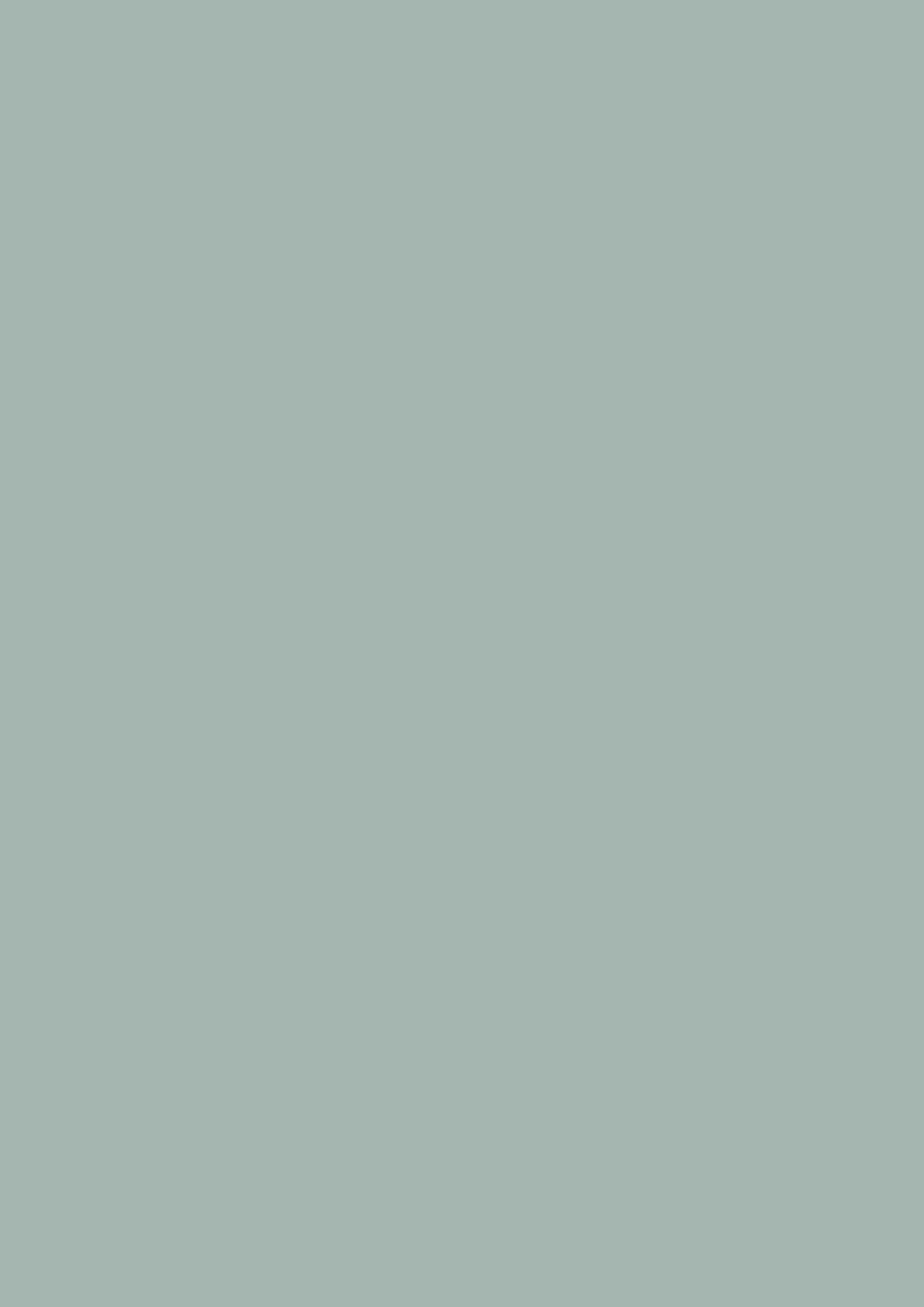# **Contents**

| <b>Our profile</b>                                   | 2        |
|------------------------------------------------------|----------|
| Our supply area                                      | 3        |
| <b>Fast facts</b>                                    | 4        |
| <b>Executive summary</b>                             | 5        |
| <b>Chairman's report</b>                             | 6        |
| <b>Chief Executive Officer's report</b>              | 10       |
| <b>Horizon Power's strategy and structure</b>        | 13       |
| <b>Strategy</b>                                      | 13       |
| Vision and corporate objectives                      | 14       |
| Organisational structure                             | 15       |
| <b>Performance overview</b>                          | 16       |
| <b>Operational performance</b>                       | 18       |
| <b>Safety</b>                                        | 21       |
| Pole management program                              | 21       |
| Pole testing contract                                | 21       |
| Conductor management                                 | 21       |
| Kununurra Generation and Reliability                 |          |
| and Network Upgrade Projects                         | 22       |
| Safety advertising campaigns                         | 22       |
| Safety within Horizon Power                          | 23       |
| Value                                                | 24       |
| Managing assets: Electricity Network Safety          |          |
| Management System                                    | 24       |
| Advanced Metering Infrastructure Project             | 24       |
| Powering the Pilbara                                 | 24       |
| Roy Hill Transmission Project                        | 24       |
| Onslow power supply                                  | 24       |
| System Blueprints                                    | 25       |
| Hosting capacity                                     | 25       |
| Square Kilometre Array and Murchison                 |          |
| Radio-astronomy Observatory Power<br>Supply Projects |          |
| Core Systems Review Project                          | 25<br>26 |
| Carnarvon Energy Storage Trial                       | 26       |
| Carnarvon Distributed Energy Resources Trial         | 26       |
| Managing business risk                               | 26       |
|                                                      |          |

| Community                                            | 27 |
|------------------------------------------------------|----|
| Power Ahead pilot                                    | 27 |
| Stand-alone power systems                            | 27 |
| Pilbara Underground Power Project                    | 28 |
| Remote Community Utilities Workers<br>apprenticeship | 28 |
| Community advertising, programs<br>and sponsorships  | 28 |
| Energy efficiency campaign - Easy                    |    |
| <b>Ways to Save</b>                                  | 28 |
| Customer service: enhanced online tools              | 29 |
| Complaints                                           | 29 |
| Our people and culture                               | 29 |
| Aboriginal employment                                | 30 |
| <b>Environment and heritage</b>                      | 31 |
| Greenhouse gas and carbon intensity                  | 31 |
| Air emissions                                        | 32 |
| Noise                                                | 32 |
| Management of contaminated sites                     | 32 |
| Environmentally Sensitive Areas Program              | 33 |
| Regulatory instruments                               | 33 |
| <b>Environmental incidents</b>                       | 33 |
| Native title and heritage compliance                 | 33 |
| Directors' report                                    | 34 |
| Corporate governance                                 | 34 |
| <b>Board of Directors</b>                            | 34 |
| Chief Executive Officer and Company Secretary        | 39 |
| Attendance at Board meetings                         | 39 |
| Audit and Risk Management Committee                  | 39 |
| Corporate Affairs and                                |    |
| Communications Committee                             | 40 |
| Governance and corporate compliance<br>disclosures   | 41 |
| Operations during the 2016/17 financial year         | 45 |
| Financial performance                                | 45 |
| <b>Directors' declaration</b>                        | 47 |
|                                                      |    |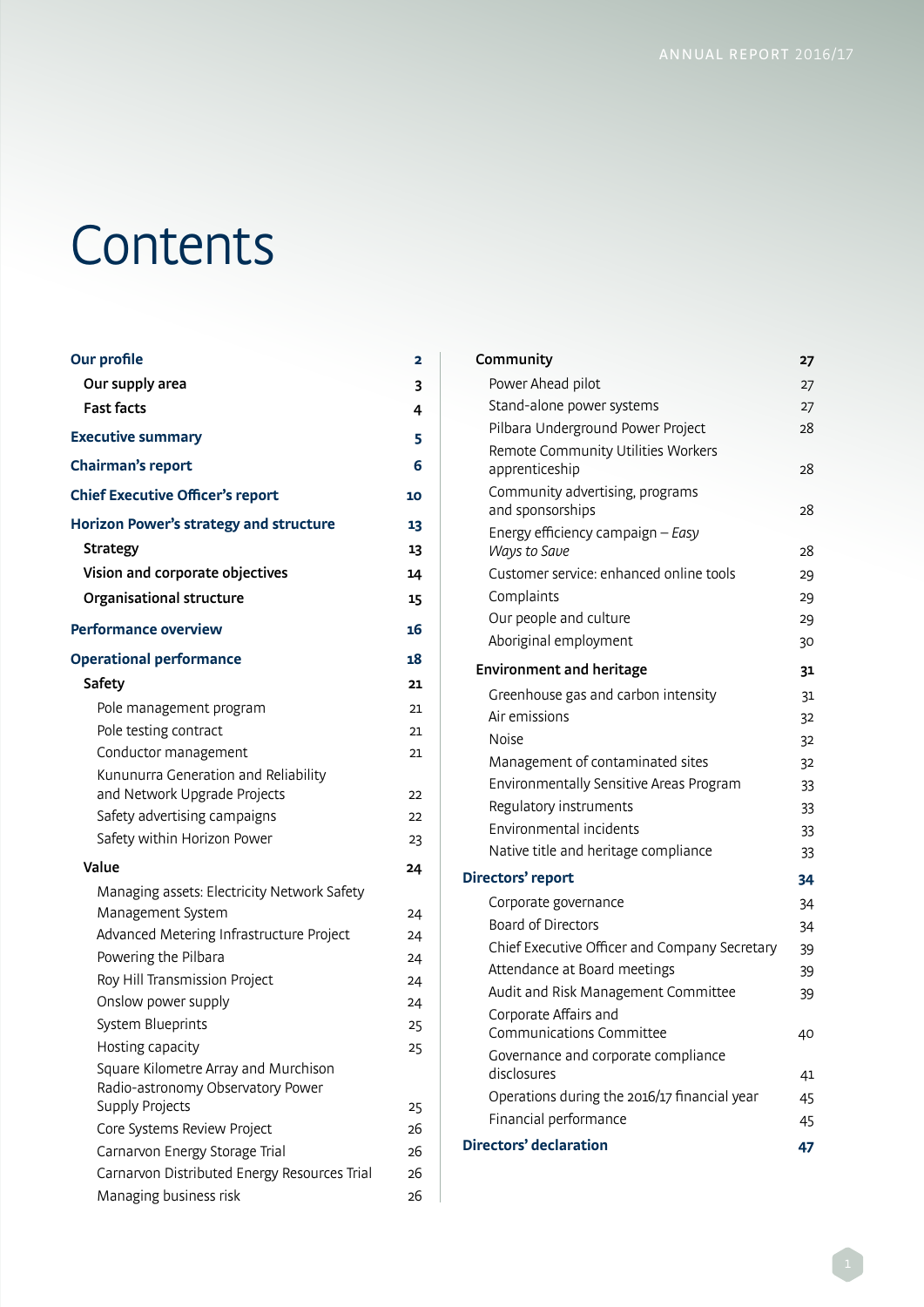# Our profile

Horizon Power is a commercially-focused, State Government-owned energy utility that generates, procures, distributes and sells energy to residents and businesses in remote and regional Western Australia.

The business continues to reduce the subsidy it receives from the State Government, while strategically developing and implementing innovative and sustainable solutions that meet customers' needs and provide a reliable and safe power supply.

Horizon Power services the biggest area with the fewest customers in the world – a service area of approximately 2.3 million square kilometres and an average of one customer for every 53.5 square kilometres of terrain.

Our customers range from people living in remote, isolated communities with fewer than 100 people to residents and small businesses in busy regional towns and major businesses in the resource-rich Pilbara region. Horizon Power's interconnected and isolated networks are exposed to intense heat and cyclonic conditions in the north and severe storms in the south.

As at 30 June 2017, Horizon Power serviced 48,436 customer connections in the Pilbara, Kimberley, Gascoyne/Mid West and Goldfields/Esperance regions. Horizon Power manages 38 systems: the North West Interconnected System (NWIS) in the Pilbara; the connected network covering three systems including Kununurra, Wyndham and Lake Argyle; two rural systems in Esperance and Hopetoun; and 32 noninterconnected systems in regional towns and remote communities.

Horizon Power's regional business is based on four profit centres: the North West Interconnected System and the non-interconnected systems of the Kimberley, Mid West and Esperance, supported by the administration centre in Bentley.

Horizon Power's commitment to regional Western Australians is to be their local energy partner: creating customer choice by being the world's best microgrid company. In 2017, Horizon Power achieved its Strategic Review target of reducing its operating subsidy by \$100 million per annum by 2017/18. Recognising that efficiency alone will not ensure long-term sustainability in the rapidly changing energy market, Horizon Power is exploring new business opportunities and developing options that will help it remain relevant to its customers over the long term.

Horizon Power operates under the Electricity Corporations Act 2005 and is led by a board of directors accountable to the Minister for Energy, representing all Western Australians.

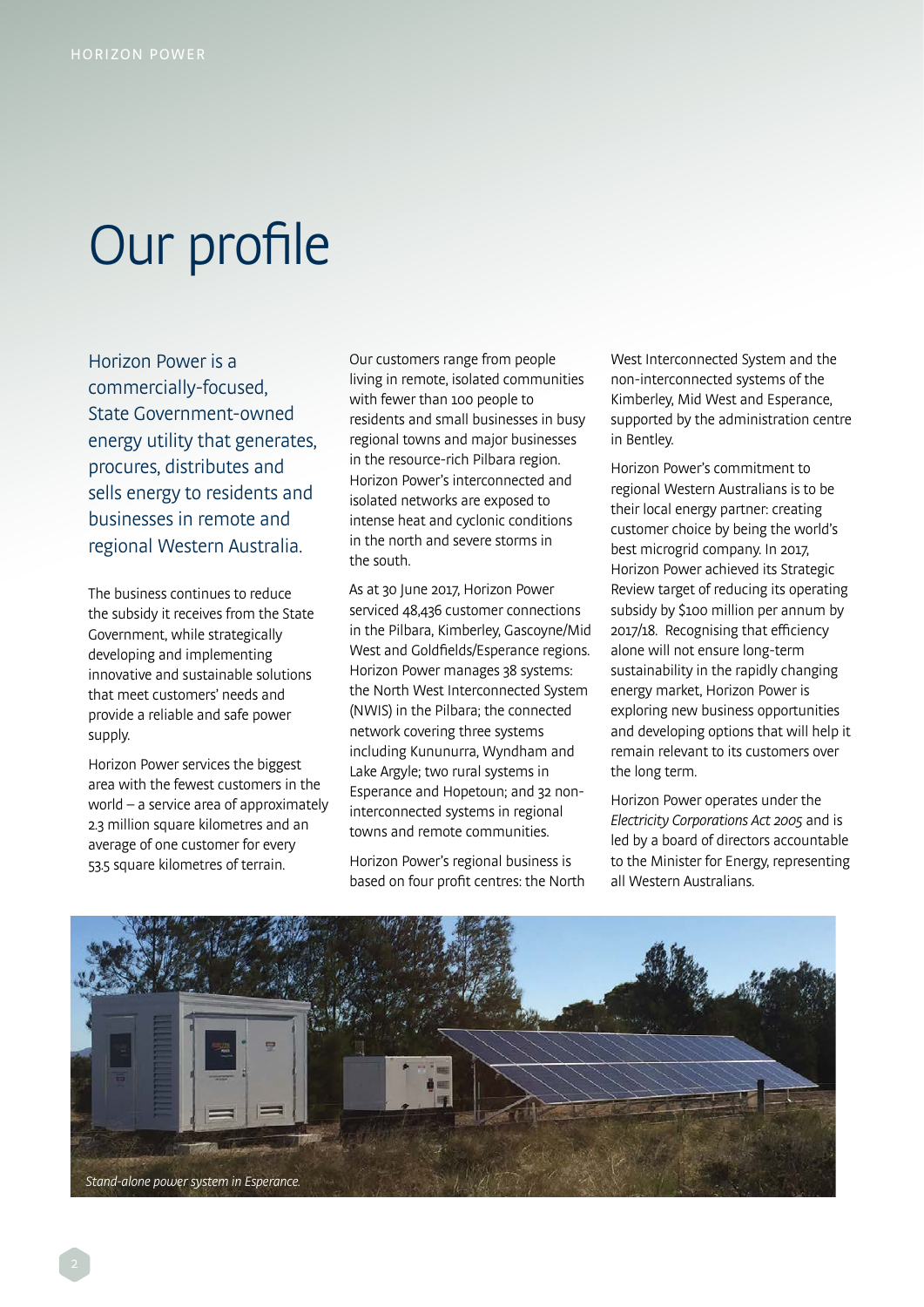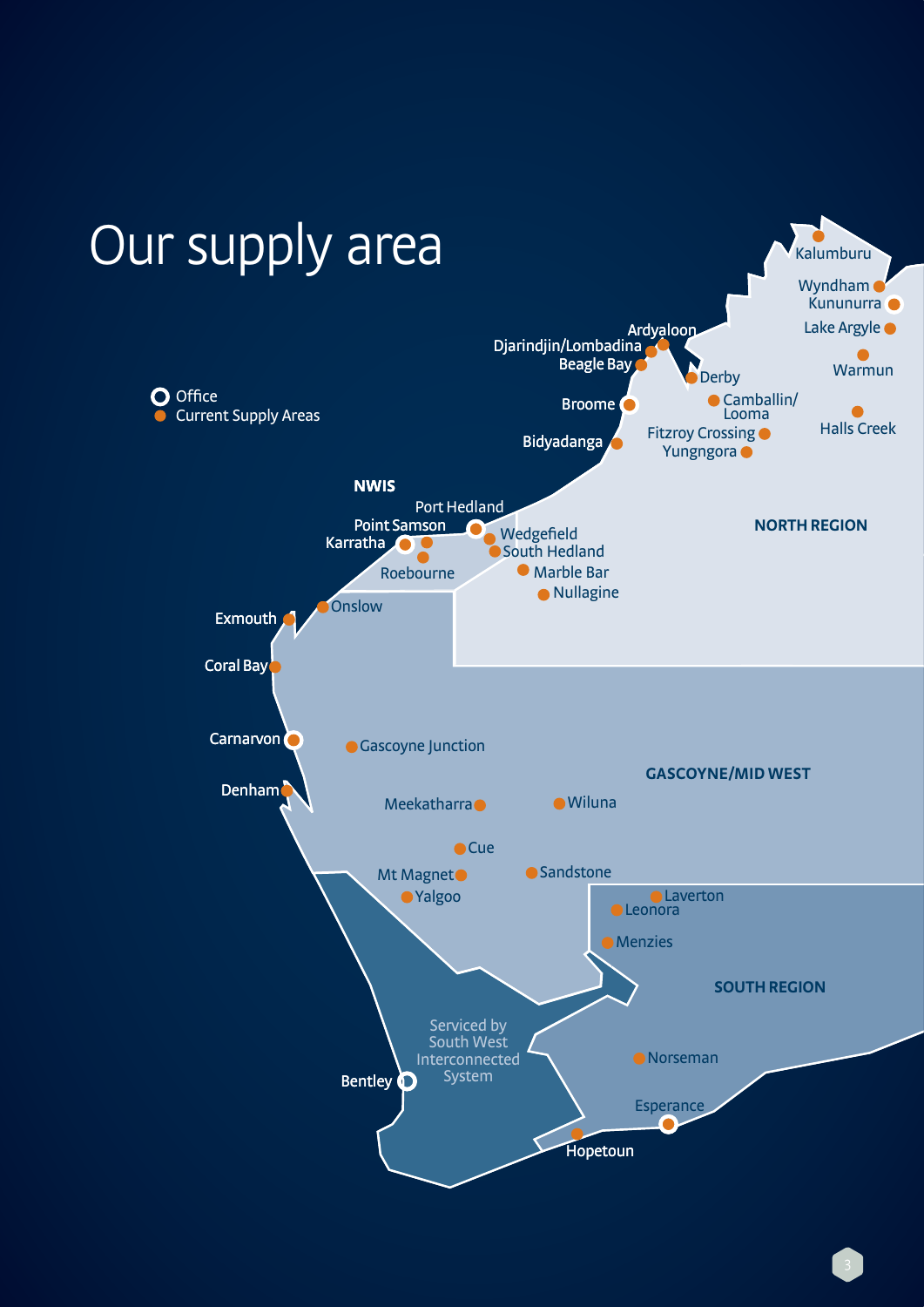# Fast facts

# 48,436 **CUSTOMERS**

supplying more than 100,000 residents and 10,000 businesses

# **CUSTOMER** CALLS

83,764 customer calls in 2016/17

# NEW CUSTOMER CONNECTIONS

520 new customer connections in 2016/17

**ASSETS** 

\$1.8B

\$1.8 billion in assets

# REVENUE

**\$493M** 

\$493 million in 2016/17

# SERVICE AREA

2.3M<sub>KM<sup>2</sup></sub>

# **TRANSMISSION** & DISTRIBUTION

83,764 Calls in 2016/17 8,198 KM

# $520$  s<sup>20 new customer</sup>  $56,920$ POLES & **TOWERS**

7,284,964 KILOWATT HOURS OF RENEWABLE ENERGY

# TOTAL SYSTEMS

38

8,198 kilometres Goldfields/Esperance

2.3 million square kilometres service area, which includes the Kimberley, Pilbara, Gascoyne/Mid West and

of overhead and underground transmission and distribution lines

56,920 distribution poles, 968 transmission poles, 870 transmission towers in service

7,284,964 kilowatt hours of renewable energy imported into Horizon Power's network

38 systems consisting of:

- · 32 non-interconnected systems
- · 3 systems (Kununurra, Wyndham and Lake Argyle) connected in the East Kimberley
- · 2 rural systems associated with Esperance and Hopetoun
- · the North West Interconnected System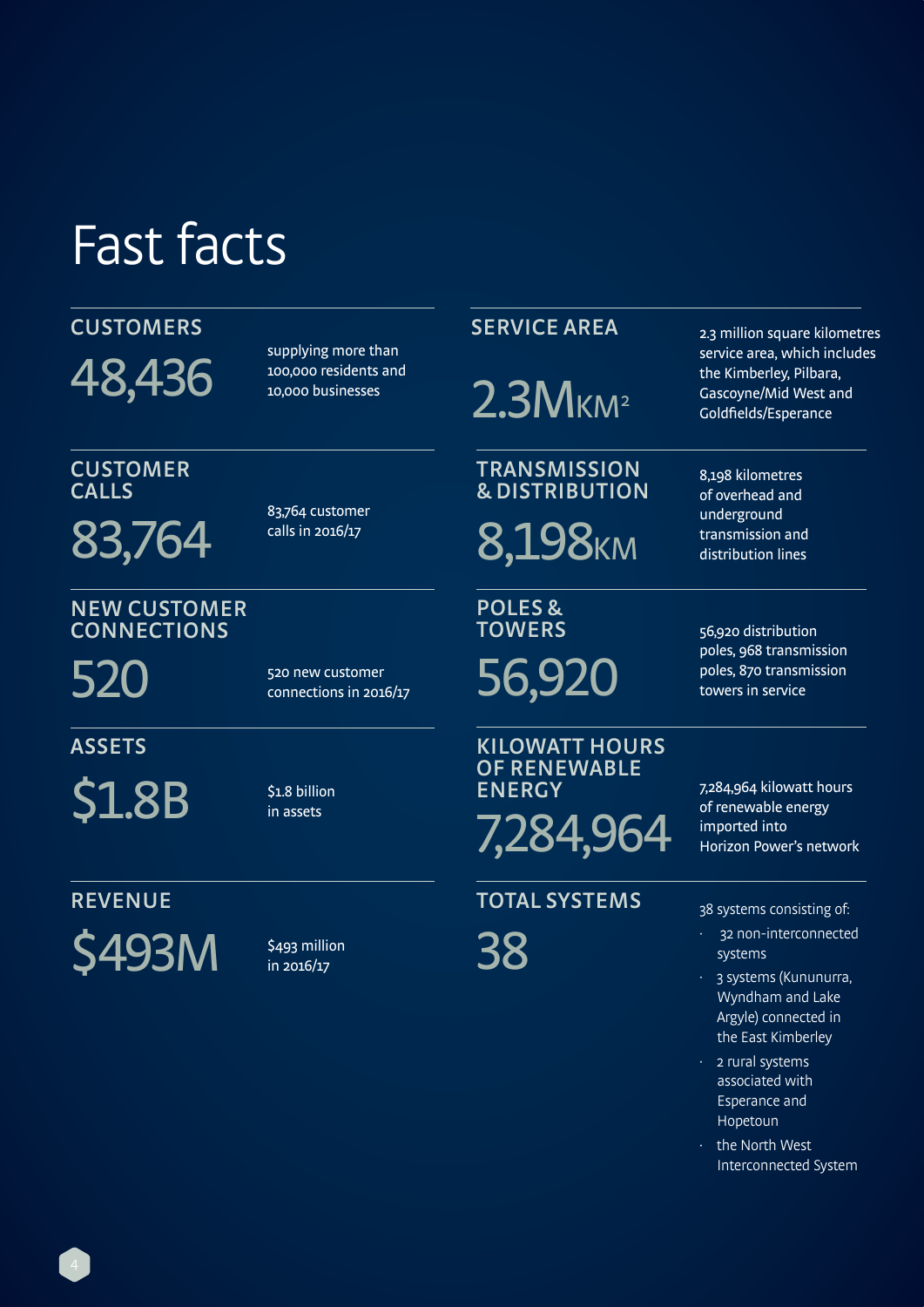# Executive summary

Horizon Power has reduced the average time customers were without power over the past four years through the effective management of its assets. Of our 38 systems, 32 met performance reliability standards, up from 28 in 2015/16. This is a result of our drive to continuously improve the reliability of power supply to our customers.

Customers experienced an average 2.13 supply interruptions during the year, well below the regulated limit of 6.6 interruptions per annum (System Average Interruption Frequency Index – SAIFI). The average length of an interruption to power supplies in Horizon Power's service area (System Average Interruption Duration Index – SAIDI) was reduced to 126 minutes in 2016/17, compared with the regulated limit of 290 minutes.

Horizon Power once again exceeded its target of 70 per cent for customer satisfaction with a result of 77 per cent, up from 73 per cent in 2015/16. This year's improvement is also reflected in our reputation, with favourable ratings increasing from 67 per cent to 75 per cent. Customer concerns about rising prices, advanced meters and inaccurate billing have reduced significantly this year as the benefits of the advanced meter rollout are embedded.

There were six notifiable public safety incidents in 2016/17. Even though an increase in reporting was evident under the new network safety regulations, the number of notifiable incidents remains under our target. The incidents were related to equipment failures.

Horizon Power recorded a net profit after tax in 2016/17 of \$35.4 million, slightly down compared to the previous year (\$36.7 million).

Total income was slightly higher than last year (\$492.5 million v \$490.4 million) with lower sales of electricity (\$20.2 million, -7 per cent) being offset by higher contributions from Community Service Obligations (9.3 million) and the Tariff Equalisation Fund (\$9.0 million). Operating expenses increased marginally (<1 per cent) whilst finance costs recorded a reduction of \$3.5 million. Depreciation increased by \$5.1 million (\$88.4 million v \$83.3 million) in line with the higher level of capital assets recorded in the year.

During the year, Horizon Power paid \$16.9 million to the State Government, representing a second and final dividend on the profits of 2015/16.



**Reliability Performance** SAIDI (using normalised data) over a four year period

Figure 1: SAIDI 2013/14 - 2016/17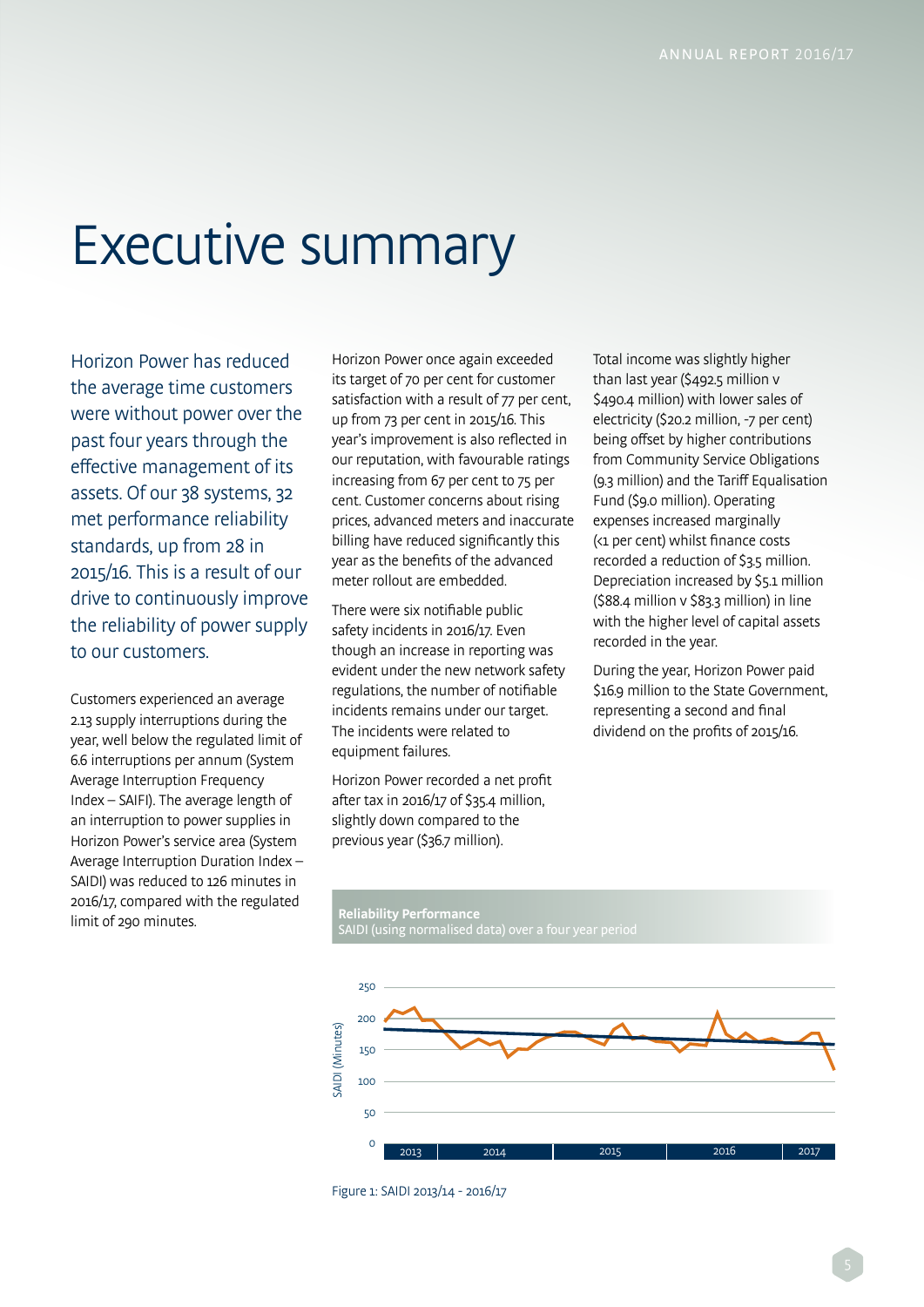# Chairman's report

#### Creating customer choice

In 2013, Horizon Power initiated a significant cost-reduction program and strategic review. A series of 'quick win' revenue leakage reform projects, procurement reviews, benchmarking exercises and strategic cost reduction programs were driven throughout the company as part of the first phase of the review. Horizon Power realised immediate savings by streamlining its central support functions, identifying IT efficiencies, and putting a limit on non-essential spending. Phase 2 was then about innovating and positioning for growth and sustainability. Horizon Power initiated the implementation of major projects, such as upgrades to the call centre and metering fleet, tariff reform, paperless billing, as well as launching the foundational distributed energy

resources (DER) microgrid project in the town of Onslow. Since initiating the company-wide strategic review in 2013, Horizon Power has successfully reduced its subsidy by over \$100 million per annum, achieving its overall strategic review target 16 months ahead of schedule.

Building on the success of the review, we recognised that, whilst high cost, our portfolio of isolated power systems provides an ideal platform for us to evolve towards the highly distributed microgrid future that is emerging. Being a vertically-integrated utility provides Horizon Power with a unique advantage, which can be used to capitalise on the innovations in new technologies, and will be integral to developing renewable energy microgrids that can accommodate significantly more renewables that

 remain resilient. With 38 small and remote systems, Horizon Power is already the largest operator of microgrids in Australia (by kilowatts per hour) and one of the largest in the Asia Pacific, and as such, the company has recognised its unique placement at the forefront of the innovations occurring in the energy industry.

The capability and solutions we are developing have relevance globally as evidenced by the United Nations Sustainable Energy for All initiative, which recognises the electrification challenges being faced around the world. By confronting the challenges on our own networks, we will be able to contribute to the global conversation in a meaningful way through development of applicable technologies, knowledge sharing and collaboration.

```
South Hedland Power Station. Photo courtesy of TransAlta Energy.
```
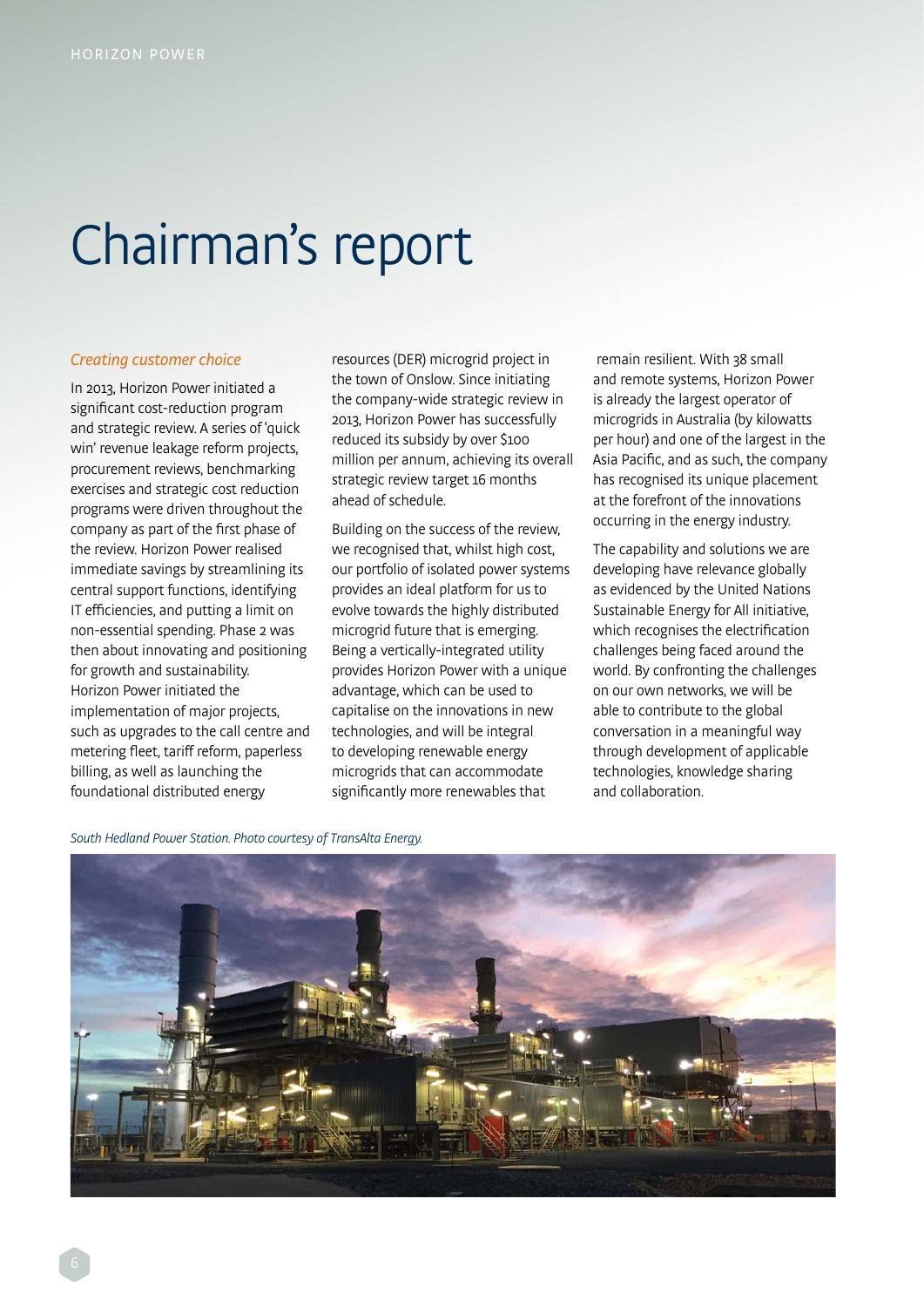In October 2016, Horizon Power launched its new vision, 'creating customer choice by being the world's best microgrid company'. This was directly based on feedback from our customers who are spread far and wide across our massive footprint of 2.3 million square kilometres. Despite the vastness of the terrain and the variations within our service area, the message from our customers is consistent: in order for us to be their trusted energy partner, they want more innovation and greater choice around where they get their energy and more control over their bills. As the cost of the enabling technology continues to fall, we are developing the solutions to meet these needs. As I wrote my report, Horizon Power was recognised by the national renewable energy industry by being awarded the Clean Energy Council Innovation Award for our pricing pilot which, once implemented broadly, will provide customers with more control and choice around their energy use and how much they pay for it. We launched our Power Ahead pilot in December 2016 to a trial group of 400 customers in Port Hedland. They were given the opportunity to earn financial incentives by modifying their energy use and consumption at peak times. The pilot enabled customers to take control over their power bills by changing the way they used electricity, particularly during peak times. Based on these learnings, Horizon Power is now actively working with government and consumer groups to deliver

customers' choice with new pricing options. In addition, we are working hard to enable more customers to install renewable energy solutions, whilst protecting the stability and reliability of the grid by delivering world-first technology, allowing Horizon Power to manage energy from solar panels. The hosting of renewable energy is a challenge for utilities all over the world. Power systems were not designed to receive energy, but to send it out which means the intermittent nature of solar, and other renewables can result in frequency fluctuations, tripping power stations and impacting the reliability of power supplies to everyone connected to the network. Horizon Power will be a pioneer in delivering solutions such as generation and feed-in-management that enables utilities to add increased levels of renewable energy to networks without losing the relevance of the grid for customers.

# Strong performance

Horizon Power has once again enjoyed a strong performance despite challenging economic conditions. This was reflected in a continued decrease in operating subsidies by over \$102.3 million per annum, and net profit after tax of \$35.4 million. We continue to drive efficiencies and focus on innovation to ensure we take advantage of the opportunities presented by the unprecedented levels of change affecting our industry.

#### Showcasing innovation

In addition to being Chairman, I am also one of Horizon Power's more isolated customers. Because of this, I understand first-hand the challenges associated with providing a reliable supply of electricity to customers in the most isolated parts of the State.

I am immensely proud of the solutions we have adopted to address this problem. Over the past twelve months, Horizon Power has successfully installed five stand-alone power systems in the Esperance region as an alternative to replacing hundreds of kilometres of overhead powerlines.

Horizon Power is now working with other customers in regional and remote Western Australia to remove poles and wires where this will provide a more efficient and cost-effective solution. Recent CSIRO research has shown that a traditional grid connection will remain critical for most customers over the coming decades. However, at the remote fringes of our isolated systems, or microgrids, replacing older poles and wires with stand-alone power is becoming viable for utilities today.

These systems are just one example of the ground-breaking initiatives we are creating to provide our customers with more choice and control, as well as providing sustainable utility services locally with an emphasis on developing innovative solutions to industry challenges and barriers to change.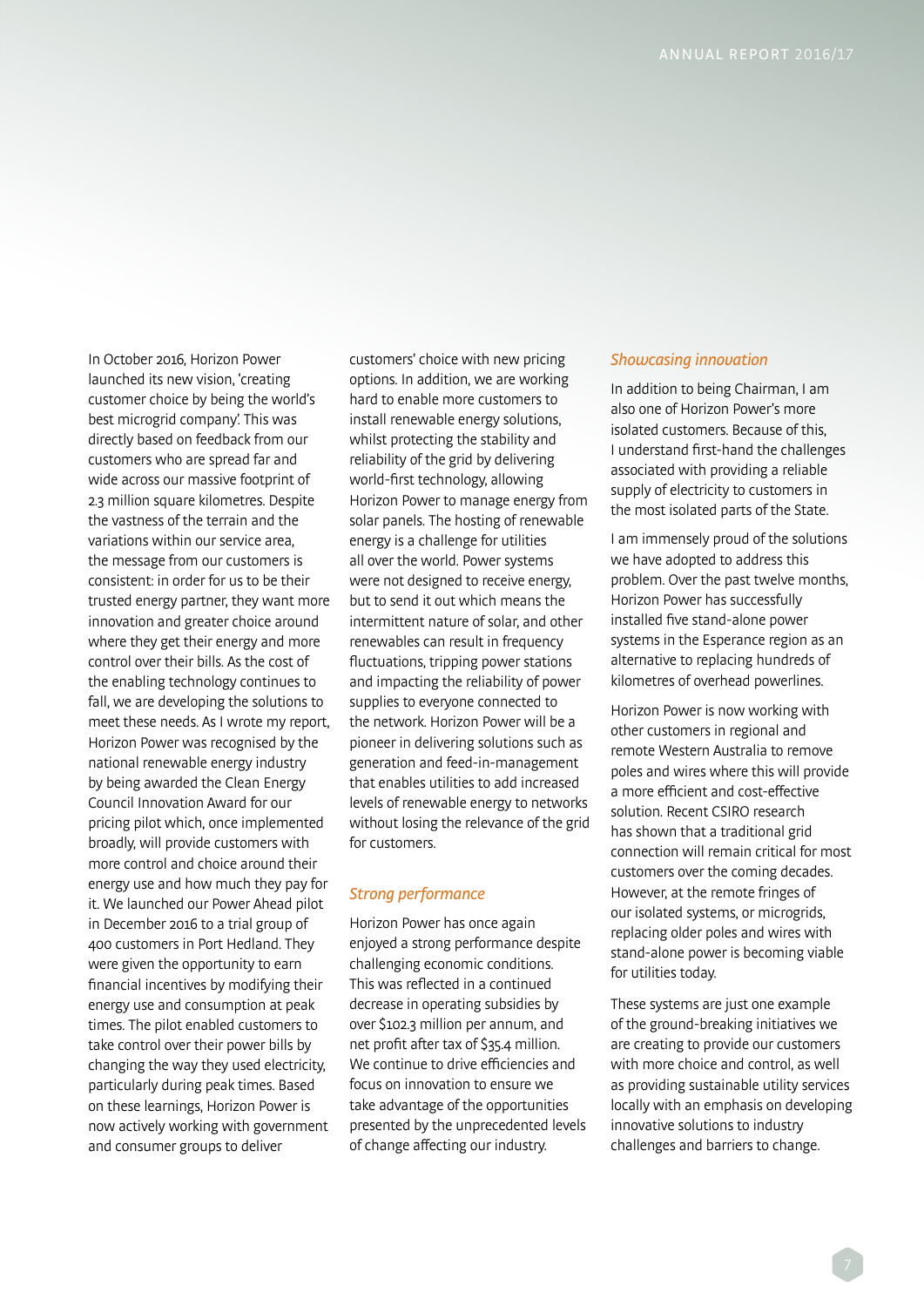#### Support for remote communities

In June I was immensely honoured to attend the Broome graduation ceremony for some of our most remote employees. Keith Hunter of Bidyadanga; Clinton (Minty) Sahanna of Beagle Bay; Robert Hassett of Kalumburu; and Brendan Walters of Yungngora, recently became Australia's first Remote Community Utilities Workers (RCUWs) by completing a unique national apprenticeship created by Horizon Power to improve outcomes in remote communities. Before the apprenticeship program began, it could take several hours for crews to get to towns like Kalumburu if there was a power outage, and even longer during the wet season. The four RCUWs were closely involved in the development of the apprenticeship, to ensure it met the unique needs of remote communities and, critically, safety requirements given their isolation and requirement to work alone. Importantly, they also serve as role models for young people in their community, and are on hand to assist their community with issues relating to their power supply.

#### Keeping up with the times

As the electricity industry undergoes its greatest transformation in a century, Horizon Power has begun an important piece of work to identify the future skills required in the business. This is expected to lead to new training positions, including new apprenticeships, along with new opportunities for existing employees.

We continue to listen to our people through ongoing culture surveys. I was especially pleased to see strong results for engagement with our vision, which demonstrates clarity and understanding of our strategic direction throughout the business.

I am very proud of the way our people have continued to adapt to changes in the energy industry, learning new skills through training and on the job. Horizon Power will continue to invest in our people to ensure they remain engaged and able to meet the new challenges ahead.

#### Grateful thanks and welcome

It is with sadness that we farewelled two long-standing Board directors, Ron Johnston and Lynne Craigie. I am personally very grateful to both Ron and Lynne for their support, expertise and guidance during their tenure and wish them every success for the future.

I sincerely welcome former Curtin University Vice-Chancellor, Professor Jeanette Hacket AM and former Managing Director of the Virgin Velocity Frequent Flyer Program Neil Thompson to the Board. Both Jeanette and Neil bring a wealth of experience to Horizon Power during this time of disruption and growth, as customers become more involved with both the generation and trading of electricity. Neil's experience in utilising data to predict customer needs and wants and Jeanette's talent for building and utilising collaborative relationships will prove invaluable as we work towards developing and implementing new and refined distributed energy resources, such as emerging battery and renewable technologies.

I would also like to acknowledge the former Minister for Energy, Dr Mike Nahan for his support of Horizon Power's vision and strategy. I enjoyed many opportunities to meet with Dr Nahan during his term and his considered analysis and guidance was much appreciated.

I would like to formally welcome and congratulate our new Minister, the Honourable Ben Wyatt, on his appointment to Energy. We also look forward to working with him in his portfolio of Aboriginal Affairs.

I would like to thank all Horizon Power employees, including Chief Executive Officer Frank Tudor, for their excellent work over the last year. I believe that all our people play an equally important role in delivering energy for life to our customers.

In closing, I would also like to express my sincere thanks to my fellow Board members for their professionalism, diligence and wise counsel over the past year. I look forward to their continued support as we strive to achieve our vision of creating customer choice by being the world's best microgrid company.

San Mail

**Ian Mickel AM** Chairman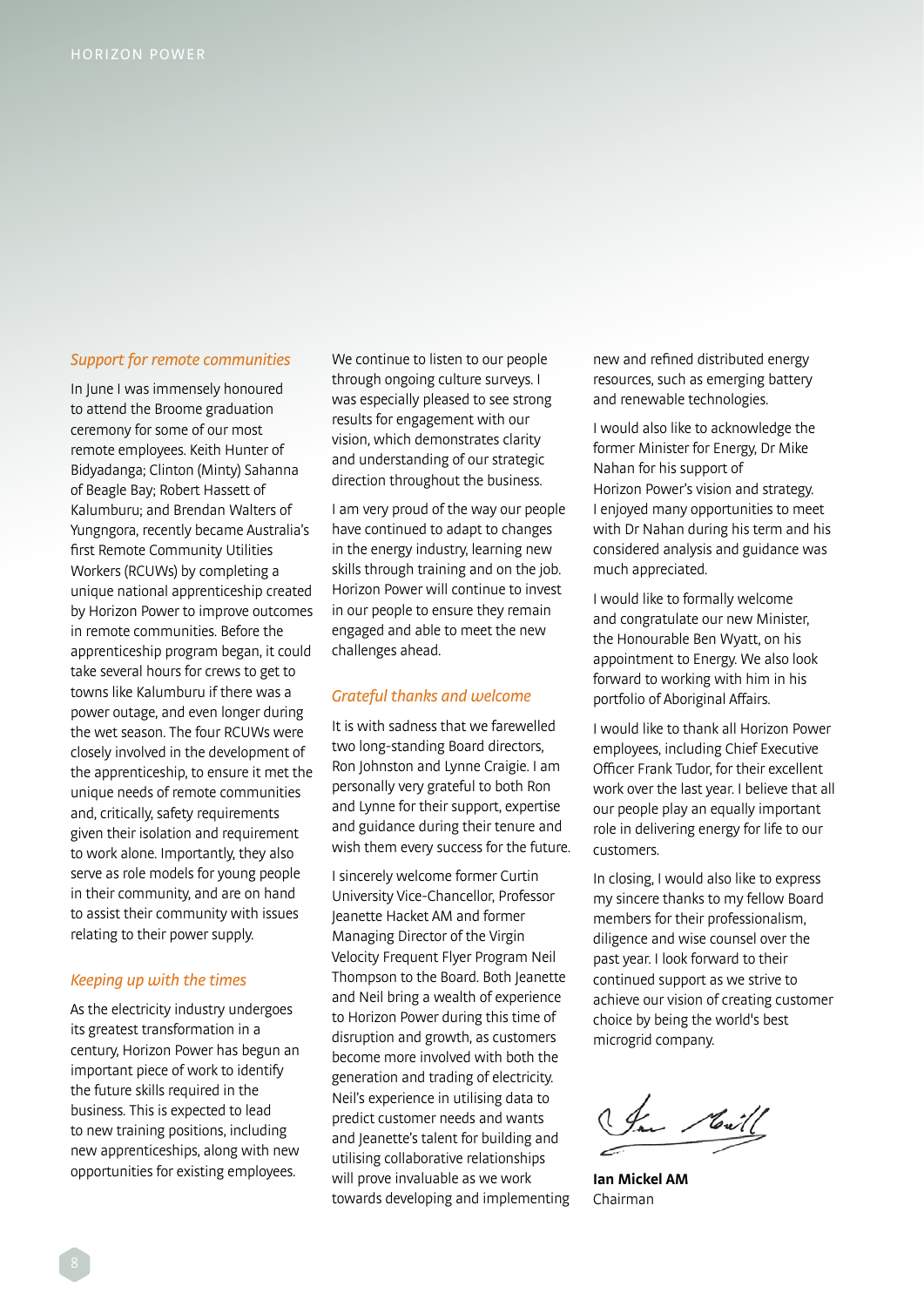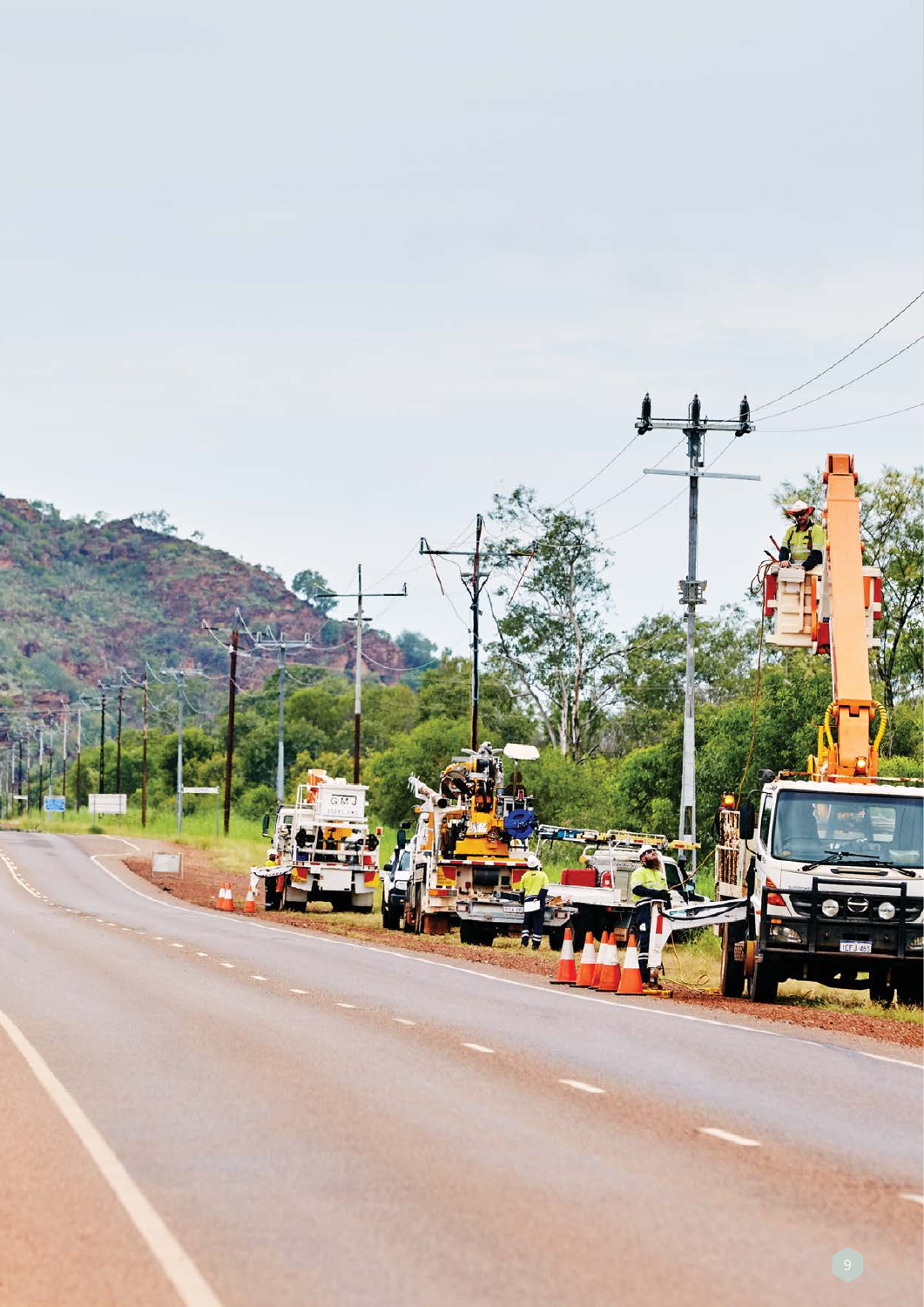# Chief Executive Officer's report

In 2017, Horizon Power achieved its annual \$100 million State Government subsidy reduction target 16 months ahead of schedule.

These savings were achieved without affecting customer service, safety or reliability, which our recent customer and corporate reputation surveys reflect with an increase in customer satisfaction from 73 per cent last year to 77 per cent this year.

Now that we have achieved our target, our focus is on adding value to our business and creating customer choice by being the world's best microgrid company.

Horizon Power already has expertise and experience in managing remote microgrids. Together with work underway to enhance these capabilities, this is strengthening our reputation as a trusted advisor to our customers and, at the same time, building a solid platform for growth.

Recognised as a test-bed of a new energy future that involves microgrids and distributed energy resources (DER), Horizon Power is at the forefront of the world's electricity revolution. Because of its scale, renewable resources and population density, Western Australia is uniquely positioned to develop and deploy new energy solutions and capitalise on multi-billion dollar global opportunities over the coming decades. For our part, we are already operating dozens of microgrids and we are one of the few utilities in the country with advanced metering infrastructure (AMI) in place. This metering infrastructure, and the data it provides, has enabled the foundational platform for most of the modelling and trials Horizon Power is undertaking to lead islanded highpenetration DER microgrid system design.

The advanced metering infrastructure implemented by Horizon Power is transformational, the solution underpins efforts to analyse energy use at every point on the network, enabling the transition from traditional centralised generation to high-penetration distributed energy resources.

The falling costs of renewable technologies and batteries, combined with existing tariff structures, are driving more customers to distributed energy. Horizon Power wants to enable this change. Our strategy is to use our unique position as a vertically integrated operator of 38 microgrids to achieve much higher levels of DER over time to provide our customers with more choice

To determine the most economically efficient method of supplying electricity to each of our microgrid systems, we have developed system blueprints that influence how we invest now to maximise value for our business and customers in the future. This approach to strategic planning aims to ensure that we provide customers with the most sustainable, cost-effective power solutions available and without unnecessarily stranding assets in this ever-changing environment. The system blueprint modelling was reviewed and refined in collaboration with the CSIRO and is very much in alignment with the subsequently

released ENA / CSIRO Electricity Transformation Roadmap.

# Developing a microgrid operating platform

Through a series of strategic projects, we are developing a unique microgrid operating platform.

Our microgrid operating platform will lower the costs of energy while enhancing reliability and customer service, particularly in remote areas, where service provision is more expensive and must withstand tougher conditions.

Over the next two decades there will be an economic shift from traditional centralised design to a DER business future for the majority of our systems as well as other off-grid electricity systems in Australia. Horizon Power is implementing a number of trials to provide further insights into the operation of our microgrids with high levels of DER. These trials rely on our advanced metering infrastructure which we successfully delivered across our service area in 2016, and for which we received peer recognition and an award for the Best Value AMI Project at the 2016 Australian Utility Innovators Awards.

Trials in Carnarvon and Onslow will provide critical knowledge and experience to help us overcome the technical constraints associated with high-penetration DER. We will apply innovative forecasting techniques, data analysis and machine learning, to improve the way we manage microgrids that incorporate rooftop solar and batteries.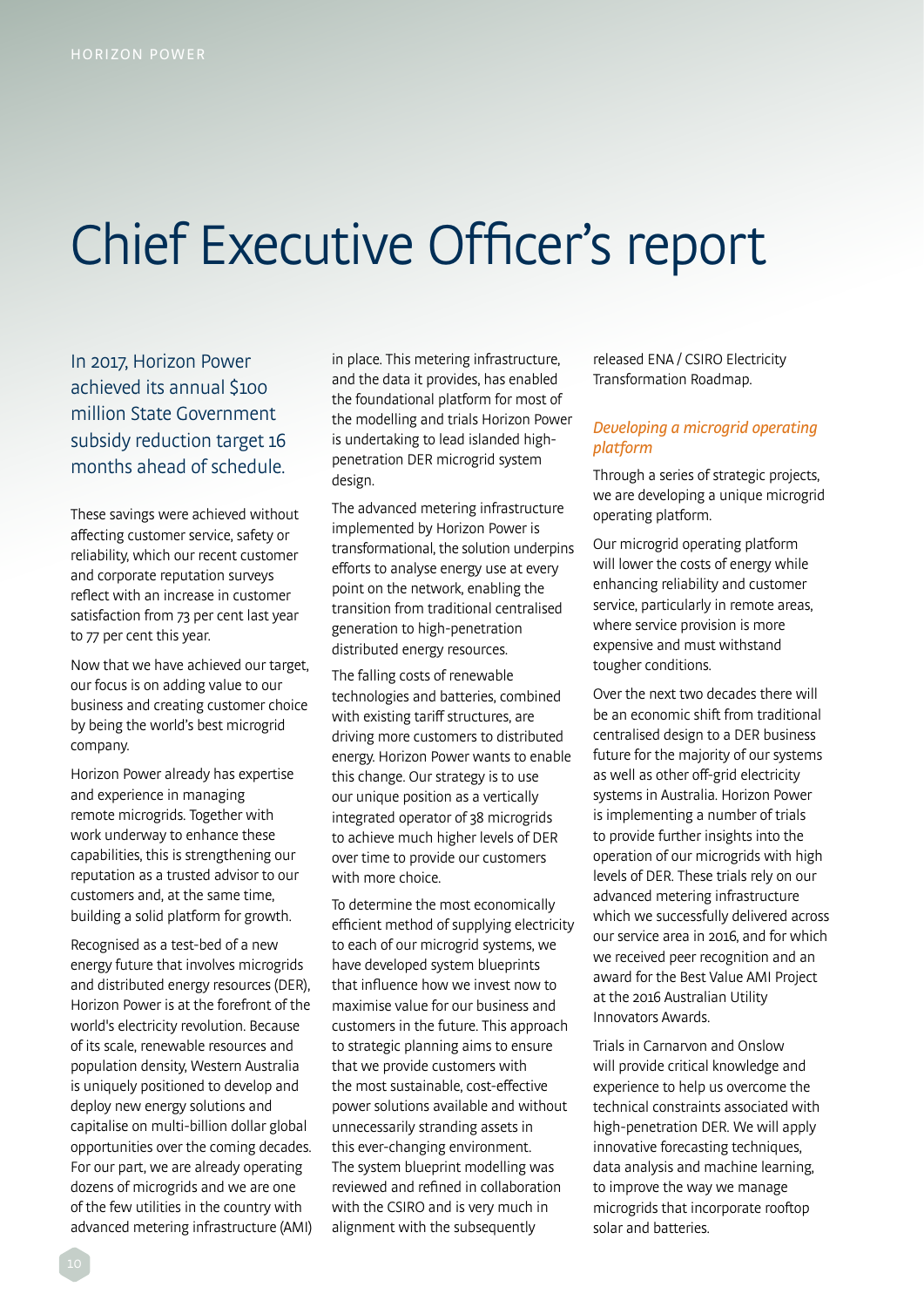The trials will also enable us to develop an advanced model for renewable integration for towns that have reached their current available solar photovoltaic (PV) hosting targets. They will also explore the most economically efficient ways to design and manage a future grid that depends less on centralised fossil fuelled generation.

# Reaping the benefits of advanced meters

Horizon Power's advanced metering project has delivered savings of \$7 million a year and benefits to customers ranging from the automation of meter reading, and therefore timelier billing, to faster reconnection times. Customer outcomes are also significantly improved with many customer metrics now at the best levels ever recorded. Bills are accurate and on time and reconnection timeframes are minutes rather than days.

The AMI platform is a cornerstone enabler for Horizon Power, creating opportunities in retail, generation and energy network management while helping us make the transition from a traditional centralised utility to a customer-focused organisation that succeeds in the era of DER.

# Creating an innovation economy and hub for microgrids

Horizon Power is committed to a future in which renewable energy is increasingly the generation of choice. We are embracing innovation and new technology to prepare for that future.

Through the continued development of both our microgrid operating platform and our consumer energy offering, Horizon Power is clearly demonstrating significant innovation by strategic use of technological advancements and continuous trials.

In this dynamic context, our TechCo division will promote and facilitate business investment into renewable energy technologies by working with stakeholders to provide opportunities for emerging battery technologies as well as promoting the development of renewable industries.

Our newly created Consumer Energy division will expand the range of energy options and choices provided to customers across regional Western Australia. Consumer Energy will provide a trusted gateway to new energy solutions that increase access to renewable energy while ensuring safe, reliable and equitably-priced electricity for all Horizon Power customers.

The division is developing a range of new energy technologies and business models that will both empower Horizon Power customers and enable our microgrid future. Customer solutions to be progressively launched across our service area include solar photovoltaic panels, battery energy storage systems, home energy management systems and stand-alone power systems.

We believe our vision should be to maximise our competitive advantage to be recognised as both a centre of excellence and a world leader in the development and effective management of microgrids. In reaching for our vision, our strategy will build on the experience and programs undertaken to reduce our subsidy by over \$100M per annum, combined with our expertise and innovations in operating microgrids, will enable us to realise high-penetration DER systems for the majority of our microgrids, facilitated by the TechCo and Consumer Energy divisions' products and services.

This strategy goes beyond simply delivering benefits to Horizon Power. A significant opportunity exists to leverage our unique service area and to capitalise on our diverse microgrid systems, by partnering with leading research institutions and unlocking investment by local, national and global companies engaged in providing new energy solutions. Horizon Power is proposing a collaborative microgrid research centre, we call M.A.T.I.L.D.A (Microgrid Architecture To Integrate And Leverage Distributed Assets), a test-bed for innovative technologies and products that will deliver significant financial and performance outcomes, benefiting consumers, shareholders and subsidy payers alike. This will accelerate microgrid development across regional Western Australia.

By addressing the challenges in providing low-cost electricity in regional WA, enabled by a fully integrated operating platform for microgrids, Horizon Power will also be solving problems with global applicability, addressing issues of energy access, sustainability, and economic development. Billions of people worldwide have unreliable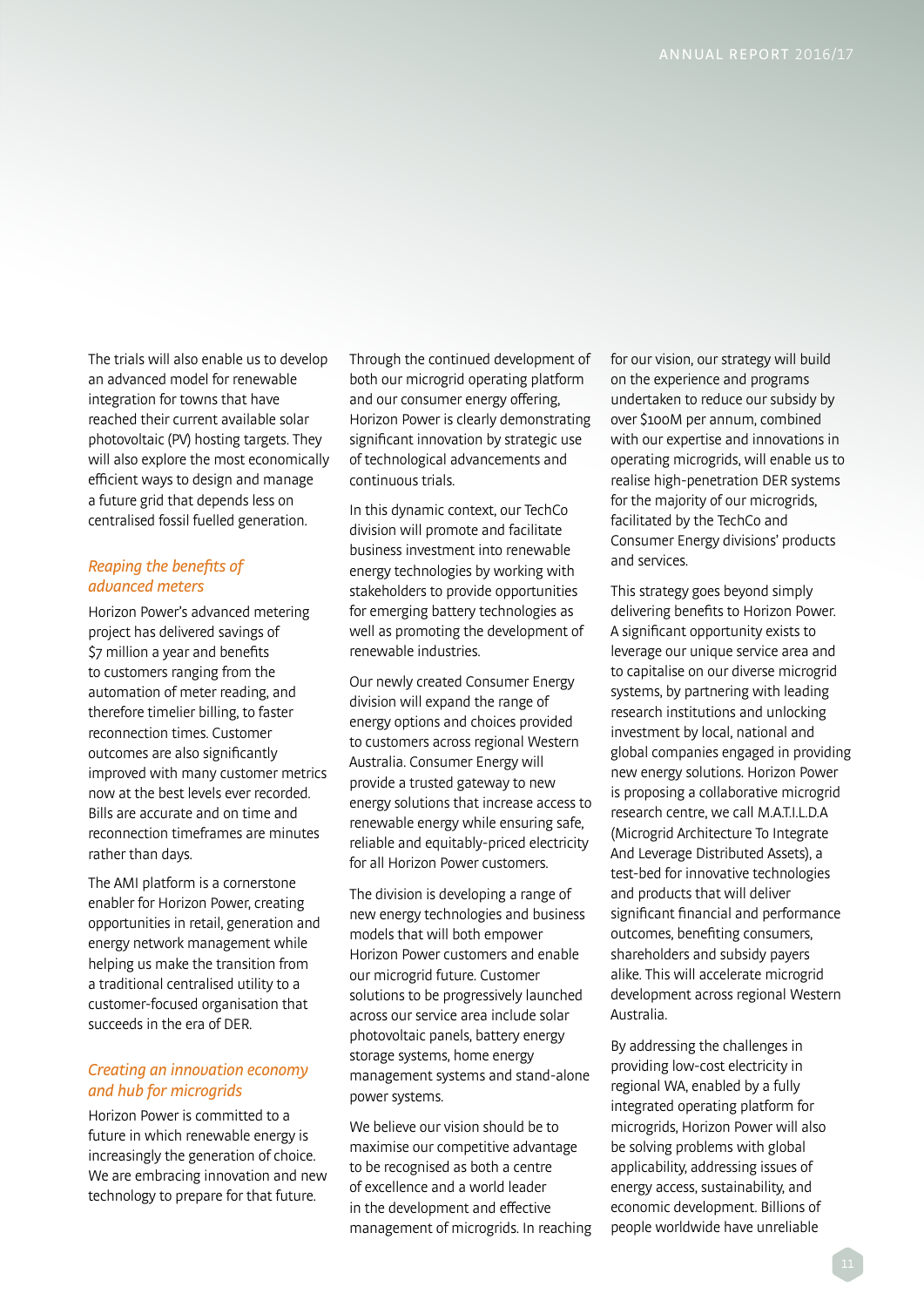electricity affecting wellbeing and quality of life. Horizon Power's vision refers directly to the UN Sustainable Energy for All (SE4All), stating that through technology and collaboration, Horizon Power is actively addressing all of the enabling areas identified by the SE4All initiative by being a leading authority in microgrids.

#### Value

To ensure we remain sustainable now and into the future, we have laid the foundations for building our business through our new strategic vision. This continues to be about providing sustainable utility services locally, with an emphasis on developing innovative solutions to industry challenges and barriers to change.

These initiatives, combined with our price reform project, clearly demonstrate our ability to manage challenging conditions for the benefit of our customers and maximise our competitive advantage.

This capability was recognised recently when Horizon Power won an Innovation award at the Clean Energy Council Awards, for our retail pricing product 'Power Plans'.

The Roy Hill Transmission project has enabled us to provide improved energy management and the best possible service to our customers in the Pilbara by helping to deliver power at the lowest possible cost.

#### **Community**

Our job is much bigger than providing electricity to customers – it is providing the basis for health, safety, education, economic growth and selfdetermination. Horizon Power strives to be the local energy partner for the communities we serve and create energy for life.

Horizon Power is our customers' local energy partner and we take great pride in providing them with choices which not only enhance their experience with us, but also give them greater control and flexibility. Our online customer portal and paperless billing options provide mechanisms for customers to interact with us at their convenience. We are also developing an app which will provide customers with features including current and past data usage and current spend and predicted bill spending, meaning no more bill shock.

Our social media presence continues to grow, and we interact daily with customers to ensure they have the latest information about outages, what we are doing to improve power reliability and tips on energy efficiency and electrical safety.

#### Safety

Horizon Power has spent considerable time implementing the Electricity Network Safety Management System (ENSMS) before the regulatory deadline of 6 August 2017, and progressing implementation of the complimenting Safety and Health Management System.

The ENSMS will make a positive and effective contribution to improving the safety and security of our networks and

microgrids, through providing a greater understanding of the risk profile of our assets together with structured, asset focused, risk management practices.

Our continued efforts to effectively manage the safety and health risks within our operations has achieved sound performance results. Horizon Power has recorded a lost time injury frequency rate of 3.8, with two non-complex, low-risk lost time injuries occurring this financial year. Our Pilbara Grid operations recorded zero lost time injuries and our primary contractor (GHD) successfully achieved one million hours without sustaining a recordable injury.

#### Grateful thanks

Along with my fellow Executive, I am extremely grateful for the stewardship provided by our board of directors, led by our chairman Mr Ian Mickel over the past 12 months. Their ongoing guidance and direction have been invaluable in helping us work towards achieving our vision of creating customer choice by being the world's best microgrid company.

Finally, I would like to acknowledge the ongoing efforts and dedication of Horizon Power employees and contractors, without whom we could not provide exceptional service to our customers and stakeholders.

**Frank Tudor**  Chief Executive Officer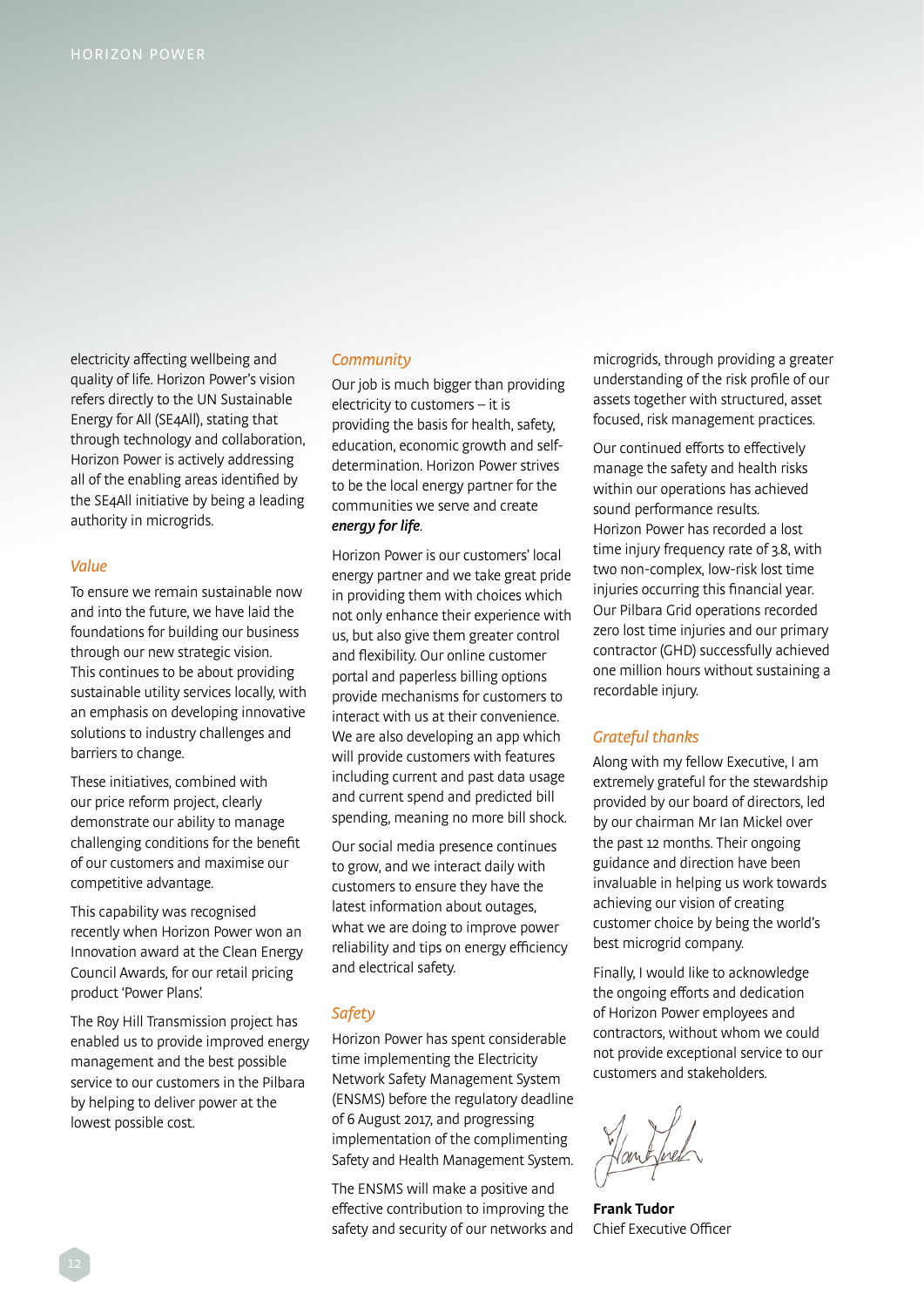# Horizon Power's strategy and structure

# **Strategy**

Since launching the Strategic Review in 2013, Horizon Power's primary key performance indicator (KPI) has been to pursue initiatives to reduce its operating subsidy by \$100 million by 2017/18. Reflecting our achievement of this goal, in December 2016 we launched our new vision: 'creating customer choice by being the world's best microgrid company'.

Having served customers in remote microgrids for over ten years, Horizon Power already has demonstrable experience and expertise in this area. Recognising the disruption to the traditional utility business model and the increasing involvement of customers in decisions about energy demand and use, Horizon Power has embraced a number of practices designed to make it the best in its field. Chief among these are our System Blueprints, which enable us to determine when it is economical to deliver energy via a new energy supply model or 'business future'.

Our System Blueprints show that a distributed energy resource (DER) supply model – one where over 50 per cent of the energy demand is supplied by the customer – will be the predominant model in the future. Modelling has indicated that by 2050, single microgrid systems may reach up to 80-90 per cent of the energy supplied by the customer. This development represents a paradigm shift for the way we view our business. Developing a microgrid operating platform and managing and controlling multiple generation sources as a single entity will be critical to realising this future.

Focusing on the DER supply model, Horizon Power is exploring alternatives to conventional electricity systems through streams of work aimed at reforming pricing structures, reducing operating costs, embedding renewable systems, developing intelligent system and network control, and empowering consumer choice. Delivery of these

streams of work is expected to reduce the long-run cost to supply, which is central to Horizon Power's goal of reducing the subsidy it receives from government.

Horizon Power is now also leveraging the power of data from its advanced metering infrastructure. Information about our customers' energy use and expenditure is enabling us to explore a range of new products and services that will remove barriers to renewables, provide customers with greater choice and control, and reduce our cost to serve.

Horizon Power's vision is underpinned by our core strategies, as illustrated below.

| <b>Business</b><br><b>Excellence</b>                                                              | Capital<br>Productivity                                            | <b>Customer</b>                                                        | System<br>Blueprints                                                              | <b>Pilbara</b><br>Integrated<br><b>Market</b>                                                              | Leadership                                                       |
|---------------------------------------------------------------------------------------------------|--------------------------------------------------------------------|------------------------------------------------------------------------|-----------------------------------------------------------------------------------|------------------------------------------------------------------------------------------------------------|------------------------------------------------------------------|
| To provide an<br>efficient (fit-for-<br>purpose) operating<br>model using<br>real-time analytics. | Future-proof the<br>business and<br>optimise return<br>on capital. | Empower consumer<br>choice through<br>appropriate<br>economic signals. | Deliver the most<br>economically<br>efficient model for<br>supplying electricity. | Maximise value<br>of our Pilbara Grid<br>business whilst<br>supporting the<br>Government reform<br>agenda. | Drive a<br>high-performance<br>culture aligned to<br>our values. |

Figure 2: Horizon Power's six core strategies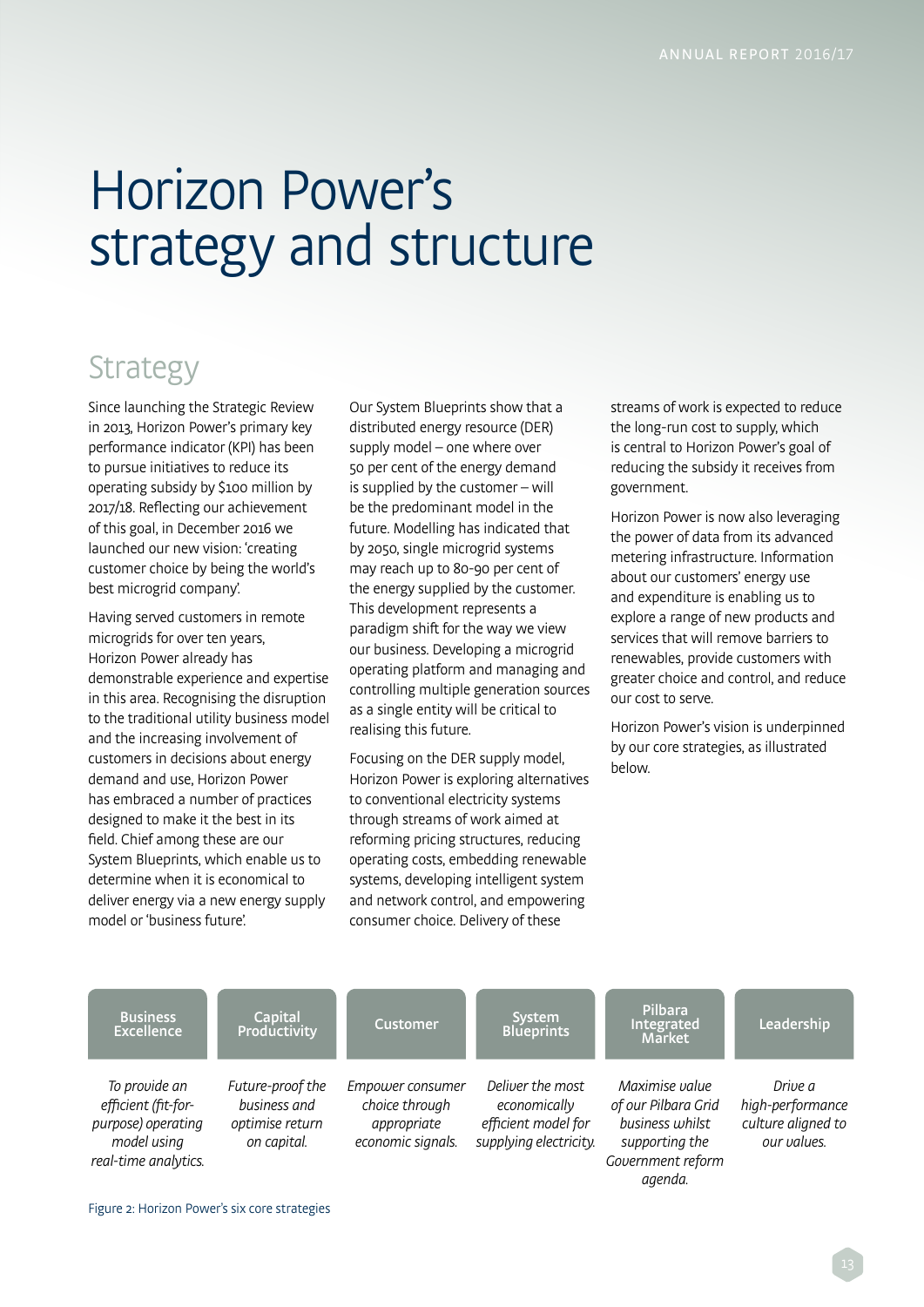# Vision and corporate objectives

Horizon Power's purpose – our fundamental reason for being – is 'Energy for Life'.

Our objectives of safety, value and community are:

- Safety minimise the risk of harm
- Value maximise long term value
- **Community** be a high performing business

Since 2013, Horizon Power has had a primary KPI of delivering initiatives to reduce our annual operating subsidy by \$100 million per annum by 2017/18.

Now that the target has been met, in the 2017/18 financial year Horizon Power will launch a new KPI that supports its vision of creating customer choice by being the world's best microgrid company. A microgridfocused vision is still aligned with

Horizon Power's strategy to benefit our shareholder directly and indirectly by reducing the state's net debt and net operating balance.

The new KPI – Enterprise Value – will measure the value of the ongoing operations of the organisation. Akin to a theoretical market price, it is the measure for calculating how much it would cost to buy a company's business free of its debts and liabilities.



Figure 3: Horizon Power's objectives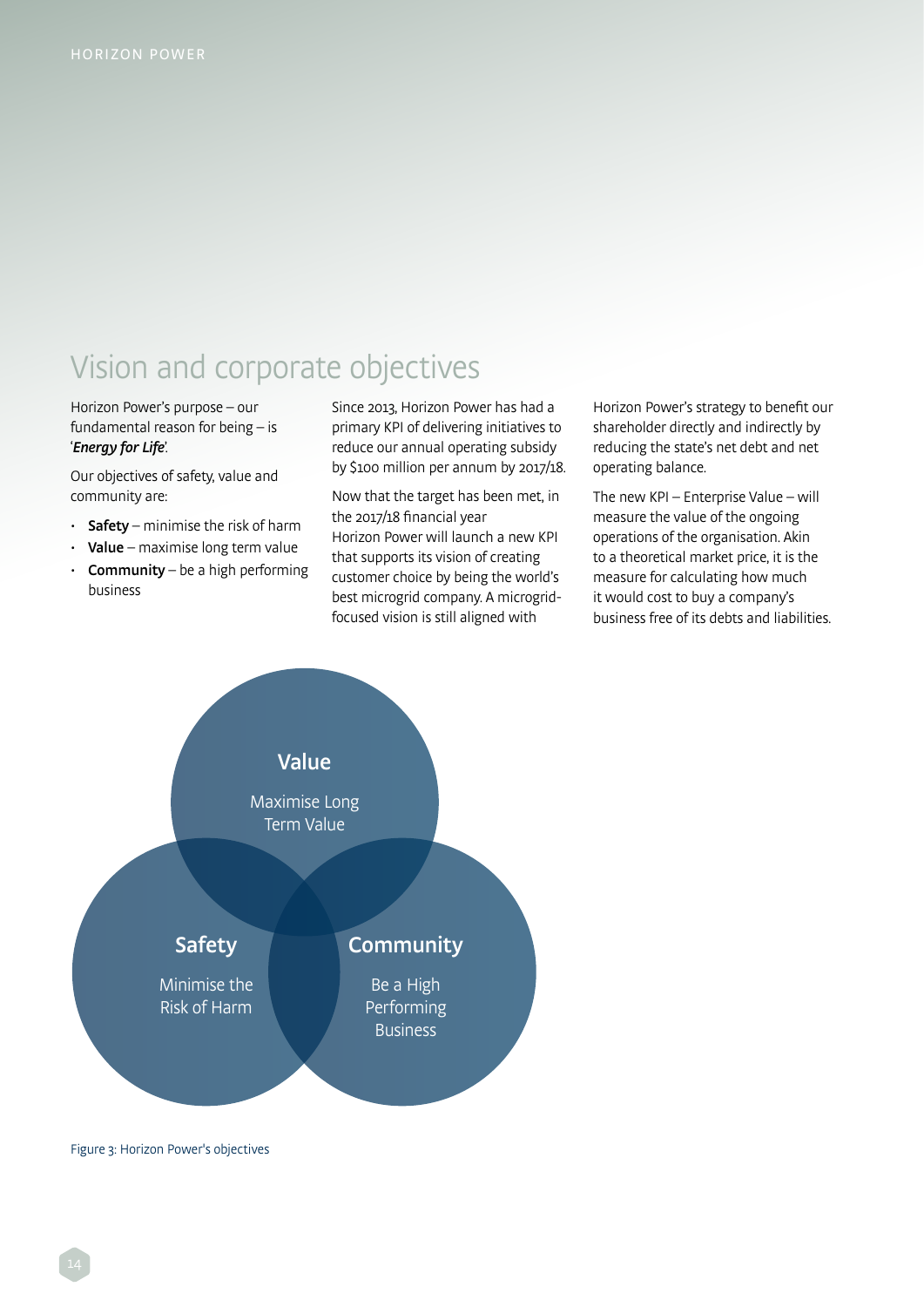

Figure 4: Horizon Power's organisational structure, including two divisions created in 2016/17

# Organisational structure

Horizon Power's operating model is designed to support its vision of creating customer choice by being the world's best microgrid company.

Recognising the importance of consumer and technology driven shifts, and the pace at which disruption of the energy sector is occurring, in 2016/17 two new divisions were created: Consumer Energy and TechCo.

# Commercial Services and Finance

The Commercial Services and Finance division provides customer service, analytics, digital, finance and strategy services. It develops energy delivery blueprints, which includes disruptive technologies (distributed energy/ storage and digital initiatives). It drives the decentralisation of decisionmaking and accountability and ensures business objectives are achieved.

# Corporate Services and Company **Secretary**

The Corporate Services and Company Secretary division provides support services within Horizon Power. It sets service offerings, standards and policies that promote regional accountability and capability, and provides lowest-cost human resources, communications, risk, legal, health and safety, procurement, facilities, and fleet management services.

The Company Secretary provides advice and administrative services to the board of directors and assists in its effective operation, as well as being the interface between the Board and the Executive team.

# Power System Services

Power System Services supports Horizon Power's regional businesses, including engineering and project delivery, capacity planning, land, heritage, native title and environmental advisory services, asset management frameworks, policies, guidelines and standards, and Economic Regulation Authority and EnergySafety reporting.

# Pilbara Grid

The Pilbara Grid division oversees the holistic performance of the North West Interconnected System (NWIS). It manages customers, stakeholders, assets and the provision of energy to meet the demands of the NWIS. This division serves Port Hedland, South Hedland, Wedgefield, Point Samson, Roebourne and Karratha, and supports Government-led market reforms.

# **Microgrids**

The Microgrids division provides safe and reliable operational performance in the non-interconnected systems (NIS). Within the NIS are three regional centres: Kimberley (Kununurra and Broome), Gascoyne/Mid West (Carnarvon) and Esperance/Goldfields (Esperance). As with the Pilbara Grid, Microgrids is responsible for managing assets, customers and stakeholders.

# Business Development

Business Development is leading the development of product, pricing and contracting strategies for large and medium enterprise customers and independent power producers (IPPs)

as well as managing the delivery of major developments, including significant network expansions, large-scale customer connections and large-scale IPP projects.

The division is also responsible for the medium and large enterprise customer segment and for key sourcing contracts, gas commodity, transport and IPPs.

#### Consumer Energy

Consumer Energy focuses on exploring and delivering products and services to consumers beyond the traditional utility business model. It will aim to help customers navigate a new energy landscape in a way that benefits them and our network business.

# **TechCo**

TechCo is focused on resolving economic, technical and transition barriers to a DER future through the development of new technologies, capabilities and operating practices.

The division will also focus on collaborating with industry leaders and start-up companies to ensure our solutions are world-leading. TechCo is fast-tracking the microgrid operating platform using digital technology to accelerate the rate of high-penetration renewable energy in remote microgrids.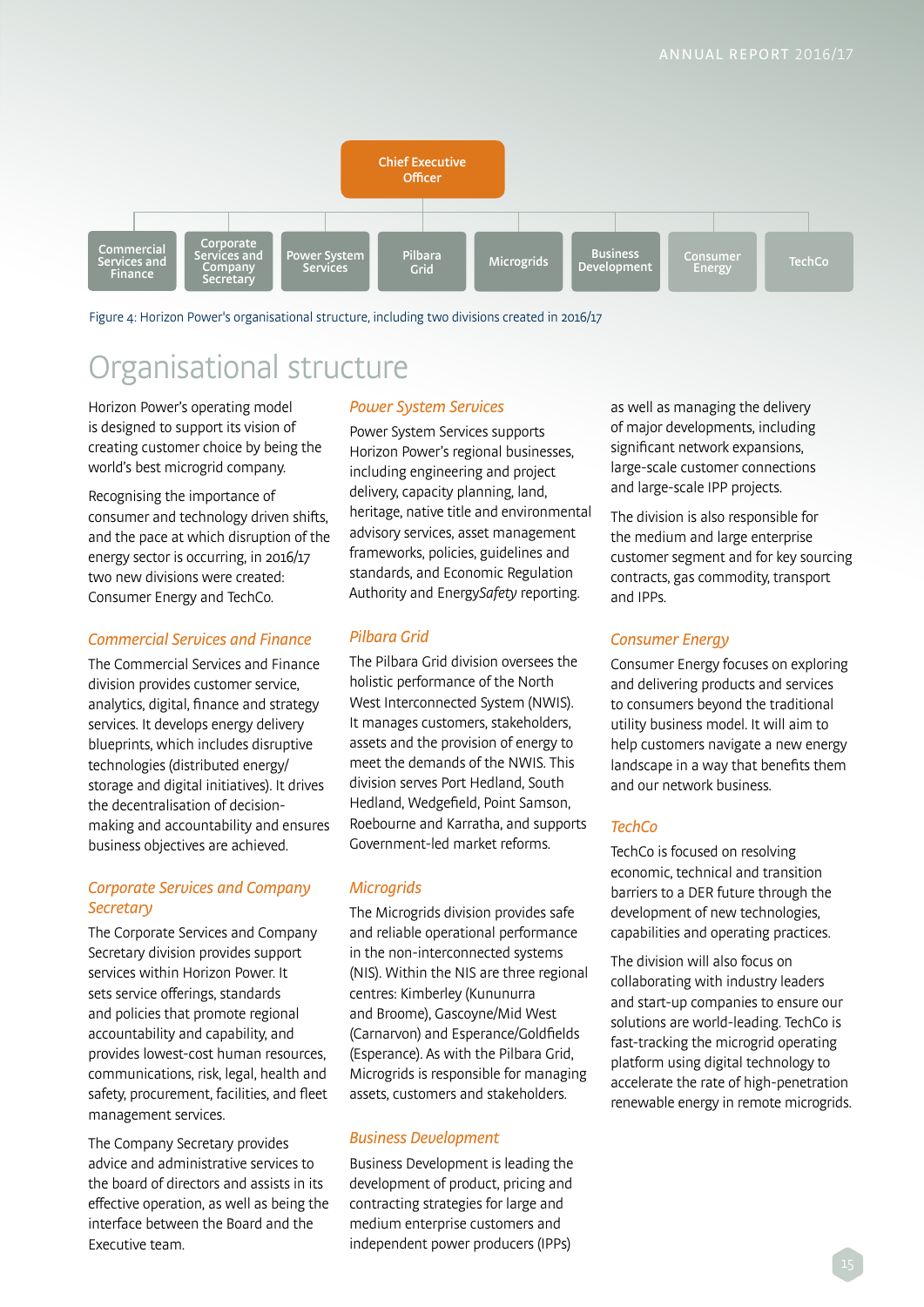# Performance overview

Horizon Power has established and agreed with the State Government a balanced set of critical business outcomes that measure our success in delivering social, environmental and economic benefits.

Horizon Power's performance against targets published in our Statement of Corporate Intent (SCI) is shown below. The SCI targets are consistent with Horizon Power's five-year Strategic Development Plan.

#### Table 1: 2016/17 performance overview: critical business outcomes, targets and actuals, 2015/16 and 2016/17

| <b>Critical</b><br><b>Business Outcomes</b>                                                                           | <b>Target</b><br>performance<br>result for<br>2016/17 | <b>Actual</b><br>performance<br>result in<br>2016/17 | <b>Target</b><br>achieved | <b>Actual</b><br>performance<br>result in<br>2015/16 | <b>Notes</b><br>to the<br>table | <b>For more</b><br>information<br>see page |
|-----------------------------------------------------------------------------------------------------------------------|-------------------------------------------------------|------------------------------------------------------|---------------------------|------------------------------------------------------|---------------------------------|--------------------------------------------|
| <b>Employee Safety</b><br>Lost-time injury frequency rating                                                           | 0.0                                                   | 3.8                                                  | $\mathbf x$               | 1.9                                                  | $\mathbf{1}$                    | 23                                         |
| <b>Public Safety</b><br>Total number of Notifiable Public<br>Safety Incidents                                         | $\langle 8$                                           | 6                                                    |                           | 5                                                    | $\overline{2}$                  | 23                                         |
| NPAT (\$M)<br>Profit for the year after income tax                                                                    | 31.8                                                  | 35.4                                                 |                           | 36.7                                                 | 3                               | 45                                         |
| <b>Cost Management</b><br>Cost to Supply Unit Cost<br>(cents/kWh)                                                     | 34.6                                                  | 29.8                                                 |                           | 27.9                                                 | $\overline{4}$                  | N/A                                        |
| <b>Unassisted Pole Failure Rate</b>                                                                                   | $\langle 1$                                           | 1.11                                                 | $\mathbf x$               | 1.68                                                 | 5                               | 21                                         |
| <b>Customer Satisfaction</b><br>Survey rating (%)                                                                     | 270                                                   | 77                                                   | ✓                         | 73                                                   | $6\,$                           | 5                                          |
| <b>Reliability</b><br>Reliability performance of each<br>system                                                       | 33/38                                                 | 32/38                                                | $\mathbf x$               | 28/38                                                | $\overline{7}$                  | 5                                          |
| <b>System Reliability and</b><br><b>Electricity Delivery</b><br>System Average Interruption<br>Duration Index - SAIDI | 290                                                   | 126                                                  | $\checkmark$              | 199                                                  | $\overline{7}$                  | 5                                          |
| System Average Interruption<br>Frequency Index - SAIFI                                                                | 6.6                                                   | 2.13                                                 |                           | 3.08                                                 | 7                               | 5                                          |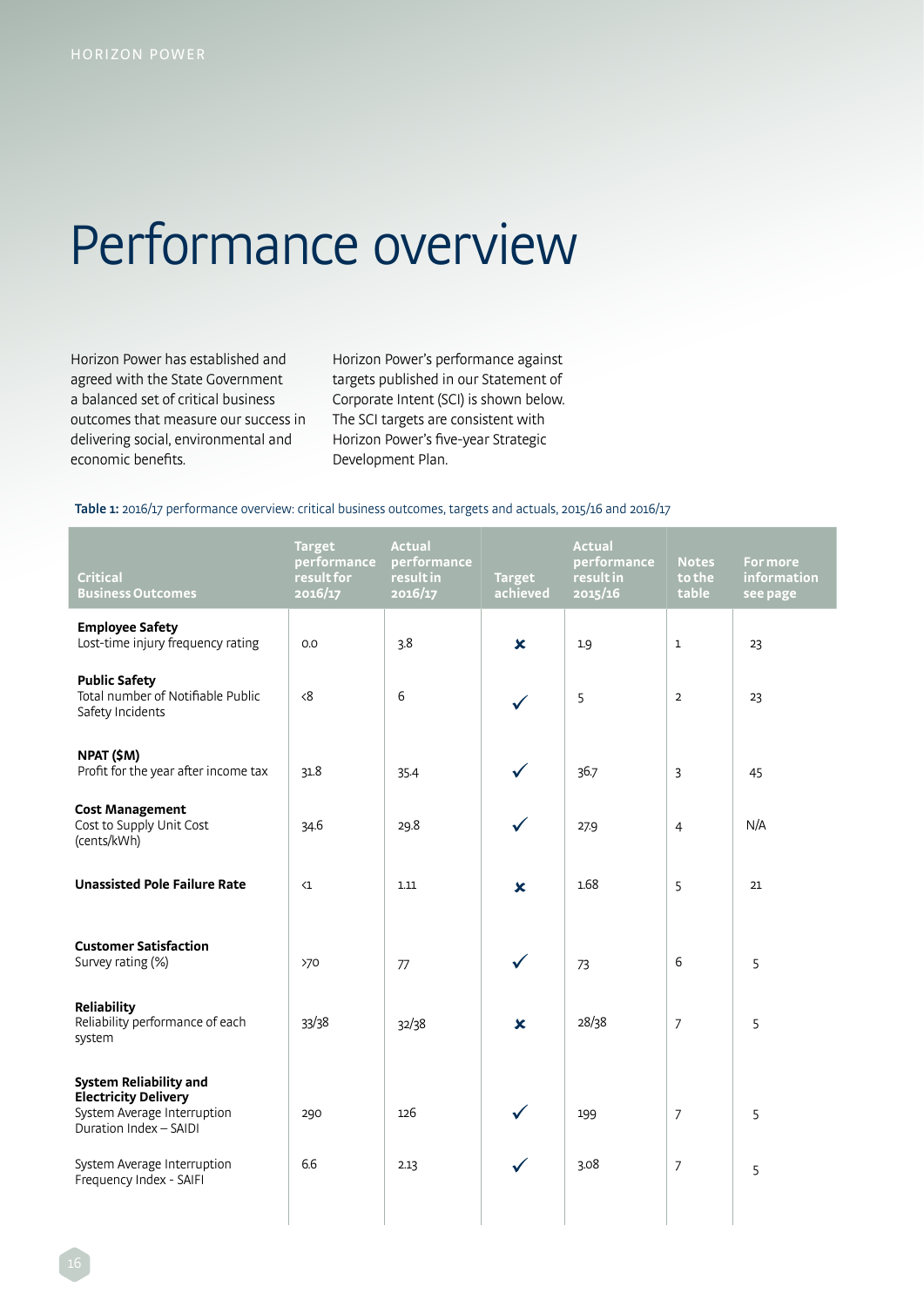| <b>Critical</b><br><b>Business Outcomes</b>                                                | <b>Target</b><br><b>performance</b><br>result for<br>2016/17 | <b>Actual</b><br>performance<br>result in<br>2016/17 | <b>Target</b><br>achieved | <b>Actual</b><br><b>performance</b><br>result in<br>2015/16 | <b>Notes</b><br>to the<br>table | For more<br>information<br>see page |
|--------------------------------------------------------------------------------------------|--------------------------------------------------------------|------------------------------------------------------|---------------------------|-------------------------------------------------------------|---------------------------------|-------------------------------------|
| Return on Assets (%)<br>Earnings before interest, and tax                                  | 6.6%                                                         | 6.9%                                                 |                           | 7.6%                                                        | 8                               | N/A                                 |
| <b>Project Management</b><br>Major project completion within ±5%<br>of approved budget (%) | 100                                                          | 100                                                  |                           | 100                                                         | N/A                             | N/A                                 |

#### Table 1: 2016/17 performance overview: critical business outcomes, targets and actuals, 2015/16 and 2016/17

# Notes to the Performance overview table

- 1. Horizon Power has recorded a 3.8 lost-time injury frequency rate this financial year; a slight increase from the 2015/16 rating of 1.9. This equates to two lost-time injuries this financial year. The increased trend is not posing additional risk, because the severity of both incidents was low.
- 2. Six notifiable public safety incidents occurred in 2016/17; performance is maintained from previous year and remains below our target. These incidents were mainly due to equipment failure.
- 3. NPAT compared favourably to the target, chiefly because of lower operating costs through tight cost control and efficiency initiatives.
- 4. Lower cost-of-goods-sold and operating expenditure contributed to a favourable difference between the unit cost to supply (cents/kWh) we achieved and the target.
- 5. The unassisted pole failure rate decreased, with 13 pole failures removed from the three-year rolling statistics. However, there were four new unassisted pole failures in the past 12 months: three in Port Hedland and one in Esperance.
- 6. Horizon Power exceeded its target for customer satisfaction and improved on last year's performance. Although price still remains a concern for customers, it has had less influence on our performance compared to last year.
- 7. Horizon Power's performing systems count is 32 for 2016/17, up from 28 in 2015/16. Generation issues in Kalumburu, Kununurra, Leonora and Onslow over the past 12 months affected achievement of reliability targets.

8. Return on assets compares favourably to the target, with higher profits resulting from operating cost savings.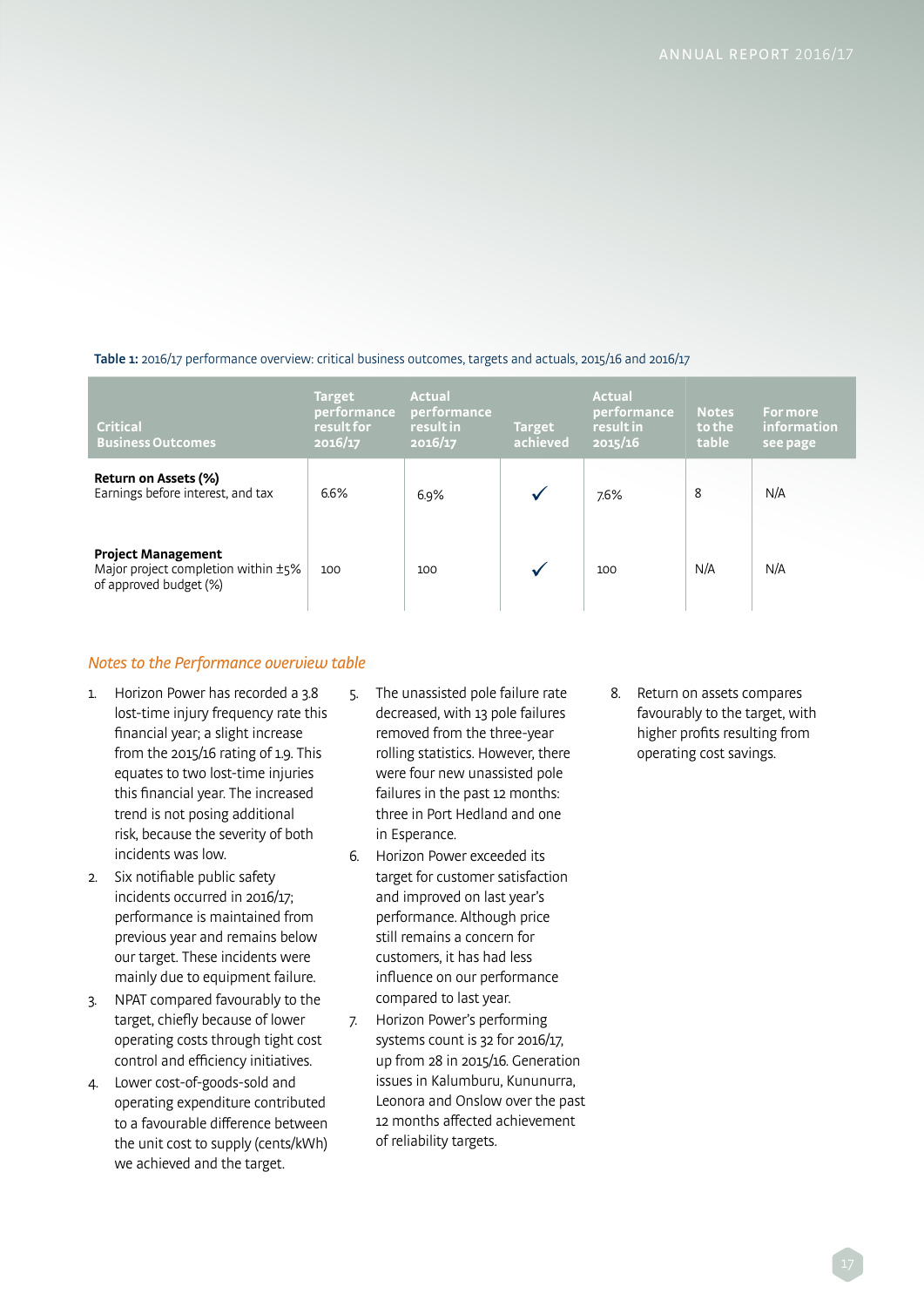# Operational performance

Horizon Power delivered safe and reliable electricity throughout 2016/17 and exceeded its reliability targets for the aggregate portfolio of systems. Of our 38 systems, 32 met performance reliability standards, up from 28 in the previous year. Generation outages affected reliability in Kalumburu, Kununurra, Leonora and Onslow.

#### **Highlights**

- Bidyadanga, Broome, Marble Bar, Wyndham, Esperance and Hopetoun rural became performing systems in 2016/17.
- Kununurra's SAIDI performance improved significantly as a result of upgrades to the back-up power station in November 2016. Although the frequency of town outages has reduced, it is still above the annual target of 6.6.

# **Challenges**

- Onslow had several months without a generation failure, but a number of outages in April and May 2017 resulted in the town's non-compliance.
- Leonora had several generation outages in October 2016, causing the town to become non-performing.
- Equipment failure at Carnarvon's substation caused a major outage, resulting in Carnarvon becoming non-performing in April 2017.

The business' asset management processes have continued to mature since the Strategic Review in 2013. The process requirements accurately reflect the financial requirements to augment and improve assets, even during the current economic downturn. This has resulted in targeted activities being

performed on the network. A riskadjusted value model is now applied to all projects, aligning long-term programs designed to deliver sustained safety and reliability improvements within economic conditions. Horizon Power has the ability to adjust the Asset Management Strategy without compromising safety.

Kununurra back-up power station.

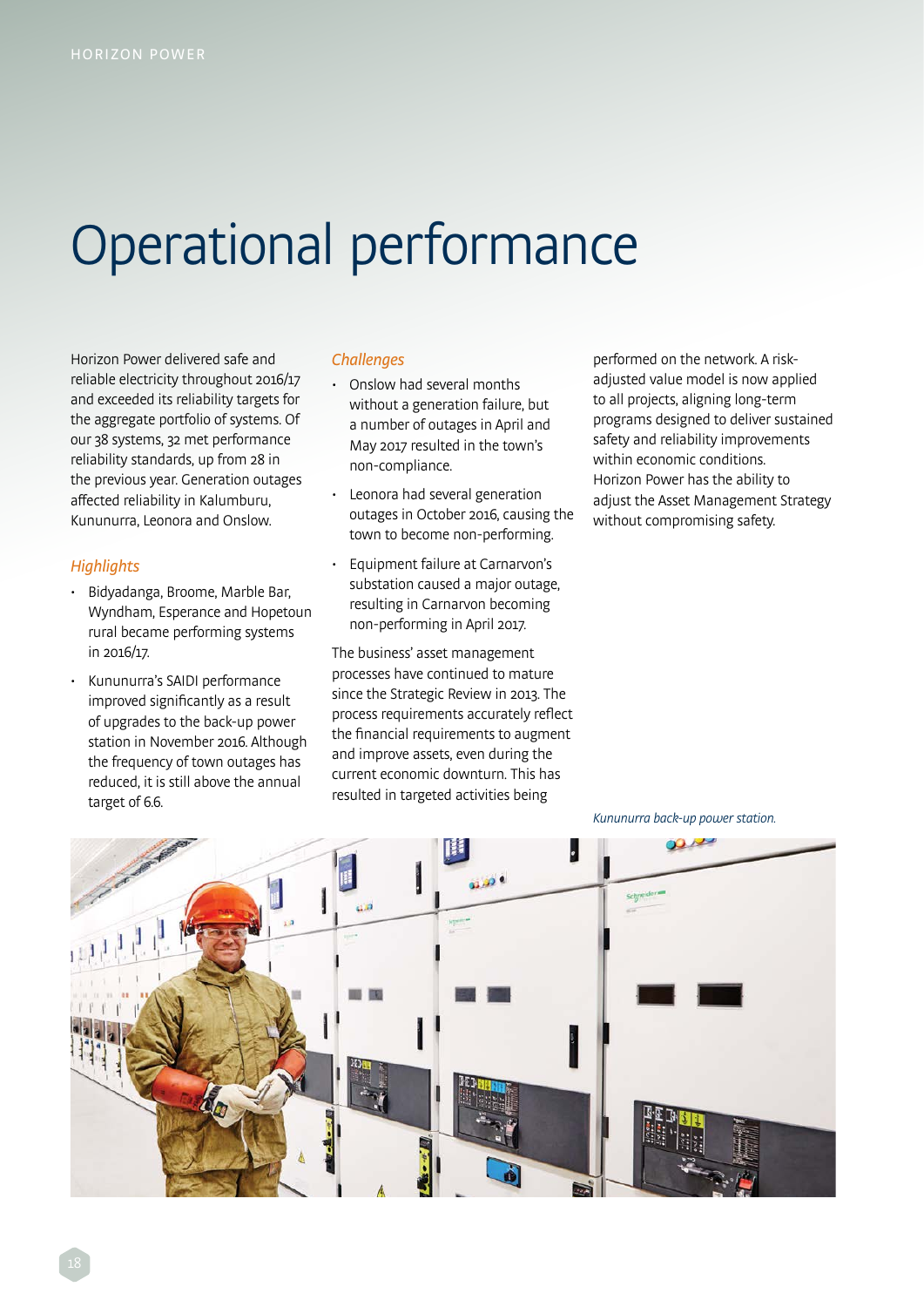| Network type        | <b>Carrier</b>              | <b>Kilometres</b> |
|---------------------|-----------------------------|-------------------|
| <b>Transmission</b> | 220 kV                      | 202.7             |
|                     | 132 kV Overhead             | 109.6             |
|                     | 132 kV Underground          | 1.8               |
|                     | 66 kV Overhead              | 152.6             |
|                     | 66 kV Underground           | 1.6               |
| <b>Distribution</b> | HV 3-Phase Overhead         | 2,021.5           |
|                     | HV 3-Phase Underground      | 840.2             |
|                     | HV Single Phase Overhead    | 2,773.4           |
|                     | HV Single Phase Underground | 12.3              |
|                     | LV Overhead                 | 595.7             |
|                     | LV Underground              | 1,486.3           |
|                     | <b>Total</b>                | 8,197.7           |

Table 2: Transmission and distribution network lines through Horizon Power's service area

#### Table 3: Other transmission and distribution assets

| <b>Total transformer capacity</b>         | 801 MVA |
|-------------------------------------------|---------|
| Number of transformers                    | 4,421   |
| Number of distribution poles              | 56,920  |
| Number of transmission wood poles         | 235     |
| <b>Number of transmission steel poles</b> | 733     |
| <b>Number of transmission towers</b>      | 870     |

#### Table 4: Asset Management Plan drivers

| <b>AMP driver</b>                      | Budget (\$)<br>FY 16/17 | Actual (\$)<br>FY 16/17 |
|----------------------------------------|-------------------------|-------------------------|
| <b>Asset Service</b>                   | \$11,999,000            | \$9,651,636             |
| <b>Safety</b>                          | \$6,696,000             | \$15,713,564            |
| <b>Regulatory/Compliance</b>           | \$286,000               | \$18,979                |
| <b>Reliability</b>                     | \$2,680,000             | \$2,150,272             |
| Capacity                               | \$3,679,000             | \$631,875               |
| Knowledge and technology<br>investment | \$3,855,000             | \$3,182,669             |
| Mobile plant and operational fleet     | \$2,601,000             | \$2,272,485             |
| <b>Property management</b>             | \$2,975,000             | \$1,214,708             |
| Total                                  | \$34,771,000            | \$34,836,188            |

In 2016/17 Horizon Power's overall actual expenditure on the asset management works program was within budgeted tolerance level of + / - 5 per cent. Expenditure on all the drivers were lower than budget except for Safety mainly due to the implementation of the Electricity Network Safety Management System (ENSMS) into the business and the complimenting Safety and Health Management System.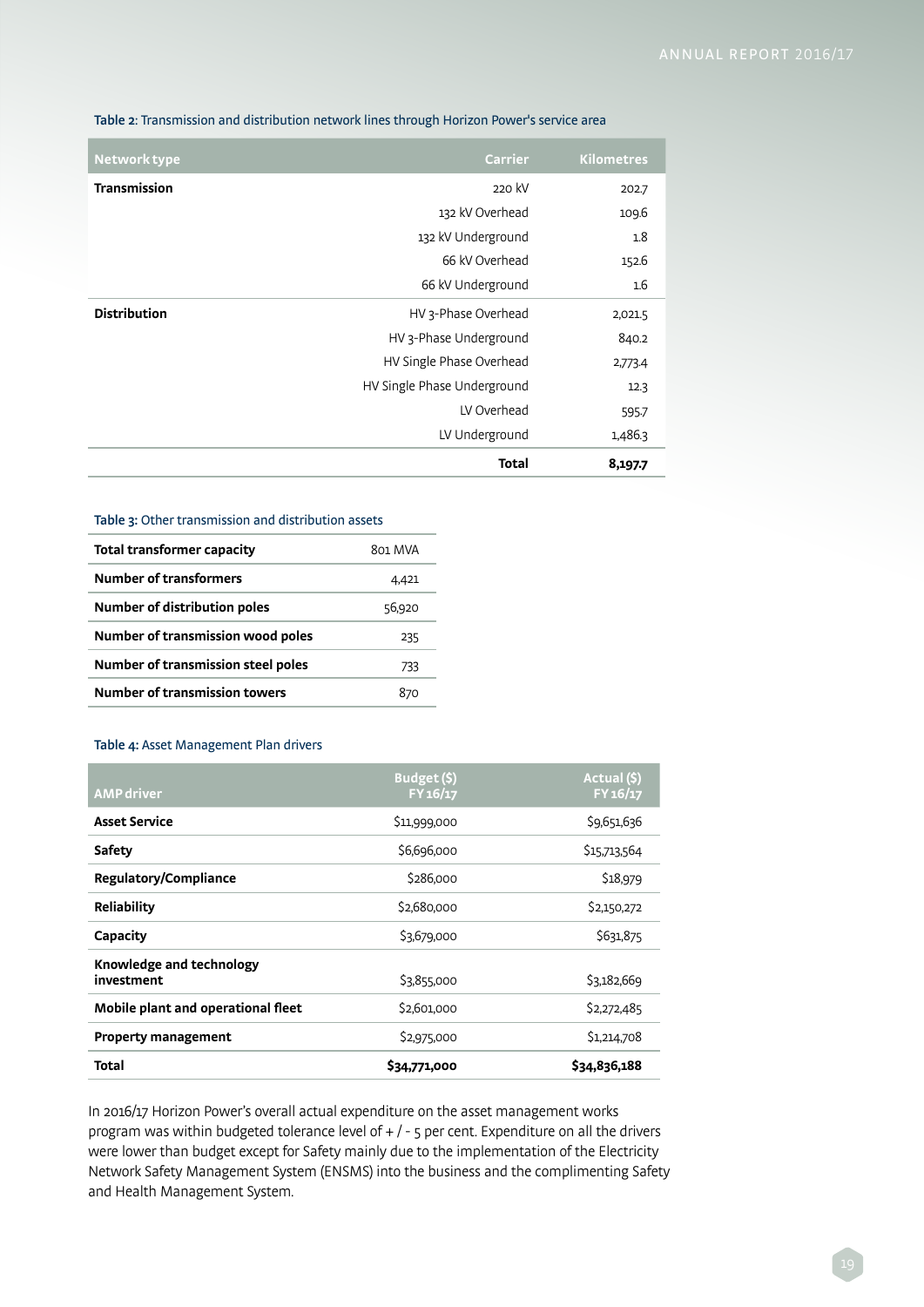|                         | <b>Generated</b><br>Power | <b>Generated</b><br>Power-<br><b>Wind/Solar</b> | <b>Purchases</b> | <b>Total Power</b><br>Purchased/<br>Generated | <b>Used in</b>               | <b>Sent Out</b> | <b>RE buyback</b><br>import into<br><b>HP network</b> |
|-------------------------|---------------------------|-------------------------------------------------|------------------|-----------------------------------------------|------------------------------|-----------------|-------------------------------------------------------|
| Town/community          | (kWh)                     | (kWh)                                           | (kWh)            | (kWh)                                         | <b>Works</b>                 | (kWh)           | (kWh)                                                 |
| Ardyaloon               |                           |                                                 | 1,770,737        | 1,770,737                                     |                              | 1,770,737       | 35,103                                                |
| Beagle Bay              |                           |                                                 | 1,676,536        | 1,676,536                                     |                              | 1,676,536       |                                                       |
| Bidyadanga              |                           | $\overline{a}$                                  | 2,220,874        | 2,220,874                                     |                              | 2,220,874       | 12                                                    |
| <b>Broome</b>           |                           | $\qquad \qquad \blacksquare$                    | 130,332,438      | 130,332,438                                   |                              | 130,332,438     | 1,702,493                                             |
| Looma                   |                           | $\overline{a}$                                  | 2,495,306        | 2,495,306                                     |                              | 2,495,306       |                                                       |
| Carnarvon               | 40,878,337                |                                                 | 362,623          | 41,240,960                                    | 1,423,520                    | 39,817,440      | 1,375,990                                             |
| Coral Bay               |                           |                                                 | 3,328,983        | 3,328,983                                     |                              | 3,328,983       | 3,569                                                 |
| Cue                     |                           |                                                 | 2,668,930        | 2,668,930                                     |                              | 2,668,930       | 65,048                                                |
| Denham                  | 3,156,929                 | 2,237,464                                       |                  | 5,394,393                                     | 176,454                      | 5,217,939       | 237,434                                               |
| Derby                   |                           |                                                 | 33,499,593       | 33,499,593                                    |                              | 33,499593       | 165,360                                               |
| Djarindjin              |                           | $\qquad \qquad \blacksquare$                    | 1,769,306        | 1,769,306                                     | $\qquad \qquad \blacksquare$ | 1,769306        | 1                                                     |
| Esperance               |                           | $\blacksquare$                                  | 66,960,856       | 66,960,856                                    |                              | 66,960,856      | 1,572,774                                             |
| Exmouth                 |                           | $\qquad \qquad \blacksquare$                    | 18,686,229       | 18,686,229                                    | ÷                            | 18,686,229      | 647,579                                               |
| <b>Fitzroy Crossing</b> |                           |                                                 | 13,673,723       | 13,673,723                                    |                              | 13,673,723      | 53                                                    |
| Gascoyne Junction       |                           | $\overline{\phantom{0}}$                        | 773,410          | 773,410                                       | $\qquad \qquad \blacksquare$ | 773,410         | 20,055                                                |
| Halls Creek             |                           | $\overline{\phantom{0}}$                        | 11,141,092       | 11,141,092                                    |                              | 11,141,092      | 504                                                   |
| Hopetoun                |                           | -                                               | 4,852,367        | 4,852,367                                     |                              | 4,852,367       | 223,016                                               |
| Kalumburu               | 2,270,182                 |                                                 |                  | 2,270,182                                     | 91,928                       | 2,178,254       | $\overline{2}$                                        |
| Kununurra               | 247,892                   | $\overline{\phantom{0}}$                        | 60,838,889       | 61,086,781                                    | 134,677                      | 60,952,104      | 394,089                                               |
| Lake Argyle             |                           | ÷                                               | 673,476          | 673,476                                       |                              | 673,476         | 283                                                   |
| Laverton                |                           | ۰                                               | 3,531,042        | 3,531,042                                     |                              | 3,531,042       | 43,343                                                |
| Leonora                 |                           |                                                 | 8,307,556        | 8,307,556                                     |                              | 8,307,556       | 26,303                                                |
| Marble Bar              | 1,757,085                 | 510,059                                         |                  | 2,267,144                                     | 126,889                      | 2,140,255       | 46,909                                                |
| Meekatharra             |                           |                                                 | 7,629,987        | 7,629,987                                     |                              | 7,629,987       | 202,464                                               |
| Menzies                 |                           | -                                               | 603,849          | 603,849                                       | $\overline{\phantom{a}}$     | 603,849         | 71,666                                                |
| Mount Magnet            |                           |                                                 | 3,839,466        | 3,839,466                                     |                              | 3,839,466       | 113,593                                               |
| Norseman                |                           |                                                 | 3,601,173        | 3,601,173                                     |                              | 3,601,173       | 116,275                                               |
| Nullagine               | 826,053                   | 277,986                                         |                  | 1,104,039                                     | 248,344                      | 855,695         | 33,830                                                |
| Onslow                  | 6,652,783                 |                                                 | 3,701,010        | 10,353,793                                    |                              | 10,353,793      | 90,731                                                |
| Sandstone               |                           |                                                 | 680,020          | 680,020                                       |                              | 680,020         | 47,075                                                |
| Warmun                  |                           | $\overline{\phantom{a}}$                        | 2,630,874        | 2,630,874                                     |                              | 2,630,874       | 247                                                   |
| Wiluna                  |                           | $\overline{\phantom{0}}$                        | 2,412,713        | 2,412,713                                     | -                            | 2,412,713       | 17,058                                                |
| Wyndham                 | 142,329                   | -                                               | 7,249,543        | 7,391,872                                     | 142,329                      | 7,249,543       | 26,599                                                |
| Yalgoo                  |                           |                                                 | 1,085,589        | 1,085,589                                     |                              | 1,085,589       | 23,472                                                |
| Yungngora               | 1,273,466                 | 255,840                                         |                  | 1,529,306                                     | 64,797                       | 1,464,509       |                                                       |
| <b>NWIS</b>             |                           |                                                 | 496,114,108      | 496,114,108                                   |                              | 496,114108      | 2,796,373                                             |
| <b>TOTALS</b>           | 57,205,056                | 3,281,349                                       | 899,112,298      | 959,598,703                                   | 2,408,938                    | 957,189,765     | 10,099,303                                            |

# **Table 5:** Horizon Power 2016/17 electricity generation and sales, by town/community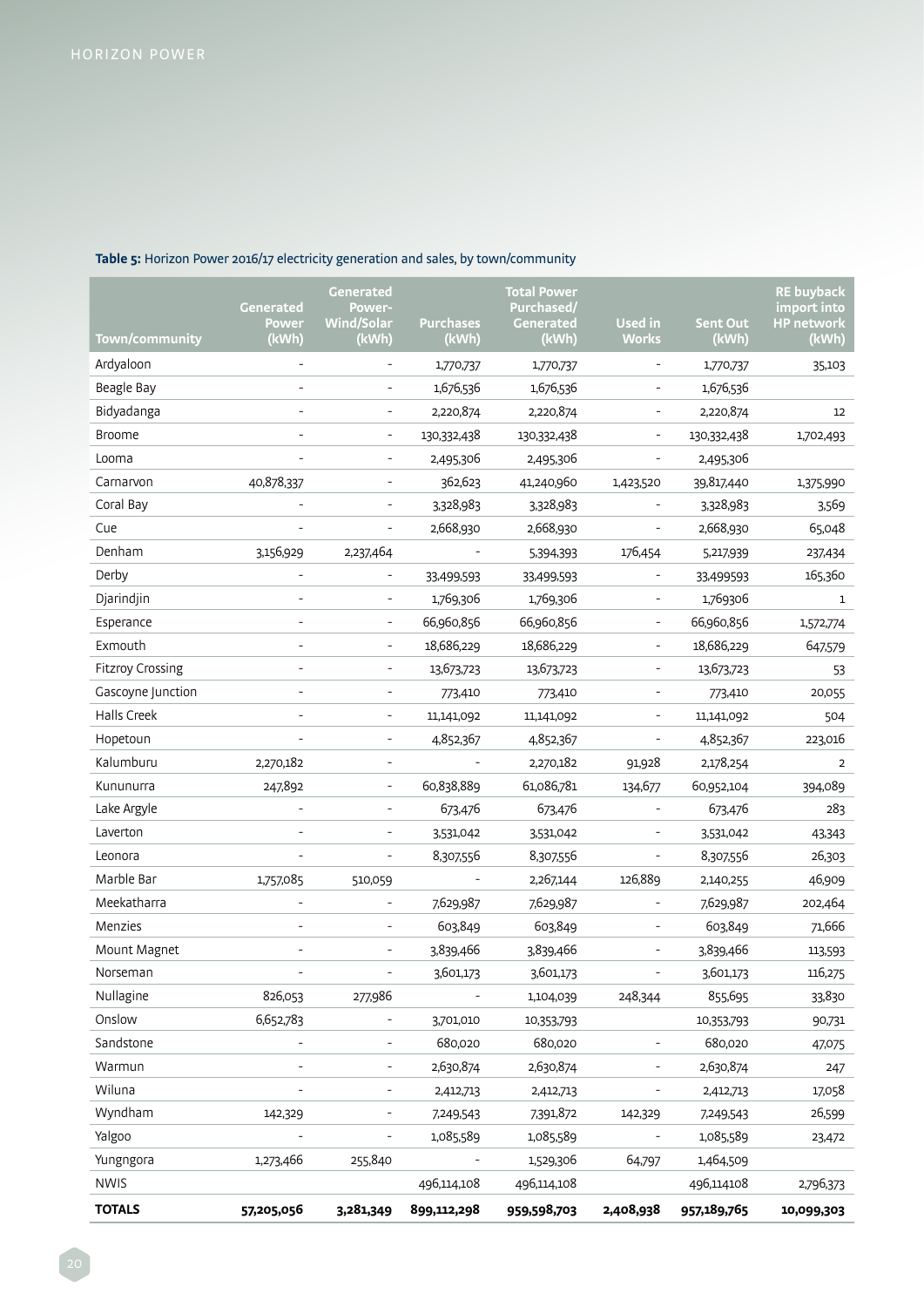# Safety

#### Pole management program

#### **Pole replacement and reinforcement**

Horizon Power continues to reinforce or replace its pole population in line with its condition-based asset management strategy. The business has managed high-risk poles in the Esperance region with the completion of the Myrup feeder pole replacement project in 2016/17. The Gibson feeder pole replacement will be completed in 2017/18. Testing of poles in the West Kimberley started in 2016/17, with an anticipated completion date towards the end of 2017/18. The Mid West has competed one round of pole testing based on the new methodology, and poles that were deemed at risk of failure were replaced. Onslow streetlight poles have been scheduled for testing and replacement after the completion of the Onslow undergrounding project.

Pole inspectors will be working in the Pilbara, Kimberley and Esperance regions in 2017/18. This will continue work conducted over the past seven years to improve our unassisted polefailure rate.

#### **Pole testing methodology**

Horizon Power has worked with many experts, suppliers and stakeholders to ensure the most effective pole testing techniques are approved for use. Improvements in techniques that will further refine the process are being investigated. Horizon Power continues to use the techniques based on the experience gained by its pole inspectors in 2015/16.

Analysis of wood poles removed from the network started this year and is slated for completion in 2017/18, in line with our commitment to complete the strength curve for timber.

#### Pole testing contract

Through its maintenance contracts, Horizon Power has introduced a mechanism whereby the regions can more efficiently test poles. The West Kimberley is the first region to trial this model.

Highlighting Horizon Power's unassisted pole failure rate over three years, the graph below shows the impact of environmental factors on our pole population. Horizon Power has nearly reached its target of 1 in 10,000 unassisted pole failures. The current rate is 1.11 in 10,000 and this is expected to fall below the industry standard in 2017/18. Horizon Power has achieved this level through its work on pole reinforcements and replacements over the past 11 years. Three streetlight

poles, along with one wooden pole failure, are included in the statistics for 2016/17.

Knowledge built through the interpretation of pole testing results has enabled Horizon Power to take a risk-based approach to its pole replacement strategy.

#### Conductor management

National safety regulators have identified conductor (powerline) management as a major risk to electricity network businesses across Australia.

Acknowledging this risk, Horizon Power has a multi-year conductor replacement program underway, with full visibility by EnergySafety. This program is scheduled for completion by 2021.

Horizon Power has also quantified the risk of other conductor types across the network and has a strategy for the management of conductors.

Unassisted pole failure rate (rate per 10,000 poles on a three year rolling average)



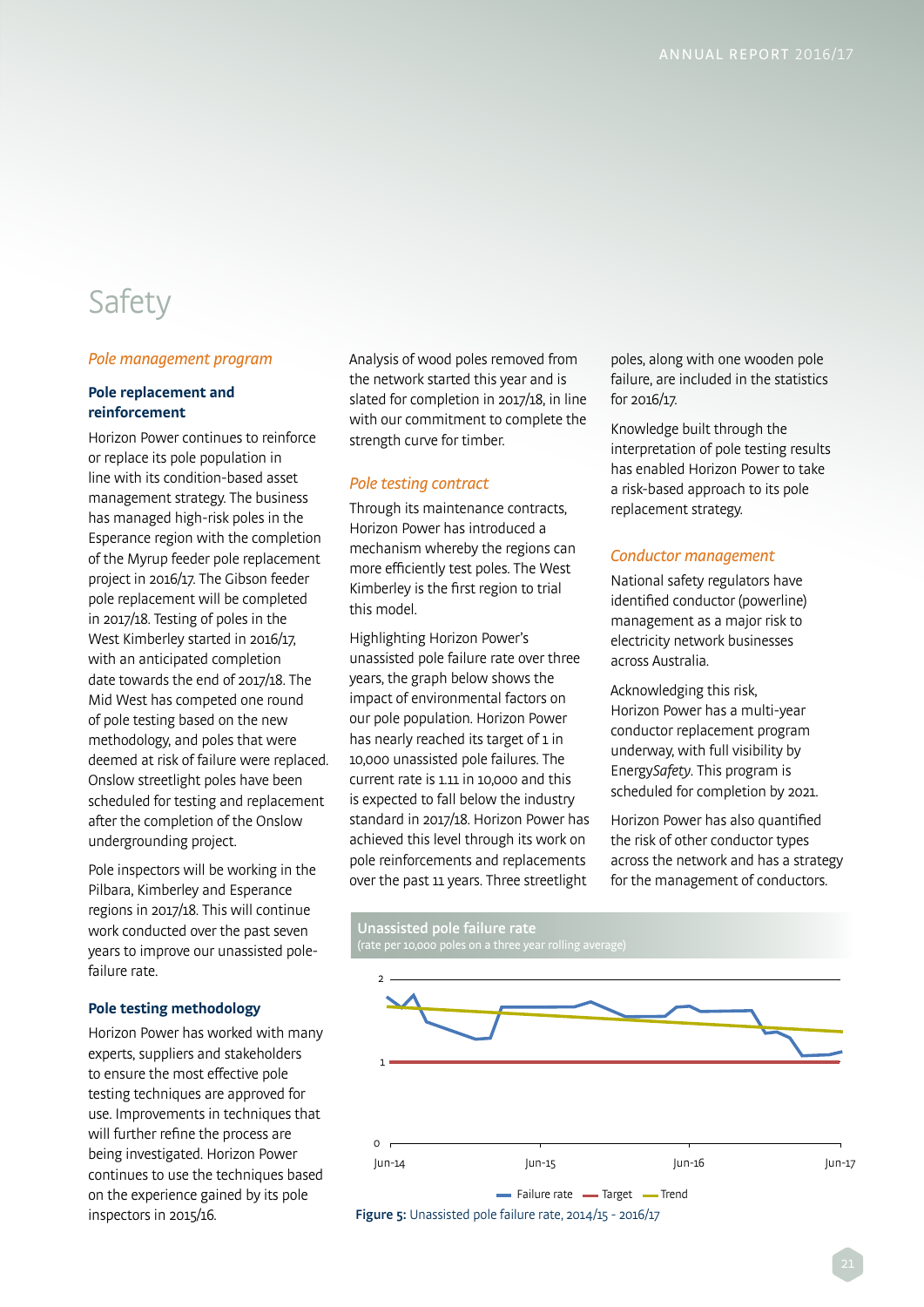Carnarvon depot staff have reviewed in detail the condition of conductors and ancillary components in Denham, and are now investigating options for the town's network. A 10 year program has begun in Carnarvon, focusing on high-risk areas (trafficable and bushfire-prone) and destructive testing of conductors.

Esperance also has a program of works to manage its conductors and funding for the next 10 years. Horizon Power continues with its arrangement with Western Power to share information derived from studies performed on all our assets.

# Kununurra Generation and Reliability and Network Upgrade **Projects**

In Kununurra Horizon Power invested \$14.4 million to upgrade its back-up power station, in addition to the \$5.5 million invested in network upgrades.

Improved network performance and safety can be credited to the project's upgrade of the distribution network and reduction of the influence on power supply of external factors such as weather and wildlife

Since it was commissioned in late 2016, the fast-start back-up power station has successfully restored power on five separate occasions. In each case, supply to all customers in Kununurra was reinstated in under two minutes. Before the fast-start works, customers were experiencing power outages that averaged 45 minutes.

#### Safety advertising campaigns

As a generator, distributor and retailer of electricity, Horizon Power has an obligation to promote public safety. Horizon Power's Inspection System Plan, which was approved by EnergySafety, requires Horizon Power to inspect electrical work completed within consumer installations connected to our networks.

Recognising that safety is a priority and a part of our enduring culture, we have embarked on best practice in educating the public on potential hazards associated with the use of, and interaction with, electricity and seasonal issues such as cyclone and storm awareness. Horizon Power uses its website, marketing and customer service channels to inform customers and community members about electrical safety.

Be Aware of Electricity is our overarching public safety campaign, with two major communication streams:

# **Be Aware of Electricity - stay safe at home, work and play**

The Be Aware of Electricity public safety campaign is our principal public safety product.

The aim of our campaign is to help educate the public on safely interacting with electricity and associated assets. Protection of our assets is also an important part of the messaging equation, but not to the detriment of genuine care for the well-being of people in our community.

Safety messages focused on:

- avoiding infrastructure
- home maintenance safety
- safety at work, including transport and agricultural industries
- appliance safety

# **Be Aware of Electricity - cyclone and storm safety**

Horizon Power has actively promoted cyclone and storm safety since 2007. This campaign promotes safety strategies during the cyclone and storm seasons.

The current campaign focuses on the dangers of fallen powerlines and is aimed at reducing the risk of electrocution. The risk of injury or death increases exponentially the closer a person is to a fallen powerline. The campaign promotes a simple, two-part message – stay well clear of fallen powerlines, and call Horizon Power immediately.

#### **Be Aware of Electricity underground power**

More and more of Horizon Power's electricity network supply is distributed through an underground network. Mini-pillars, or green domes, connect homes to this underground network and are located just inside the boundary of a property. A newspaper and digital advertising campaign provided safety messaging to inform customers that green domes contain live wires, they should never be tampered with and to immediately report any damaged domes to Horizon Power.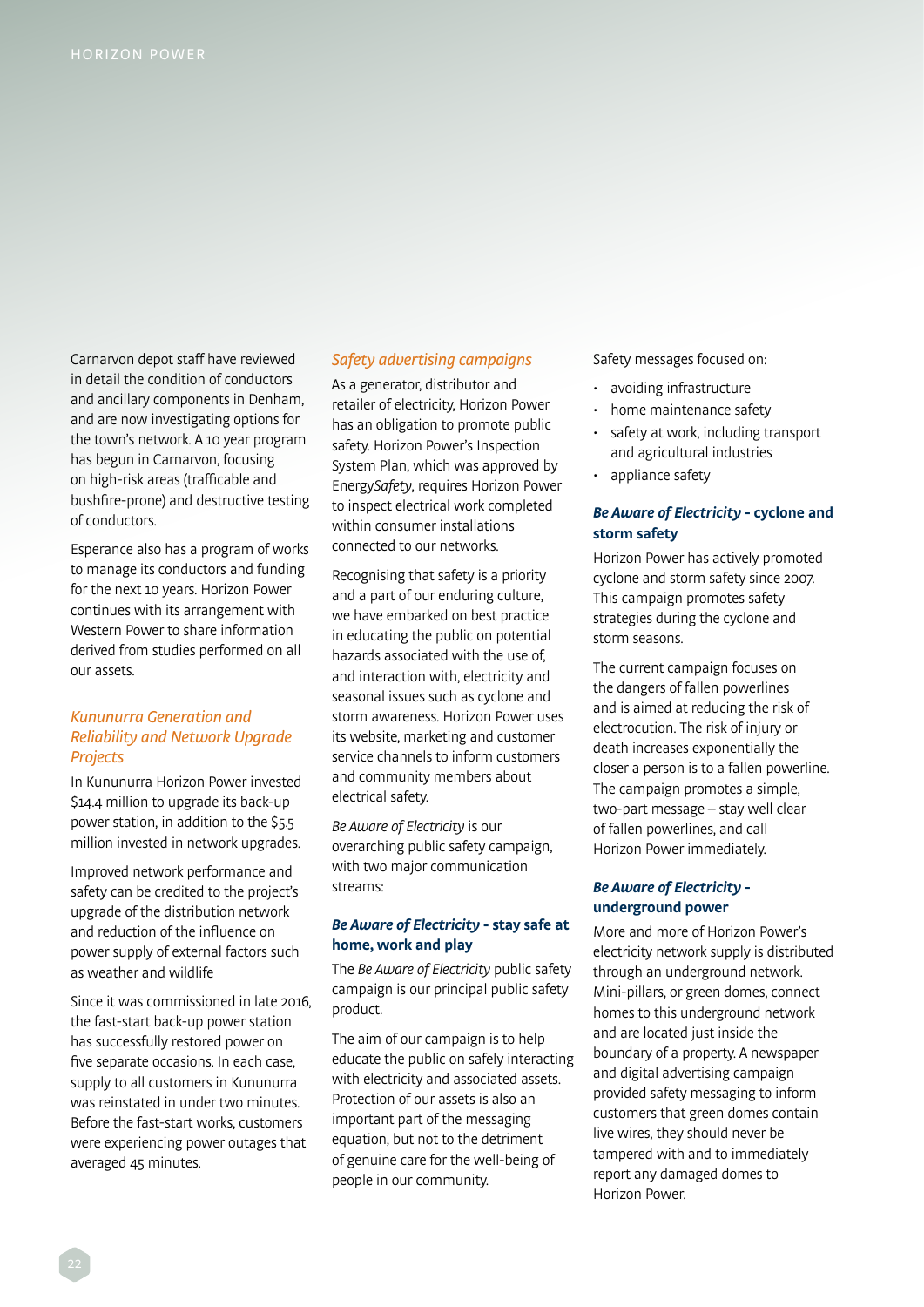# Safety within Horizon Power

In 2016/17, Horizon Power's safety and health strategy focused on implementing a fit-for-purpose safety and health management system, branded The Zone. The Zone continues to serve the business as a one-stop information portal for our policies, procedures, and work instructions, and everything else related to safety and health. Safety and health-specific roles have helped local adoption of approved safety and health practices across the business. Other safety and health programs in 2016/17 included:

• tailoring implementation of the Safety and Health Management System to the regions

- development and implementation of Horizon Power-specific safety and health training relating to The Zone, including:
	- an online safety and health induction training course
	- supervisor training course to educate those in leadership roles on requirements of The Zone
	- an alcohol and other drug testing program designed to mitigate workplace risk and improve decision-making by our workers.

Our incident management system has seen an increase in workers' reporting safety and health-related incidents

and risks. The business identifies the reporting of incidents as being positive because it provides information on safety and health-related risks and empowers our management to resolve them.

Horizon Power recorded a lost-time injury frequency rate of 3.8, with two non-complex, low-risk lost time injuries occurring in the financial year.

The Pilbara Grid division has recorded zero lost time injuries in this financial year.

In 2016/17, our primary contractor (GHD) successfully achieved one million hours working on Horizon Power projects without sustaining a recordable injury.

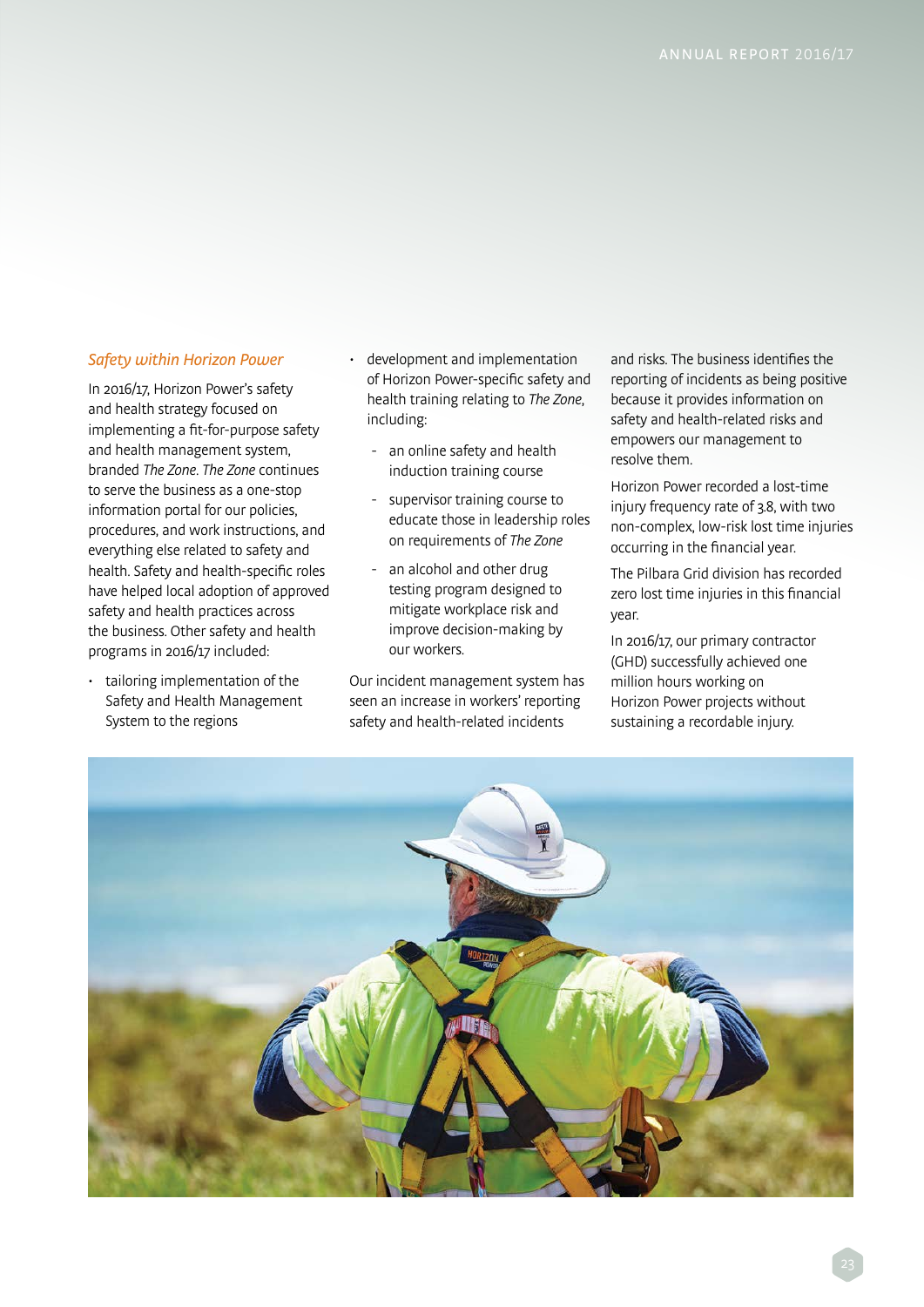# Value

# Managing assets: Electricity Network Safety Management System

Horizon Power is acutely aware of the critical nature of its obligations as a responsible asset manager of electrical infrastructure. The business undertakes a structured and rigorous process to determine the funding requirements for maintaining and upgrading its asset base to ensure safe and reliable power.

Horizon Power's asset management policy and standards are aligned to best-practice standards and to meet requirements set by the Economic Regulation Authority (ERA).

In August 2015, the Electricity (Network Safety) Regulations 2015 required Horizon Power to have an Electricity Network Safety Management System (ENSMS) in place by 6 August 2017. The Regulations place accountability on Horizon Power for the management of the safety risks of the network and its assets over their lifecycle.

Horizon Power established a project team to manage the development and rollout of the ENSMS, which will ultimately help Horizon Power maintain a network that is safe for both its workforce and the public.

# Advanced Metering Infrastructure (AMI) Project

Horizon Power completed its AMI project in 2016 under a \$34 million State Government-funded project that replaced more than 45,000 ageing electricity meters throughout regional and remote Western Australia.

The successful implementation of AMI has led to over \$7.5 million in savings per annum. This project was completed ahead of schedule and under budget

in September 2016. It has also been acknowledged with a national utility industry award, being voted Best Value AMI Project at the Australian Energy Week awards last year.

Horizon Power is using AMI to improve customer service, billing accuracy and timeliness, and safety. A customer portal has been developed and My Account was successfully launched, enabling customers to request services and check and pay bills online thereby reducing customer service costs.

AMI technology can also be used as a platform to support new pricing products, further promote energy efficiency, and increase the use of renewable energy across our service area.

#### Powering the Pilbara

The construction of the long-term power station by TransAlta Energy (Australia) Pty Ltd in Port Hedland is complete and following a period of commissioning, the power station achieved commercial operation status on 28 July 2017.

The 150 MW station will incorporate the balance of plant from the temporary power station built by Horizon Power in late 2014, the Hedland Precinct Power Project (HPPP). The project included a second 220 kV transmission line from the South Hedland Terminal to the Hedland Terminal.

Horizon Power has a contract with TransAlta Energy to purchase 110 MW of the generation capacity from the new station. Fortescue Metals Group is also contracted to buy power.

The combined-cycle natural gas power station captures the waste heat from

two of the three gas turbines and converts it into energy – so what would normally be wasted is now providing up to 25 per cent of the energy the station exports into the North West Interconnected System operated by Horizon Power. The new plant can be expanded to supply power to other commercial users from 2017 onwards.

The State Government provided \$138 million to build the HPPP, the cost of which will be fully recovered from TransAlta.

#### Roy Hill Transmission Project

Horizon Power's Roy Hill Transmission Project will deliver up to 25 MW of electricity to the Roy Hill port facility in Port Hedland, with transmission connection infrastructure covering almost five kilometres and incorporating the 150 MW TransAlta power station.

The project involves the construction of two 33 MVA (megavolt-amperes) transformers, a 33 kV switch room at South West Creek Substation, two express feeders connecting the Roy Hill Port facility, and port-side installation and connection of the transmission feeders within the Roy Hill port facility.

The Roy Hill Transmission Project is part of Horizon Power's commitment to building a more coordinated and efficient NWIS and is scheduled for practical completion in December 2017.

#### Onslow power supply

As part of its obligations under a State Development Agreement, Chevron is providing a capped financial contribution to Horizon Power for building new power infrastructure in Onslow.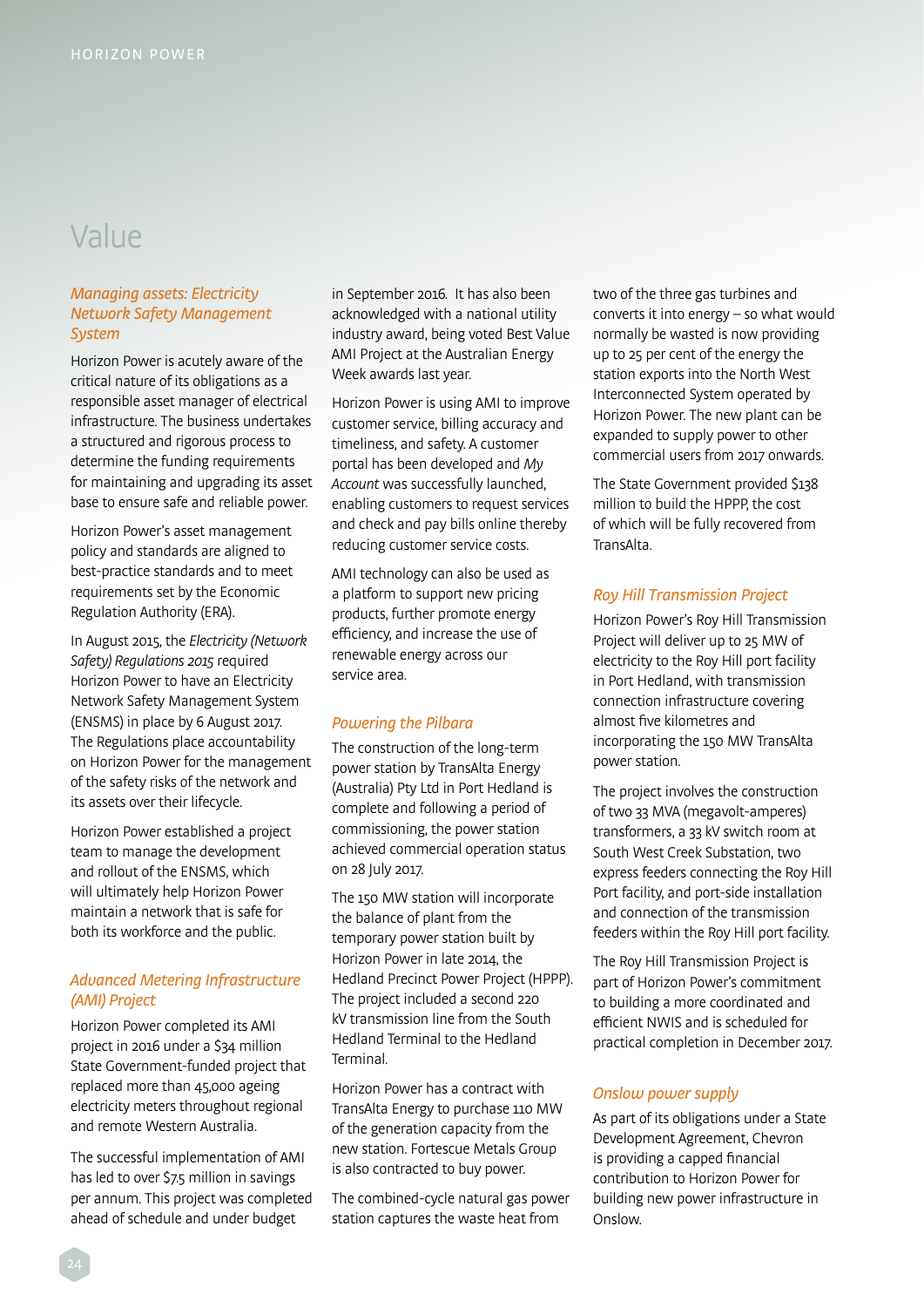Horizon Power's plans to showcase innovation in distributed energy resources (DER) and microgrids as a part of these works in the town of Onslow are well underway. The first phase of the project will deliver essential electricity network infrastructure, including a modular gas-fired power station and supporting underground transmission lines, is scheduled for completion in early 2018.

The second phase of the project, to begin in 2018, will include a mix of distributed solar generation and battery storage aimed at achieving a high level of renewable energy across the town. Accessible to both residential and business customers, these distributed resources will foster energy competition and efficiency. Stakeholder engagement and research recently conducted in the town demonstrated a strong commitment to renewable energy. Horizon Power will take this feedback on board as plans for the DER microgrid are completed.

#### System Blueprints

Recognising the disruption to the traditional utility business model and the increasing involvement of customers in decisions about energy demand and use, Horizon Power has embraced a number of practices designed to make it the best in its field. Chief among these are our System Blueprints, which enable the organisation to determine when it is economical to deliver energy via a new energy supply model or 'business future'.

A system blueprint is a framework for financial decision-making that investigates the most economical and sustainable future for each of our microgrid systems.

Each blueprint explores a system's profile – cost to supply, maximum demand and customer energy use – to help determine the best time to switch that system to a business future – centralised generation, distributed energy resource, or stand-alone power.

Each town's system blueprint provides its optimum renewable energy penetration level, along with guidance on investment decisions such as capital and network expenditure and technology price curves.

In 2016, Horizon Power collaborated with the CSIRO on two aspects of the system blueprints. In the first project, the CSIRO provided a peer-reviewed endorsement of the methodology we used in formulation of the blueprints. In the second project, we developed plausible future scenarios that align with those in CSIRO Future Grid Forum. The scenarios will be used to test the robustness of our strategies and tactical plans going forward.

# Hosting capacity

Horizon Power is working hard on giving customers more choice and control over their energy use. With the falling costs of technology, renewable energy systems like rooftop solar and batteries are in high demand.

Renewable energy poses challenges to energy utilities all over the world, particularly those with smaller systems, or microgrids, like Horizon Power's, because it can affect the reliability of power supplies when that energy suddenly drops off, such as during cloud cover.

Horizon Power is conducting a number of research trials designed to enable more renewable energy to be incorporated into our microgrids.

We are also developing a range of advanced energy solutions, such as energy storage and home energy management systems, to enable greater customer choice and control.

Our commitment to the regional towns we serve is that additional capacity for solar will become available as the management of renewable energy becomes more refined. This additional solar capacity will help our customers reduce their power bills.

# Square Kilometre Array and Murchison Radio-astronomy Observatory Power Supply Projects

In November 2015 Horizon Power reached final agreement with the CSIRO to build, own and operate a 2 MW solar diesel power station on Boolardy Station, which hosts the Australian Square Kilometre Array Pathfinder Project (ASKAP) site at the Murchison Radio-astronomy Observatory (MRO), approximately 400 kilometres north-east of Geraldton.

The ASKAP is a pilot project for what will be the largest telescope on the planet: the Square Kilometre Array (SKA). Co-hosted with South Africa, the SKA will involve the installation of radio telescopes over vast areas of both countries.

The new MRO power station began exporting power onto CSIRO's MRO distribution network in August 2016, and the power station was fully completed and operational in September 2016.

The power station is capable of integrating CSIRO's Commonwealthfunded 1.6 MW solar farm and 2.5 MWh battery systems. These facilities are under construction by CSIRO and will be integrated by the end of 2017.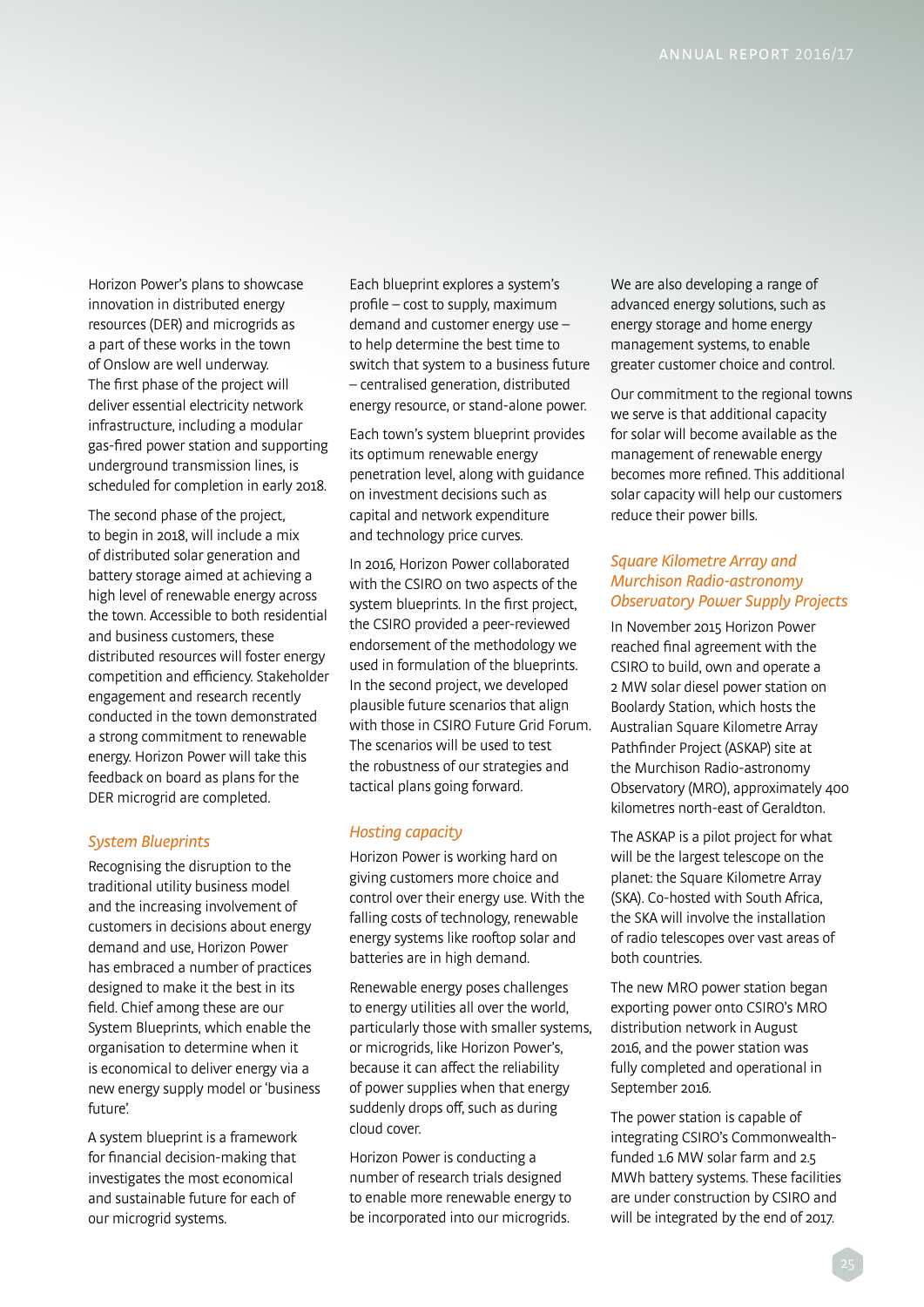#### Core Systems Review Project

This project was implemented to improve IT core systems, with a focus on asset management and customer services.

The project included changes to customer-funded works processes and systems, which has improved efficiency in the business and visibility of key governance steps and metrics. The project will also improve how changes are made through the Electricity Network Safety Management System. The alignment of our financial fixed asset register with our equipment register will improve financial efficiency in our asset replacement program, and improve the operation of the models used to price our network services.

#### Carnarvon Energy Storage Trial

Horizon Power is undertaking a trial of large-scale energy storage in Carnarvon to:

- investigate the benefits of a large battery system installed on a remote islanded microgrid
- help inform the development of a high-penetration distributed energy resources (DER) and microgrid operation strategy, and
- provide ongoing benefits to the Carnarvon power system.

Two large battery storage units capable of delivering up to 2 MW of power for one hour have been commissioned and will undergo a 12-month trial period.

The trial will enable Horizon Power to access the latest technology of a large-scale battery at a competitive cost, and gain experience and knowledge in using this equipment in an operating microgrid.

# Carnarvon Distributed Energy Resources Trial

Horizon Power is conducting a trial on the Carnarvon network to accurately assess the impact of DER, particularly of behind-the-meter generation on our systems, by understanding how cloud movements affect solar PV electricity generation.

Over 50 customers in Carnarvon with solar PV systems are participating in the trial. Over the next three years, we will be measuring the renewable energy generated by their solar panels through a Solar Smart Monitor.

Data collected throughout the trial will be used to help Horizon Power better understand how much of participants' electricity requirements are met by their own solar PV systems at any given time of the day.

The trial will also help Horizon Power create lasting value for customers and the wider renewable energy industry by developing a pathway to the effective management of highpenetration DER generation and storage.

#### Managing business risk

Horizon Power's corporate risk management framework is aligned to the ISO 31000:2009 standard and includes processes to identify, assess, monitor, report and escalate risk exposures to management. The Executive manages aggregated corporate risks, which are reported bi-monthly to the Audit and Risk Management Committee.

The framework's integration with other corporate frameworks, in particular the strategic planning and corporate budgeting processes, helps prioritise important projects and promotes a risk-based approach to investment decisions.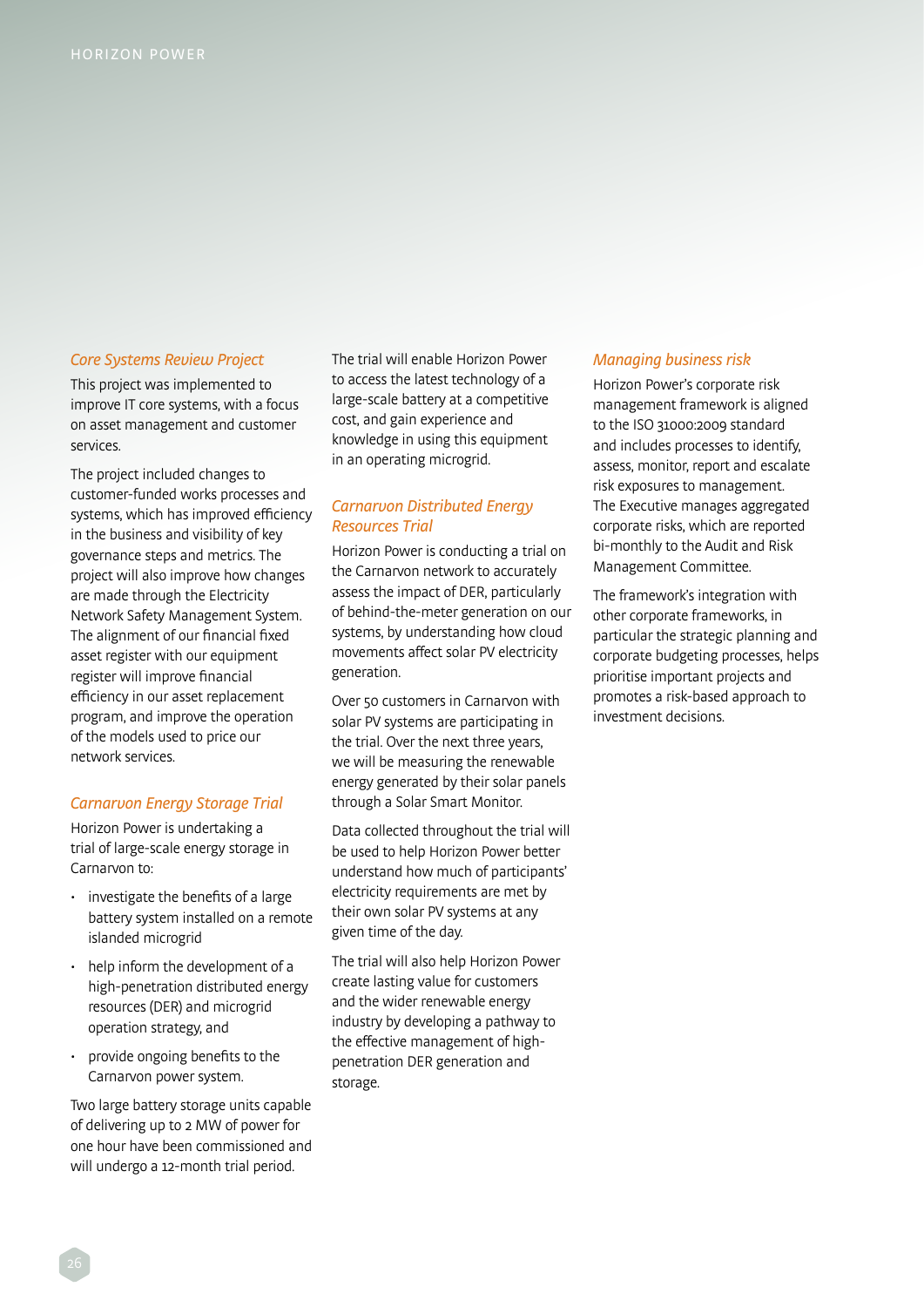# **Community**

# Power Ahead pilot

During the 2016/17 summer in Port Hedland, 346 residents and 61 businesses took part in Horizon Power's Power Ahead research pilot, which tested customers' willingness and ability to change their electricity usage given the right tools and incentives.

During the pilot, Horizon Power encouraged customers to keep their electricity use within a set peak allowance during the summer peak period (between 1 pm and 8 pm). Participants could access a range of tools and services to help them stay under their set allowance, including dedicated customer support and a smart phone app that provided near real-time usage data.

Most participants made changes to how and when they used electricity by shifting their electricity usage to the off-peak period.

Research findings for residential customers who made changes show that:

- 86 per cent of participants received a financial incentive for staying within their set peak allowance
- 84 per cent reduced the amount of electricity they used
- 78 per cent reacted when they received an alert
- 89 per cent changed the time they did things
- 82 per cent kept one or more airconditioning units off as part of peak routine
- 85 per cent could sustain the changes for six months every summer
- 76 per cent said the financial incentive was worth it.

Business customers also indicated a willingness and ability to make changes. However, the research shows that businesses have less flexibility to make immediate changes or responses to alerts.

Of those who made changes:

- 63 per cent stayed under their peak allowance
- 45 per cent reacted when they received an alert
- 34 per cent changed the time they did things
- 79 per cent could sustain the changes for six months every summer
- 74 per cent said the financial incentive was worth it.

Based on the findings, Horizon Power is developing a new, fairer and more sustainable way for charging for electricity, similar to mobile and internet plans. The new pricing structure will empower customers to think about how and when they use electricity to better control and manage their electricity costs.

Horizon Power is in the process of consulting with the Minister for Energy to help inform policy decisions about potential changes to the existing pricing structure.

# Stand-alone power systems

Horizon Power has successfully delivered a step-change in technology with the introduction of stand-alone power systems (SPS) for regional and remote customers. SPS removes the customer connection to the utilityowned distribution system entirely and provides a self-sufficient, permanent source of power with a combination of solar PV, storage, and a back-up diesel generator.

SPS was introduced as an emergency response for Esperance customers affected by the 2015 bushfires as a more reliable and cost-effective solution to replacing just over one hundred power poles and kilometres of powerlines destroyed in the fires. Since March 2016, these systems have been providing reliable power at the same price customers were paying when connected to the network.

Early analysis of Horizon Power's network has identified other locations where SPS could replace existing overhead lines at the fringe of grid.

This renewable energy solution will also be provided for the iconic Fitzgerald National Park west of Hopetoun to provide power to the ranger station inside the park entrance. The SPS for the Fitzgerald National Park will also replace four kilometres of powerlines

Horizon Power will also install a SPS at the Exmouth Golf Club that will retire the aged network asset and obviate a new overhead connection. The golf club will be completely removed from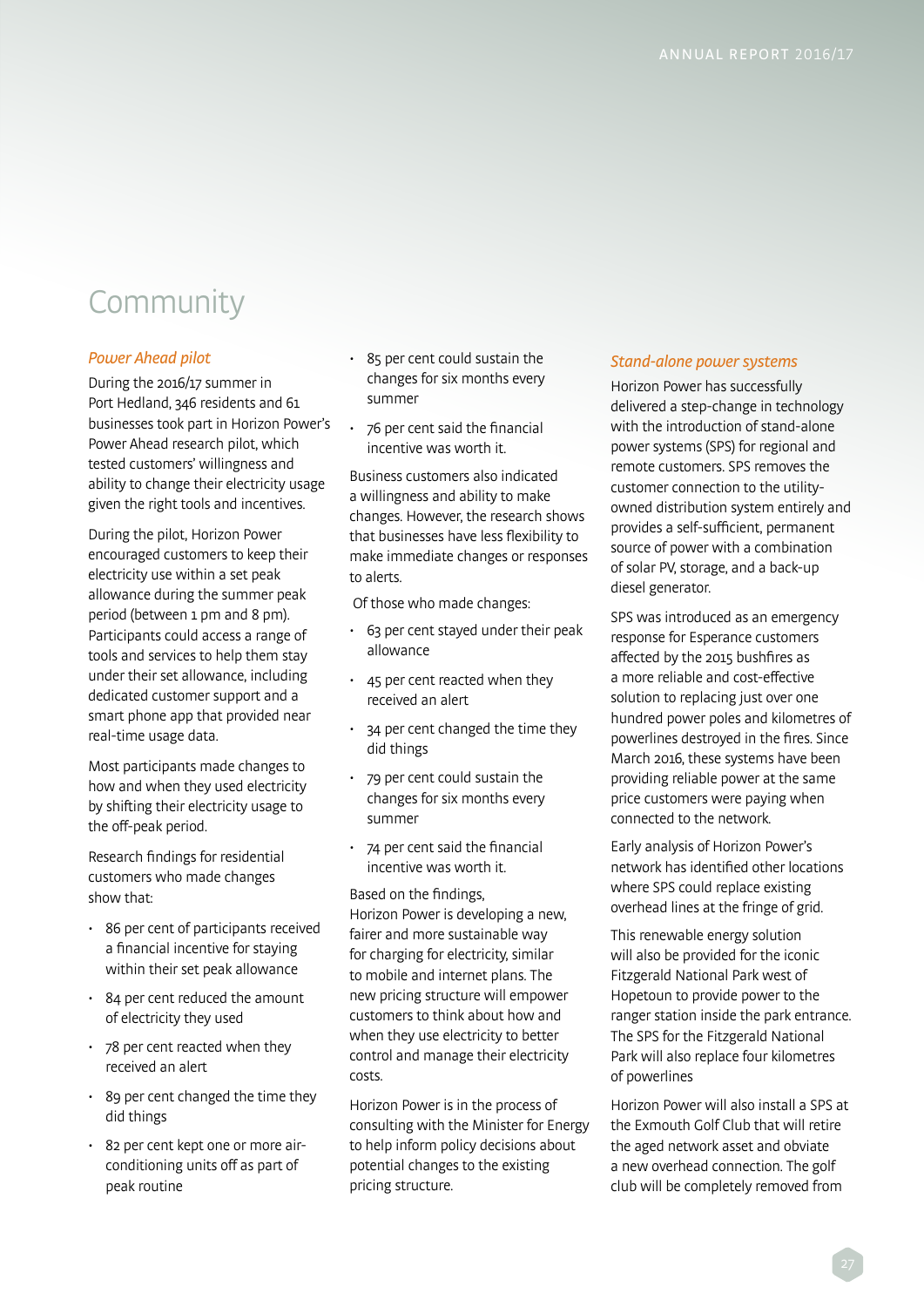the Horizon Power network, which means renewable energy will not be exported back into our system.

While a traditional poles-and-wires connection is the most cost-effective solution for a majority of electricity customers, the SPS solution may be a viable alternative for customers located on the remote outer fringes of the electricity grid or in remote areas away from the grid where powerline connection is not economic.

# Pilbara Underground Power Project (PUPP)

The PUPP has dramatically improved the provision of an essential service to regional residents and businesses during, and immediately following, adverse weather events.

The project will be completed in Karratha ahead of schedule before June 2018, and local residents, along with those in Port Hedland and Roebourne, are now enjoying the benefits of this work, with improved streetscapes, better street lighting, and more reliable power supplies during extreme weather events.

The project has now commenced in Onslow following overwhelming support by ratepayers and is estimated to be completed by the end of 2017.

#### Remote Community Utilities Workers apprenticeship

Horizon Power has created a unique apprenticeship program aimed at improving outcomes in remote communities. The Remote Community Utilities Workers (RCUW) apprenticeship is designed to improve the reliability of power supplies in remote Aboriginal communities and reduce the duration of outages, as well as to create jobs and boost the economic development and sustainability of these regional communities.

The National Certificate III RCUW trade qualification was registered as a Class A Apprenticeship in September 2016 by the State Training Board on behalf of the Western Australian Government.

In July 2017, four Horizon Power employees from some of the most remote Aboriginal communities in WA – Kalumburu, Yungngora, Beagle Bay and Bidgydanga – successfully completed the apprenticeship.

Work is underway for Horizon Power to offer more apprenticeships if we are able to expand our work to other remote Aboriginal communities.

#### Community advertising, programs and sponsorships

Recognising that our staff live and work in the communities we serve, we provide sponsorship and support for causes close to the hearts of those communities, including:

#### **Wunan Foundation**

Wunan is an Aboriginal development organisation based in the East Kimberley whose purpose is to drive long-term socioeconomic change for Aboriginal people by providing real opportunities, investing in people's abilities, and encouraging and rewarding aspiration and selfresponsibility. Horizon Power supports the Kimberley Education Excellence Program, a scholarship program for Indigenous secondary students.

#### **The Smith Family**

Horizon Power supports The Smith Family's Learning for Life program in the Pilbara, which gives disadvantaged students financial support for education essentials, such as books, uniforms and school excursions.

#### **Ronald McDonald House**

Ronald McDonald House works to improve the health and well-being of seriously ill children and their families from regional Western Australia. Horizon Power has been a long-term partner of The Learning Program, which supports the educational needs of regional children recovering from serious illness through individual learning programs.

The business continues to develop and support partnerships with community organisations whose activities, interests and values are compatible with our own. Among the advertising, programs and initiatives Horizon Power has run and supported this year are:

#### Energy efficiency campaign – Easy Ways to Save

Horizon Power believes it is important to provide customers energy efficiency advice to help them save money and energy, and help strengthen its community standing as the 'local energy partner'.

Through our energy efficiency campaign, we aim to provide simple energy efficiency messages to help customers reduce their energy use and save money, and answer their queries and reduce complaints.

The main objective of Easy Ways to Save is to raise awareness of efficient energy use and the savings that can result. We want to break the culture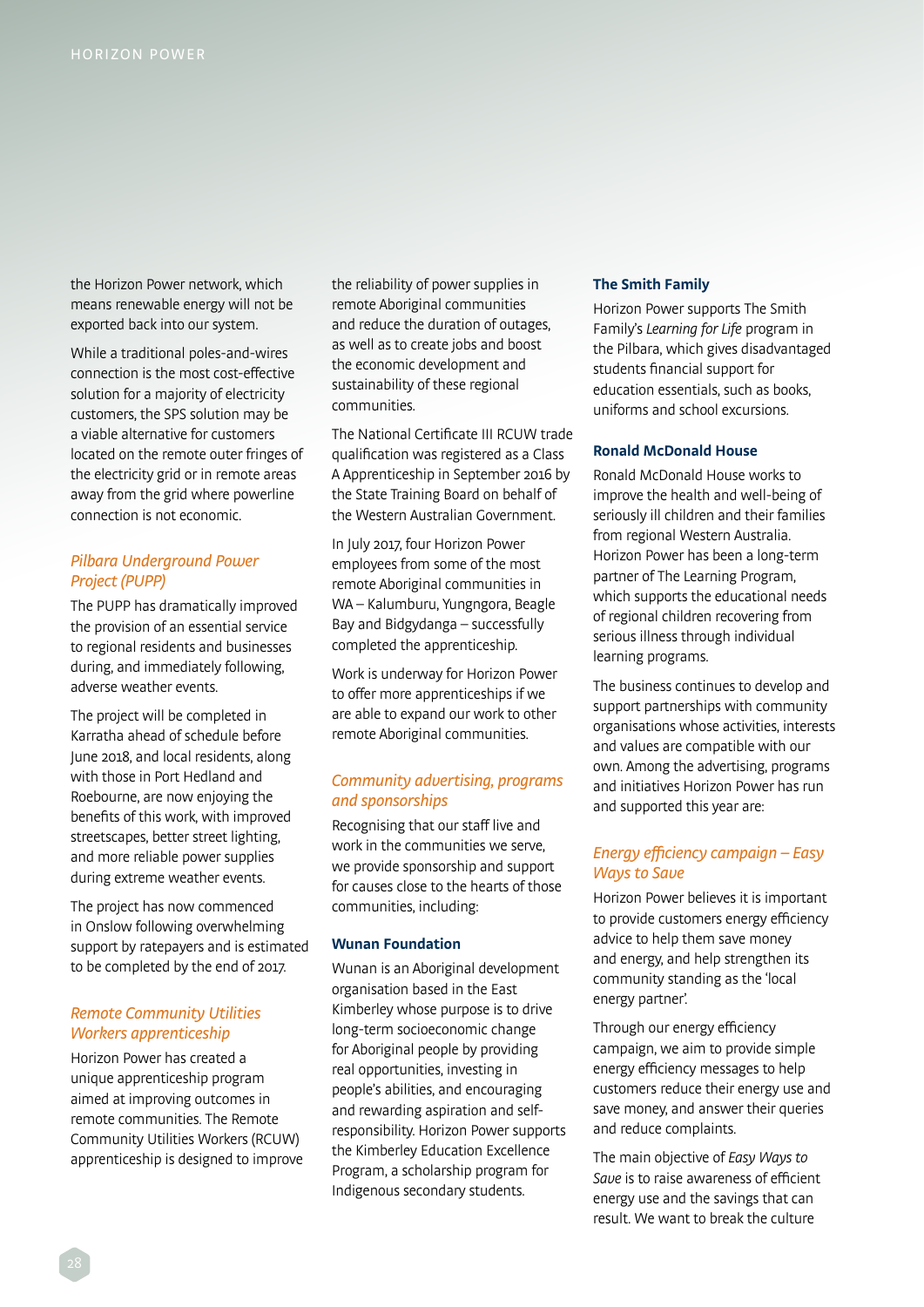of habitual energy-wasting within the home and position Horizon Power as a responsible, approachable utility.

# Customer service: enhanced online tools

To improve customers' experience, we developed an online customer portal, My Account, which enables customers to perform a number of simple, self-service functions online at their convenience. Available 24/7, My Account enables customers to remotely open an electricity account, pay power bills, update account information and register for paperless billing.

My Account and paperless billing provide more options for customers' interaction with Horizon Power, supporting the customer service functions already provided by the regional offices and the customer contact centre.

As at the end of June 2017, 6,216 customers had signed up for My Account and 12,983 customers had registered for paperless billing.

# **Complaints**

In 2016/17 a total of 256 complaints were received, a decrease of 209 from the previous year. Of these, 49 per cent were resolved within 15 days. Horizon Power's standard business process for complaints determines that complaints are not closed until customer satisfaction is reached and all appropriate actions have been completed. This ensures customer complaints are acknowledged, investigated and resolved to the customer's satisfaction.

Of the complaints received, 35 related to residual meter reading errors in Broome. The majority of complaints

were rectified through the general complaints management processes and providing actual AMI data. There were 27 meter tests requested by customers, all were exchanged and tested and proven to be accurate.

# Our people and culture

Horizon Power wants to be known as a company that is respected for delivery and recognises its people with opportunities, challenges and rewards. To achieve this, we recruit, develop and retain talented, high-performing employees who are motivated and share our vision and values. Through our annual performance appraisal and development plan process, we evaluate outcomes and demonstrated behaviours.

To acknowledge outstanding contribution and performance, we continue to improve and promote our recognition and reward program, SHINE, a points-based system through which employees accrue points and redeem rewards.

In 2016/17, we successfully negotiated an enterprise agreement for our salaried employees that reflects more sustainable terms and conditions.

Our Horizon Way and our Code of Conduct outline the behaviours expected of Horizon Power employees. We continue to focus on maturing our organisational culture to improve the way we do things and to drive high performance.

We measure our performance through an annual survey (one full survey every two years and a pulse survey in between). The 2016/17 results reflect improvement in all practices. We also achieved an outstanding result in the category of Strategic Direction and

Intent, which indicates all employees have a clear understanding of our strategic direction across the business.

#### **Leadership**

Horizon Power recognises the importance of developing engaging leaders to build and sustain a highperformance culture.

In 2016/17, Horizon Power invested in a leadership development program for 21 employees who learned to develop a range of leadership styles and tactical skills so they could create an engaging and enabling climate for their teams.

#### **Training and development**

Horizon Power recognises that having capable employees with an innovative mindset will be key to our success. As such, we are committed to investing in the continuous capability of our people. We offer a range of internal and external learning linked to the development objectives of our annual performance and development planning process. Other development opportunities include strategic projects and secondments throughout the business.

When positions become available, Horizon Power develops apprentices and administration trainees in the following training programs: Certificate II, III and IV Business Administration; Apprentice Certificate III ESI Remote Utility Community Workers; and Apprentice Certificate III ESI Distribution Linespersons.

Four employees from remote Aboriginal communities have just completed their Certificate III ESI Remote Utility Community Workers.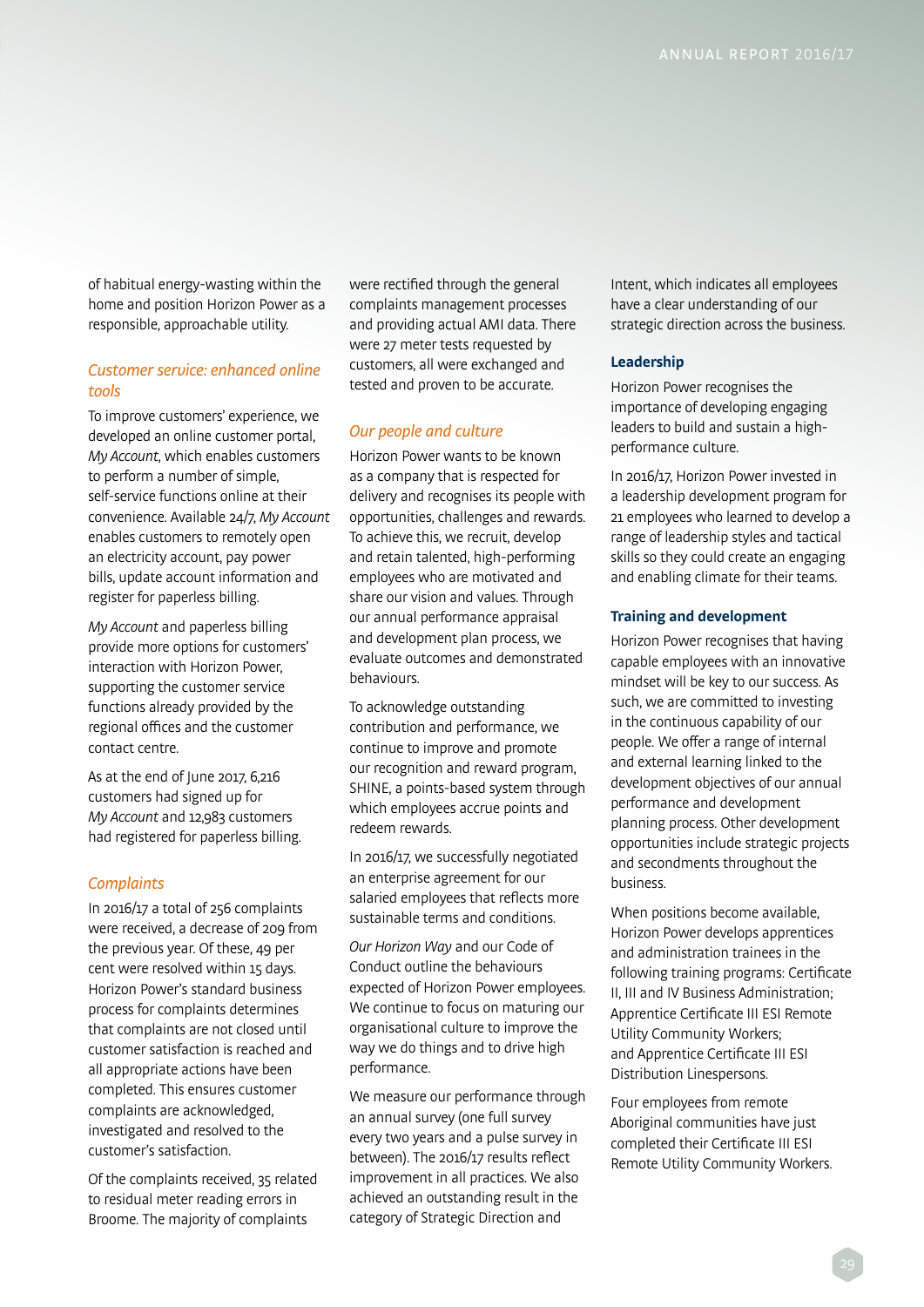#### Table 6: Training program statistics

| <b>Training program</b>                             | Number of<br>employees | <b>Number of</b><br>Aboriginal<br>employees |
|-----------------------------------------------------|------------------------|---------------------------------------------|
| <b>Remote Community Utilities</b><br><b>Workers</b> |                        |                                             |
|                                                     |                        |                                             |

#### Table 7: Employment statistics

|                                 | Active full-time equivalents (FTE) |                             |                                           |           |              |  |
|---------------------------------|------------------------------------|-----------------------------|-------------------------------------------|-----------|--------------|--|
|                                 | full-time                          | part-time full- <u>time</u> | Permanent Permanent Fixed-term Fixed-term | part-time | <b>Total</b> |  |
| Overall<br><b>Horizon Power</b> | 268.9                              | 4.1                         | 28.4                                      | 1.4       | 302.7        |  |

**Note:** Figures as at June 2017. The figures apply to employees only.

#### Aboriginal employment

Horizon Power serves regions of the State where significant proportions of the population are Aboriginal. Horizon Power employs 16 Aboriginal employees (5.3 per cent of the workforce) and seeks to offer direct employment opportunities where possible, while focusing on indirect opportunities through supporting Aboriginal businesses, contractors and suppliers, and by allocating sponsorships such as those listed on page 47. As mentioned above, four employees from remote Aboriginal communities who help maintain our assets have completed their Certificate III in ESI Remote Community Utilities Workers.

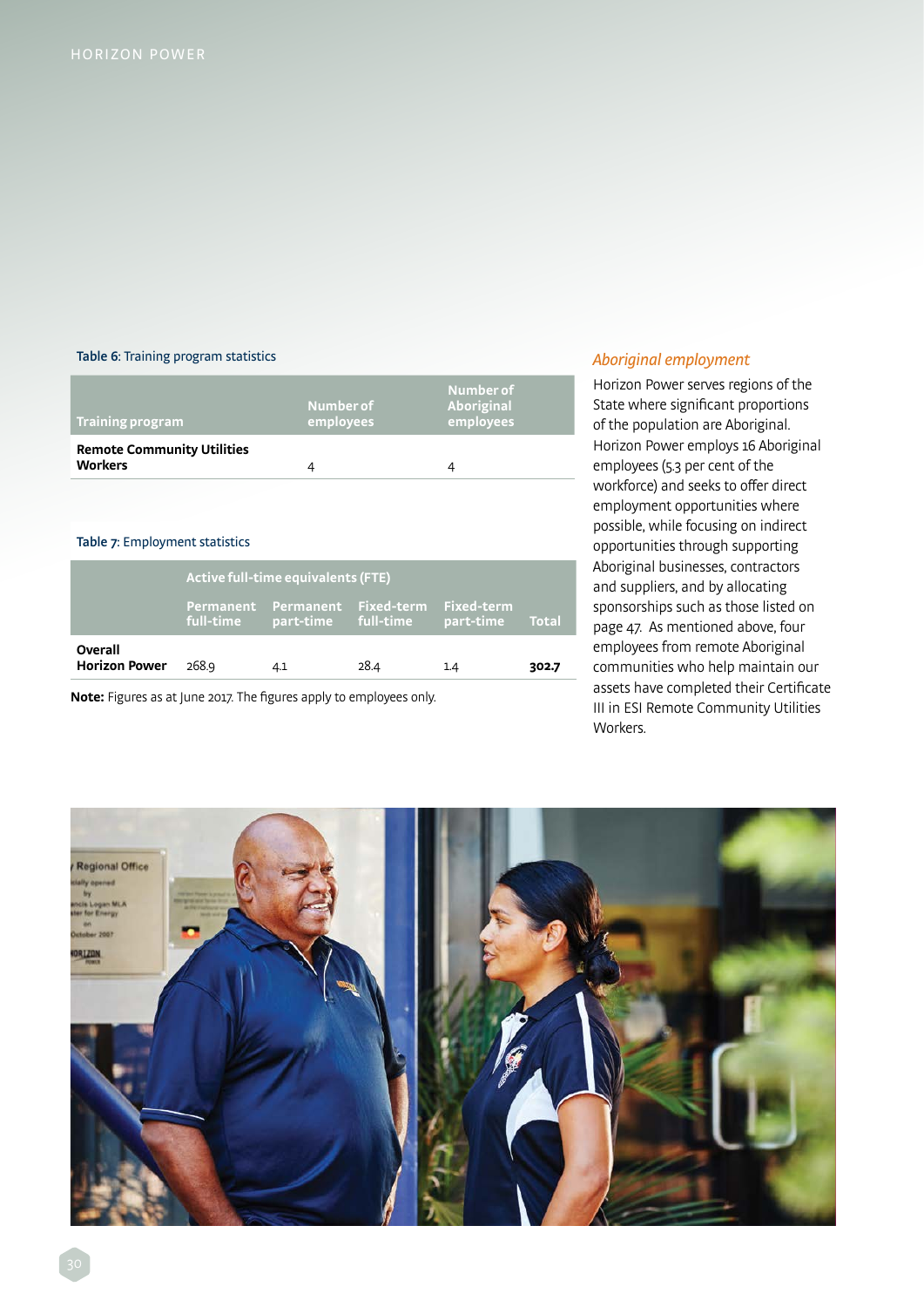# Environment and heritage

# Greenhouse gas and carbon intensity

Horizon Power reports total annual greenhouse gas emissions as carbon dioxide-equivalent (CO2-e) (shown in Table 8), in accordance with the National Greenhouse and Energy Reporting Act 2007 (NGER). CO2-e emissions attributed to Horizon Power have decreased from the previous reporting year. This is primarily because demand for generation has reduced from the temporary generators at South Hedland operated by APR Energy, under the operational control of Horizon Power, as commissioning of Transalta's new South Hedland Power Station (SHPS) commenced providing supply to the NWIS. The SHPS is not under Horizon Power's operational control and CO2-e from this facility are reported by the operator.

The Clean Energy Regulator will make Horizon Power's 2016/17 NGER's report publicly available in the first quarter of 2018. An estimate is made below for Scope 1 emissions (direct)<sup>1</sup> based on available information as at 12 July 2017. Because Scope 2 (indirect)<sup>2</sup> emissions are more complicated to establish in accordance with the NGER Act, they cannot be accurately estimated at the time of publishing.

Carbon intensity is primarily influenced by IPPs, with relatively low influence from Horizon Power-operated power stations. The carbon intensity improved slightly between 2015/16 and 2016/17 mainly with the commissioning of the

new Transalta South Hedland Power Station. Carbon intensity remained within the internal target of 0.65 kg CO2-e /kWh sent-out, as shown in Table 9.

#### Table 8: Greenhouse gas emissions (tonnes CO2-e)

|                       | Greenhouse gas emissions (tonnes CO2-e) |                                                                                |                                         |  |  |  |
|-----------------------|-----------------------------------------|--------------------------------------------------------------------------------|-----------------------------------------|--|--|--|
| <b>Reporting year</b> | <b>Direct</b><br>emissions<br>(Scope 1) | <b>Direct</b><br>emissions<br>(Scope 2)                                        | <b>Total energy</b><br>consumption (GJ) |  |  |  |
| 2013/14               | 40,625                                  | 38,167                                                                         | 970,032                                 |  |  |  |
| 2014/15               | 82,670                                  | 38,543                                                                         | 1,842,181                               |  |  |  |
| 2015/16               | 99,200                                  | 38,357                                                                         | 2,182,657                               |  |  |  |
| 2016/17               | 81,2003                                 | Final figures are reported to CER by 31<br>October 2017 and published Q1 2018. |                                         |  |  |  |

1. Direct emissions of greenhouse gas into the atmosphere from sources that are owned or controlled by the company, such as emissions from combustion in owned or controlled engines or equipment.

- 2. Indirect emissions of greenhouse gas from the generation of purchased electricity consumed by the company. This includes purchased electricity consumed in depots/offices, as well as line losses in networks operated by Horizon Power.
- 3. Estimated figure based on available information as at 12 July 2017.

#### Table 9: Carbon intensity of Horizon Power's sent-out electricity, actuals and targets, 2013/14 - 2016/17

| <b>Reporting year</b> | <b>Carbon intensity</b><br>kg CO2-e/kWh sent out | <b>Target</b><br>kg CO2-e/kWh sent out |
|-----------------------|--------------------------------------------------|----------------------------------------|
| 2013/14               | 0.58                                             | 0.65                                   |
| 2014/15               | 0.58                                             | 0.65                                   |
| 2015/16               | 0.57 <sup>4</sup>                                | 0.65                                   |
| 2016/17               | 0.56                                             | 0.65                                   |
|                       |                                                  |                                        |

4. A review of 2015-16 figures showed that the reported value of 0.56 should have been 0.57 kgCO2-e/kWh sent out.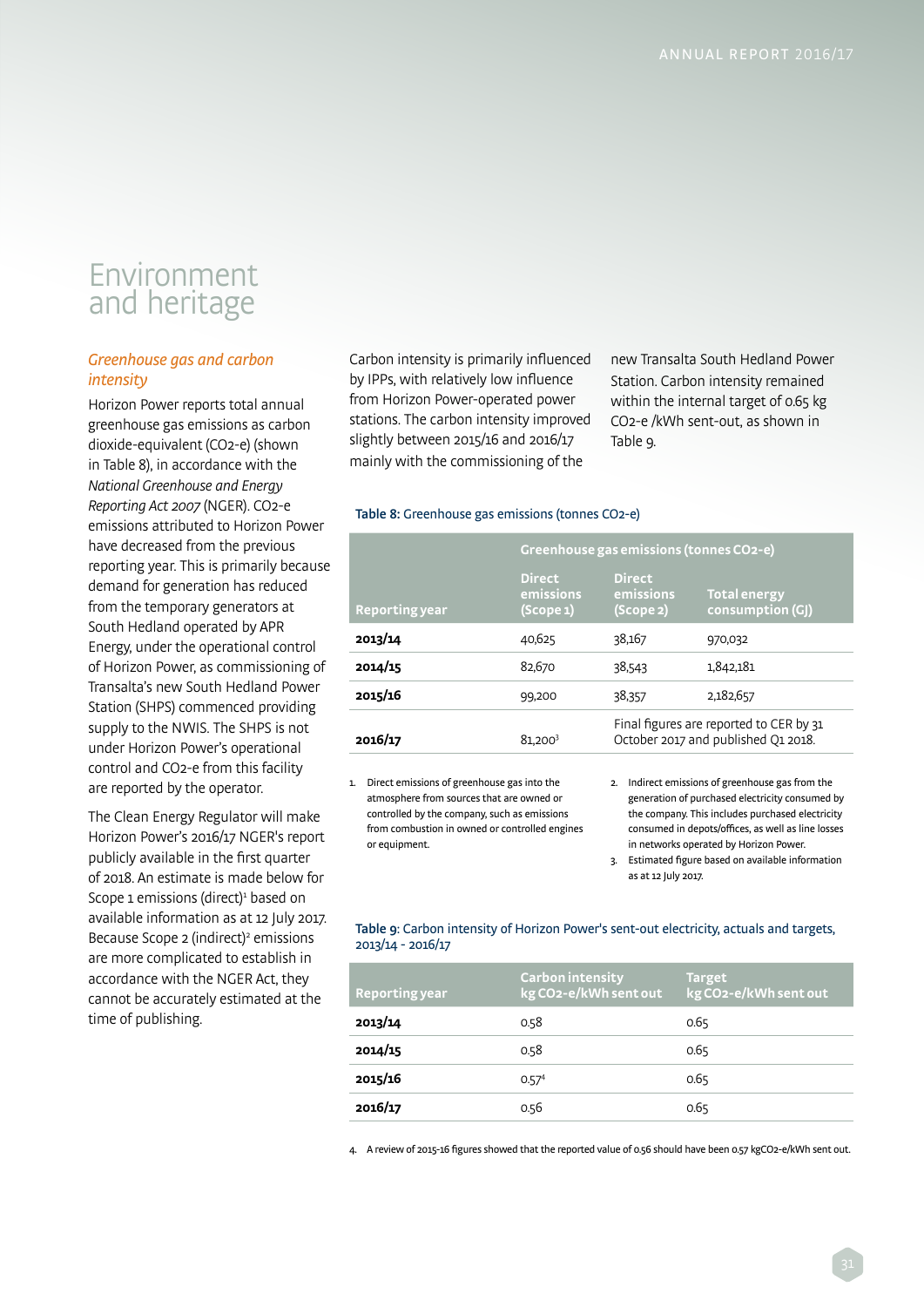#### Air emissions

Horizon Power reports annual air emissions for the period  $1$  July – 30 June to the National Pollutant Inventory (NPI) for sites exceeding the NPI reporting thresholds. These reports and information on reporting requirements are publicly available on the NPI website (www.npi.gov.au). An estimate of combined air emission data from all Horizon Power generation facilities is provided in Table 10.

Total sulphur dioxide (SO2) and normalised SO2 emissions, shown as kg/MWh (generated), remain comparable to previous reporting years.

A decrease in total emissions of oxides of nitrogen (NOx) is consistent with reduced production from the temporary generators at South Hedland as a result of the commissioning of the new Transalta SHPS and a change in the emission factor used in one location to better reflect operating conditions. This has correspondingly affected normalised NOx emissions, shown as kg/MWh (generated). Final data supplied to the NPI may differ slightly from the estimated emissions and shall also include additional statutory reporting parameters.

#### **Noise**

No noise complaints were received during the year.

#### Table 10: Summary of air emissions, 2014/15 - 2016/17

|                                              |                       | 2016/17 | 2015/16 | 2014/15 |
|----------------------------------------------|-----------------------|---------|---------|---------|
| <b>Sulphur Dioxide</b><br>(SO <sub>2</sub> ) | Total<br>(Tonnes)     | 0.5     | 0.5     | 0.5     |
|                                              | kg/MWh<br>(generated) | 0.004   | 0.004   | 0.004   |
| <b>Oxides of Nitrogen</b><br>(NOx)           | Total<br>(Tonnes)     | 494     | 616     | 538     |
|                                              | kg/MWh<br>(generated) | 4.19    | 4.27    | 4.61    |

#### Table 11: Investigation and activities undertaken at contaminated former power station sites

| <b>Groundwater monitoring events (GME)</b> |               |                      |  |
|--------------------------------------------|---------------|----------------------|--|
| <b>Broome</b>                              | Camballin (2) | Carnarvon            |  |
| Derby                                      | Exmouth       | Fitzroy Crossing (2) |  |
| Kununurra                                  | Marble Bar    | Meekatharra (2)      |  |
|                                            |               |                      |  |

**Other investigations**

Broome – soil vapour monitoring event

Carnarvon – plume stability assessment

Derby – plume stability assessment

Fitzroy Crossing – implementation of the Remediation Action Plan, which involved the excavation and offsite bio-remediation of contaminated soil and post-remediation validation sampling.

# Management of contaminated sites

Horizon Power's contaminated sites portfolio includes 31 sites reported and managed under the State's Contaminated Sites Act 2003 (CS Act). The sites are typically former power stations where historical spills and/or leaks of hydrocarbons have affected soil and/or groundwater. The portfolio is managed in accordance with a riskbased strategy, where key objectives

are to achieve remediation targets and end-point classifications under the CS Act. This is achieved when no ongoing assessment and/or remediation is required on the basis the land use remains unchanged. However, opportunistic remediation may still be undertaken at a site, should site use or infrastructure change, such as during decommissioning. During the year, a further two sites achieved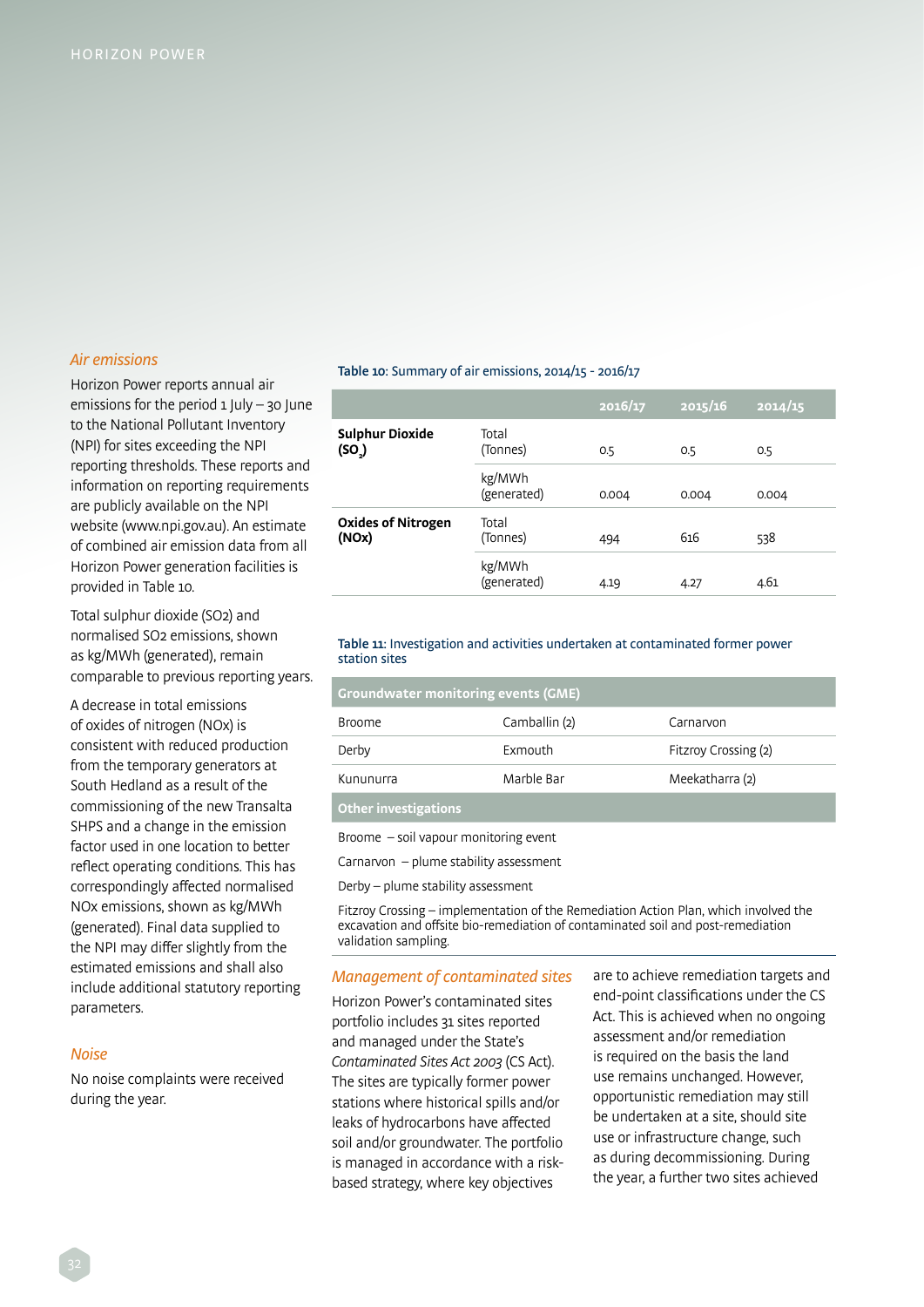end-point classification, reducing to 16 the number of sites requiring ongoing active management.

Horizon Power has appointed accredited contaminated sites auditors to independently oversee investigations on sites where groundwater contamination has migrated offsite. Table 11 provides a summary of key site works completed during 2016/17.

Horizon Power is continuing to progress the program to fully decommission and demolish obsolete infrastructure from former power station sites, in addition to the contamination assessment and clean-up. A soil remediation project was undertaken at the former Fitzroy Crossing power station site which involved the construction of a bioremediation facility at the local landfill and excavation of approximately 1000 m<sup>3</sup> of hydrocarbon contaminated soil for remediation. The remediated soil will be used as daily cover for landfill operations. Clean fill is then reinstated in the area of excavation. Further soil remediation is required from this site and is scheduled to be undertaken in 2018.

# Environmentally Sensitive Areas Program

The Environmentally Sensitive Areas Program continued this year. The program subjects all ground-disturbing activities to a desktop assessment before undertaking the works. It provides employees and contractors

with processes and procedures to follow when working within these areas and ensures licences or permits are obtained as applicable.

#### Regulatory instruments

Horizon Power's application to amend its environmental licence for the Karratha Temporary Generation Project<sup>5</sup> to reflect the reduced operating hours of the power station was approved by the Department of Environment Regulation during the year. Horizon Power met all reporting obligations required under the licence. Mungullah Power Station remains as a registered premises<sup>6</sup> with no associated reporting requirements. None of Horizon Power's other operating sites exceeds the threshold for an environmental licence or registration.

Horizon Power holds 13 native vegetation clearing permits issued by the Department of Environmental Regulation. Horizon Power was also granted a Permit to Take from the Department of Parks and Wildlife for two Declared Rare Flora species during the year. Compliance reports have been submitted to the respective departments in accordance with the applicable permit conditions.

# Environmental incidents

There were no reportable environmental incidents during the year.

# Native title and heritage compliance

Horizon Power continues to operate in accordance with its heritage management system. The system's success is reflected in the consistent number of native title and heritage clearance requests from across the business, for both low and high impact projects, ensuring we continue to improve native title and heritage approval processes. No potential or actual breaches of the Aboriginal Heritage Act 1972 were recorded for this period.

Aboriginal heritage monitors were engaged to assist in protecting Aboriginal cultural values during ground-disturbing works for operational and project-related activities.

- 5. Licence L8745/2013/1 granted under Part 5 of the Environmental Protection Act 1986 (EP Act) for a category 52-prescribed premises as defined by Schedule 1 Part 1 of the Environmental Protection Regulations 1987.
- 6. Registration R2385/2014/1 granted under Part 5 of the (EP Act) for a category 84-prescribed premises as defined by Schedule 1 Part 2 of the Environmental Protection Regulations 1987.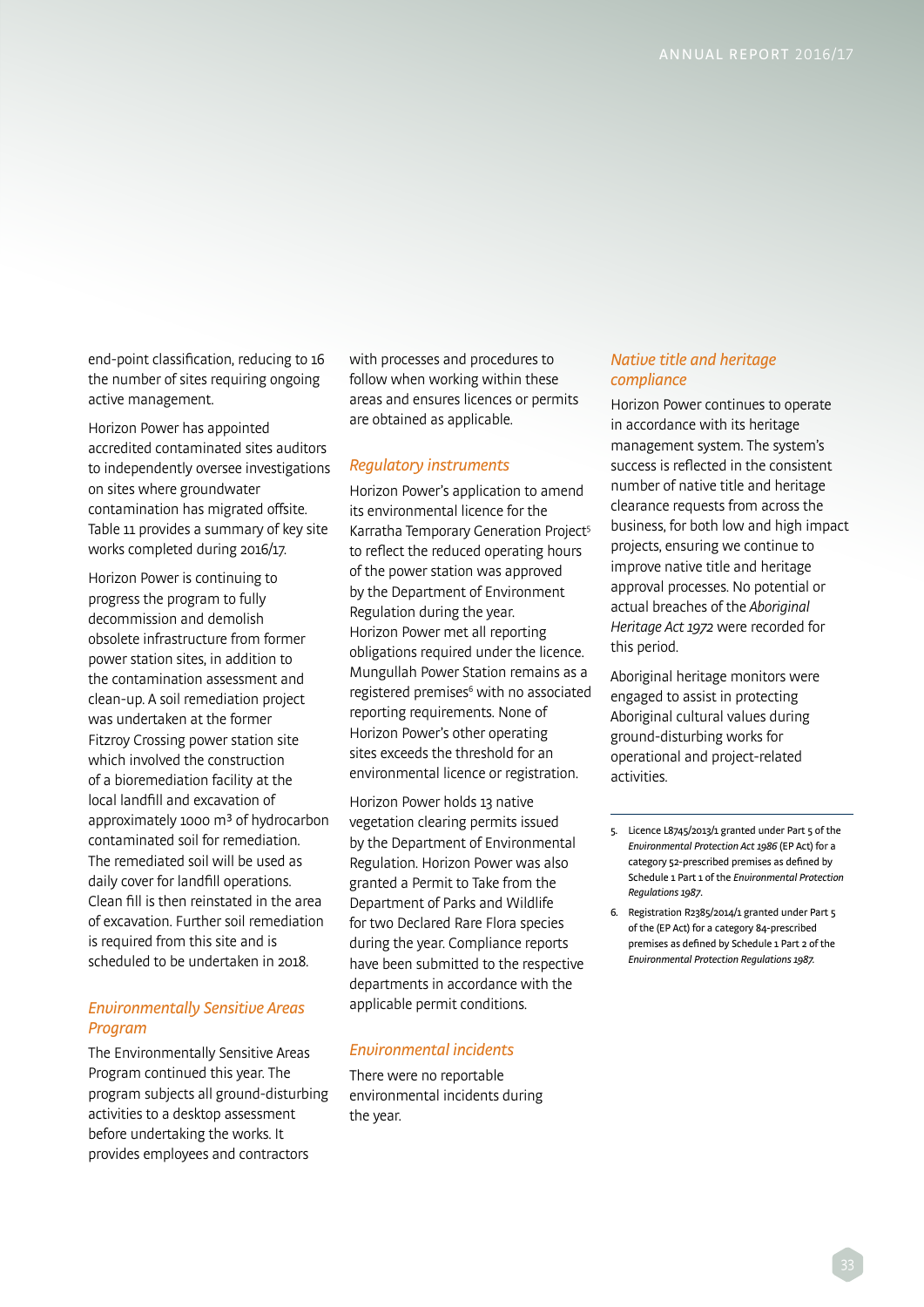# Directors' report

#### Corporate governance

Corporate governance is the system by which our organisation is directed and managed. It influences how:

- the organisation's business objectives are set and achieved
- risk is assessed and managed
- corporate fairness, transparency and accountability are promoted
- performance of the organisation is optimised.

To best reflect the expectations of our people, stakeholders and customers, Horizon Power has sought to adopt recognised best practice for corporate governance by implementing a Corporate Governance Framework. In practical terms, our Framework:

- provides structure and consistency to the way we do business with our customers and stakeholders
- allows employees to respond to situations as they arise with confidence that we understand the requirements of the business
- promotes our performance drivers and corporate governance principles, systems and practices, including the roles, responsibilities and authorities of the Board and Executive
- encourages the creation of intergenerational assets, consistent with our business model
- is aligned with our strategic and business plans
- provides accountability and control systems commensurate with the risks involved
- is an essential component to the overall success of the business.

The Governance Framework is underpinned by governance principles driven by the importance placed upon providing employees with the necessary knowledge (supported by structure, systems and processes) to enable them to appropriately respond to circumstances, issues and opportunities with a clear understanding of Horizon Power's context.

This means that employees are able to perform their activities in a responsible, thoughtful, knowledgeable and consistently professional manner, contributing to the overall direction and success of the business.

Our Risk Management Framework is designed to encourage and support the development of an appropriately riskaware culture within the organisation and assist Horizon Power to realise the benefits that accrue from a conscious, structured and dynamic approach to the management of risk.

#### Board of Directors

In accordance with the Electricity Corporations Act 2005 (WA), Horizon Power must be governed by a board of between four and eight directors appointed by the Governor on the nomination of the Minister for Energy. The Board is responsible to the Minister for the performance of the business.

The primary role of the Board is to set the strategic direction of the organisation, approve major expenditure and provide advice to the Minister for Energy on regional power issues.

The Board formally delegates the day to-day management of Horizon Power to the Chief Executive Officer and Executive management team.

Horizon Power's Board consists of the following people:

- Mr Ian Mickel AM, Chairman
- Ms Rosemary Wheatley, Deputy Chair
- Ms Lynne Craigie, Director (term concluded 25 October 2016)
- Mr Ron Johnston, Director (term concluded 25 October 2016)
- Mr Peter Oates, Director
- Professor Ray Wills, Director
- Emeritus Professor Jeanette Hacket AM, Director (term commenced 26 October 2016)
- Mr Neil Thompson FAICD, Director (term commenced 26 October 2016)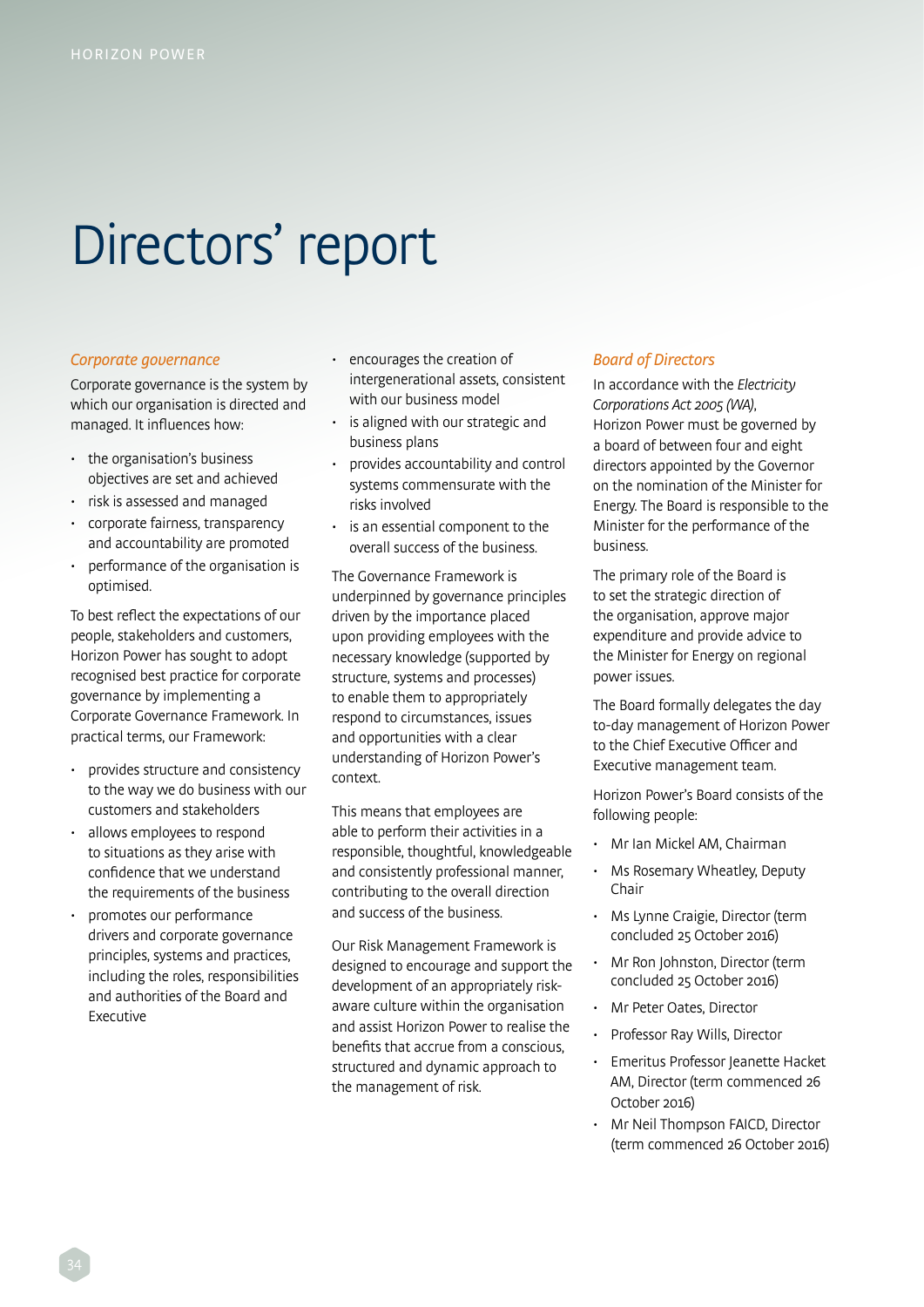

**Ian Mickel AM (Chairman)** Appointed in May 2011. Appointed acting Chairman from 1 June 2014. Appointed Chairman for a term of

three years from 10 November 2014.

Ian has been a farmer and grazier in the Esperance region for more than 30 years. He has a strong focus on local government, especially in the areas of finance and economic development. Ian was elected to the Esperance Shire Council in 1989 and served as Vice President from 1991 to 1993 and as President from 1994 to 2001 and again from 2003 until October 2011, when he retired from local government.

He has served as President of the Country Shire Councils' Association and President of the WA Local Government Association. He was awarded an Order of Australia Medal in 2007 for his service to local government. Ian was made a Freeman of the Shire of Esperance in 2012 in recognition of his significant contribution to the Shire.

Ian is a Fellow of the Australian Institute of Company Directors and of the Royal Association of Justices of Western Australia (Inc).



**Rosemary Wheatley** (Deputy Chair)

Appointed in November 2012. Appointed Deputy Chair on 26 October 2016.

Rosemary has been a commercial lawyer for more than 35 years. During her legal career, she acted for many years on behalf of a major bank, a major insurance company, several of the larger charities in Australia, and numerous smaller businesses and individual clients all over Western Australia. She developed specialist expertise in the areas of company law, banking securities, property law, trusts, estate planning and superannuation law.

Rosemary is the Governmentappointed independent director of Guumbarr Limited, a trustee company set up under the Browse LNG Precinct Project Agreement. She was a Metropolitan Cemeteries Board member for seven years.

Rosemary holds a Bachelor of Laws (Honours) and a Master of Laws.



**Lynne Craigie** Appointed in October 2011. Term concluded on 25 October 2016.

A small business owner in Newman, Lynne has worked as a psychologist providing counselling, employee assistance programs and training programs there for 14 years.

Lynne was elected to the East Pilbara Shire in 2003; since 2005 she has served as President. Lynne is Chairperson for the Pilbara Regional Council and is the State President for the West Australian Local Government Association. Lynne also sits on the Australian Local Government Association Board.

Lynne holds a Bachelor of Social Science (Double Major Sociology and Psychology) and a Postgraduate Diploma in Psychology.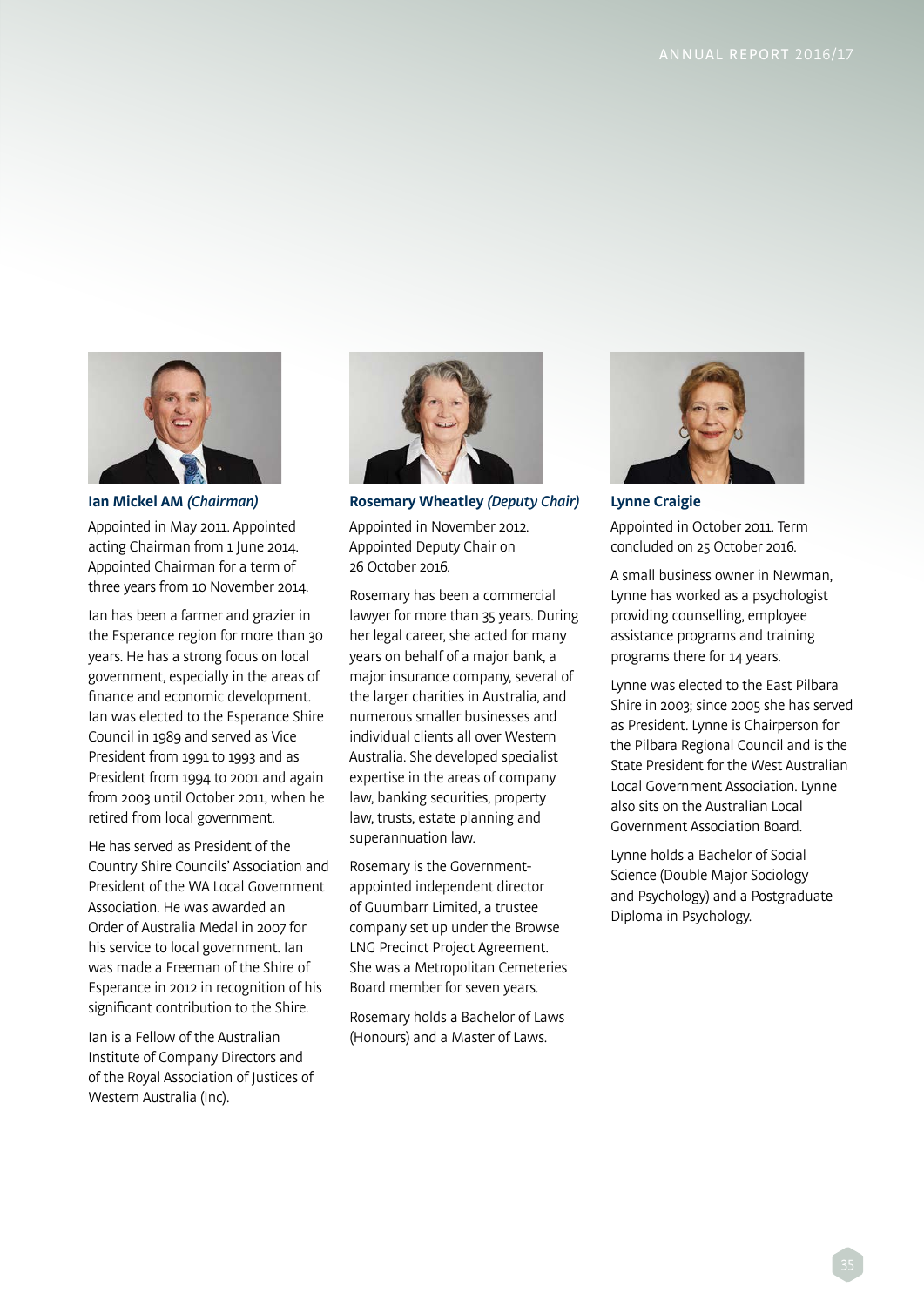

**Ron Johnston** Appointed in May 2011. Term concluded on 25 October 2016.

Ron has worked in most North West and Kimberley towns since 1971 through his then-employer, Ansett Australia. At the time of its demise, he was the Kimberley Regional Manager.

Since then he has been involved in property development and construction in Karratha, Broome, Derby and Kununurra.

Ron served his community as a Broome Shire Councillor and President between 1981 and 1997. In October 2015, Ron was once again elected as a shire councillor and then as Broome Shire President by his fellow Councillors. He has been President of the Broome Chamber of Commerce, Kimberley Tourism Association and President of the Broome Turf Club.

Ron received the Sir David Brand Medal for Tourism in 1995 and was awarded a Centenary Medal and is a Paul Harris Fellow.



**Peter Oates** Appointed in November 2014.

Peter has more than 37 years' experience in the Western Australian electricity industry. Most of this experience is in Western Power's financial area, including as General Manager Finance and Administration and General Manager Emerging Business.

He was a director of Eneabba Gas Pty Ltd from 2006 to 2010. More recently he was Chairman of the Merger Implementation Group, which was responsible for the merger of Verve and Synergy.

Peter holds a Bachelor of Economics and Master of Business Administration from The University of Western Australia and is a Fellow of the Certified Practising Accountants.



**Professor Ray Wills** Appointed in November 2014.

Professor Wills is a respected commentator and adviser on sustainability and technology across the built environment, clean tech, energy infrastructure, industrials, manufacturing, resources, transport, and water sectors. His research includes adoption rates of and disruption in technology, including automation, robotics and additive manufacturing, and the impact of social media on markets.

Professor Wills is owner and managing director of advisory firm Future Smart Strategies and of sustainable design group Blue by Design (Singapore) and its Australian subsidiary, partner and director of the clean tech business Sun Brilliance Power, non-executive director of renewable energy developer PowerMinder, and non-executive director of bioenergy business BioTek Fuels.

He is also Adjunct Professor at the University of Western Australia, where he contributes to the academic program and supervises postgraduate students, is an active peer reviewer for science publications, and is a spokesperson on climate change, sustainability and new technology.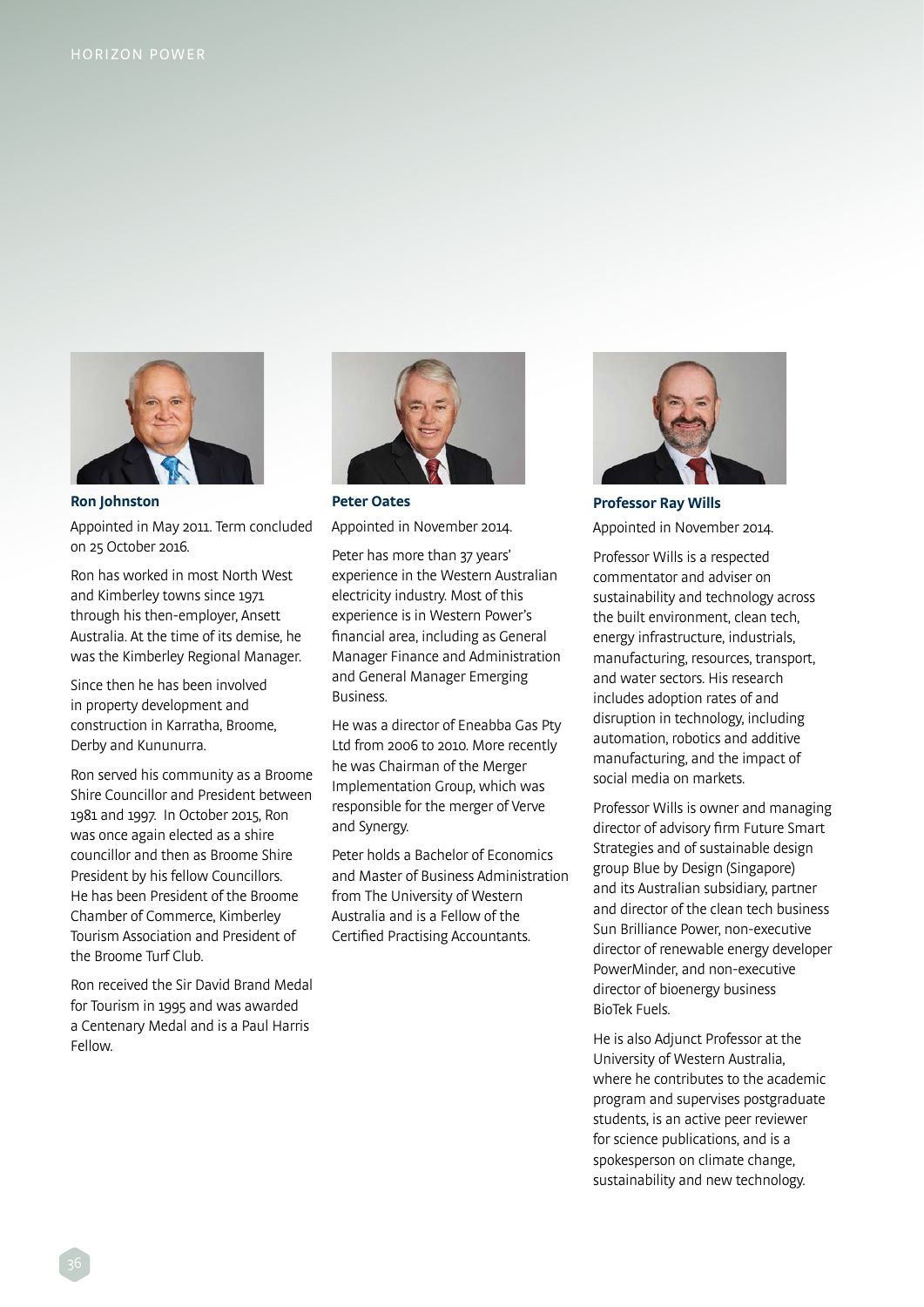He was recognised by Singapore-based ABC Carbon as one of the Top 100 Global Leaders in Sustainability in 2011, an honour renewed each year since, and from 2014 he was listed by UKbased SustMeme Magazine as one of the top 100 Global Influencers in Social Media on Climate Change and Energy. In 2016, analytics firm Onalytica listed him in its Top 100 Influencers and Brands for Renewable Energy in the world, and in 2017 he was similarly recognised for Climate Action.

Professor Wills holds a Bachelor of Science (Honours) (Mycology) and a Doctorate of Philosophy (Ecology).

He is a member of the Australian Institute of Company Directors and the Ecological Society of Australia and is a Fellow of the Australian Institute of Energy.



**Emeritus Professor Jeanette Hacket AM**

Appointed in October 2016.

Jeanette has been a university leader and legal academic for more than 30 years after initially working as a legal practitioner. Jeanette served as President and Vice-Chancellor of Curtin University from 2006 to 2013, after having filled the roles of Deputy Vice-Chancellor from 2004-2006 and Pro Vice-Chancellor International and Table 12: Horizon Power board meetings and attendance

|                                              | <b>Number of</b><br>meetings<br>attended | Number of meetings eligible to<br>attend during the time the Director<br>held office during the year |
|----------------------------------------------|------------------------------------------|------------------------------------------------------------------------------------------------------|
| Ian Mickel                                   | 16                                       | 16                                                                                                   |
| <b>Rosemary Wheatley</b>                     | 15                                       | 16                                                                                                   |
| Lynne Craigie                                | 4                                        | 5                                                                                                    |
| Ron Johnston                                 | 5                                        | 5                                                                                                    |
| <b>Peter Oates</b>                           | 16                                       | 16                                                                                                   |
| Professor Ray Wills                          | 16                                       | 16                                                                                                   |
| <b>Emeritus Professor Jeanette</b><br>Hacket | 11                                       | 11                                                                                                   |
| <b>Neil Thompson</b>                         | 11                                       | 11                                                                                                   |

#### Table 13: Horizon Power's Directors' terms of appointment

| <b>Director</b>                                               | <b>Appointed</b>               | <b>Expires</b>                                    |
|---------------------------------------------------------------|--------------------------------|---------------------------------------------------|
| Ian Mickel                                                    | 1 May 2011                     | 30 April 2013                                     |
| Second term                                                   | 11 November 2014               | 10 November 2017                                  |
| <b>Rosemary Wheatley</b>                                      | 13 November 2012               | 30 July 2015                                      |
| Second term                                                   | 26 October 2016                | 25 October 2018                                   |
| Lynne Craigie                                                 | 1 October 2011                 | 30 September 2014                                 |
| Second term                                                   | 11 November 2014               | 25 October 2016                                   |
| Ron Johnston<br>Second term<br>Remained in the position until | 1 May 2011<br>11 November 2014 | 30 April 2013<br>10 March 2015<br>25 October 2016 |
| <b>Peter Oates</b>                                            | 11 November 2014               | 10 November 2017                                  |
| Second term                                                   | 26 October 2016                | 25 October 2019                                   |
| <b>Professor Ray Wills</b>                                    | 11 November 2014               | 10 November 2016                                  |
| Second term                                                   | 26 October 2016                | 25 October 2019                                   |
| <b>Emeritus Professor</b><br>Jeanette Hacket                  | 26 October 2016                | 25 October 2017                                   |
| Neil Thompson                                                 | 26 October 2016                | 25 October 2018                                   |

**Note:** The Electricity Corporations Act 2005 states that a Director continues in office until their successor comes into office, even if the period for which the Director was appointed has expired.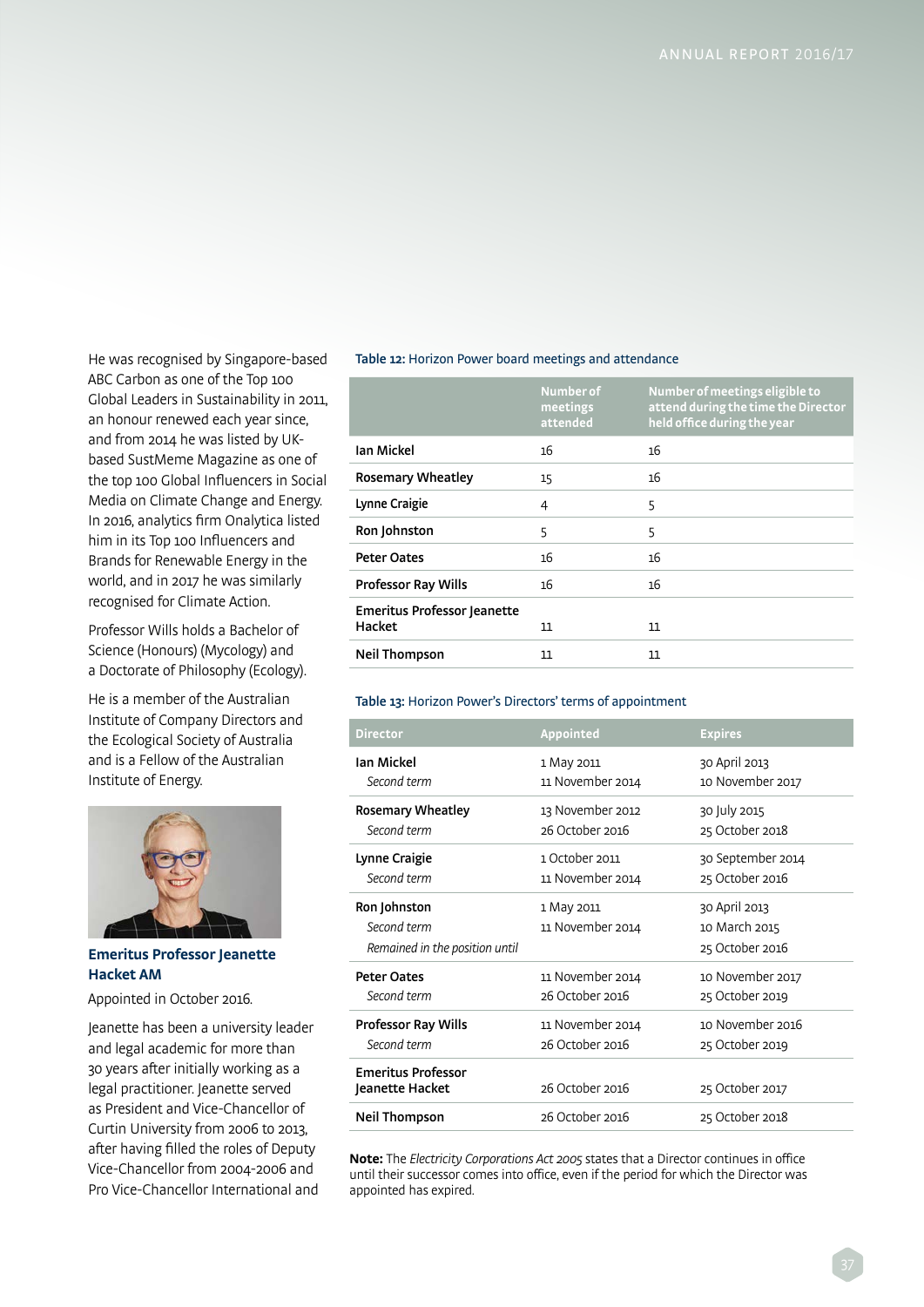Enterprise from 2002-2004. She has a strong interest in the development of community partnerships in education and research, as well as international education.

Jeanette has served on a broad range of community boards including as a council member of the Western Australian Chamber of Commerce and Industry, director of Open Universities Australia, board member of the Australian Universities Quality Agency, member of the Australian Business Arts Foundation, Chair of Council of Penrhos College, and Commissioner of the Western Australian Football Commission.

She has served as Chair of the Australian Technology Network group of universities and Chair of the Australian Higher Education Industrial Association. She was awarded an Order of Australia Medal in 2012 for her service to education. She was awarded an Honorary Doctorate of Technology by Curtin University in 2013 for her service to the university.

Jeanette is a member of Chief Executive Women, and has been a member of the Law Society of Western Australia, the Australian Institute of Company Directors and a fellow of the Australian Institute of Management. She holds undergraduate and master's degrees in law and a doctorate in management.



**Neil Thompson FAICD** Appointed in October 2016.

Neil has extensive experience in customer and corporate strategy as well as business development. He has held numerous commercial roles in the aviation, travel and tourism sector in Australia, Asia, Europe and North America over the last 25 years. Neil also led two of Australia's largest, most profitable customer loyalty businesses, Qantas Frequent Flyer and Virgin Australia's Velocity program.

Neil is an advisory board member of the Australian National University's (ANU) Australian Centre on China in the World and a director of Smiling Mind Inc. He is also advisor to a number of Australian start-up ventures, and is fluent in Mandarin.

#### **John Le Cras** (Adviser)

John was appointed Chair of the Corporate Affairs and Communications Committee by the Board on 11 December 2014.

John has more than 30 years' experience as a journalist, news editor, marketing executive and strategic communications consultant. He spent 14 years in senior roles with the Seven Network, including as Director of News and Current Affairs. John held senior corporate communications and marketing roles at HBF and Murdoch University before launching his strategic communications business in 2011.

He provides strategic communications and marketing services across banking, education, healthcare, mining, utilities, energy, manufacturing and local government sectors.

John is a member of the Public Relations Institute of Australia.

#### **Bob Cronin AM (Adviser)**

Bob was group editor in chief of West Australian Newspapers from 2008 until his retirement in October 2016. In 2014, he won a Walkley Award for leadership in journalism.

He has worked for seven newspapers in Australia and was editor of four, including Australia's biggest-selling daily, The Melbourne Sun (now the Herald Sun), and The West Australian.

Bob was a director of SBS for ten years and has served on the boards of numerous not-for-profit organisations.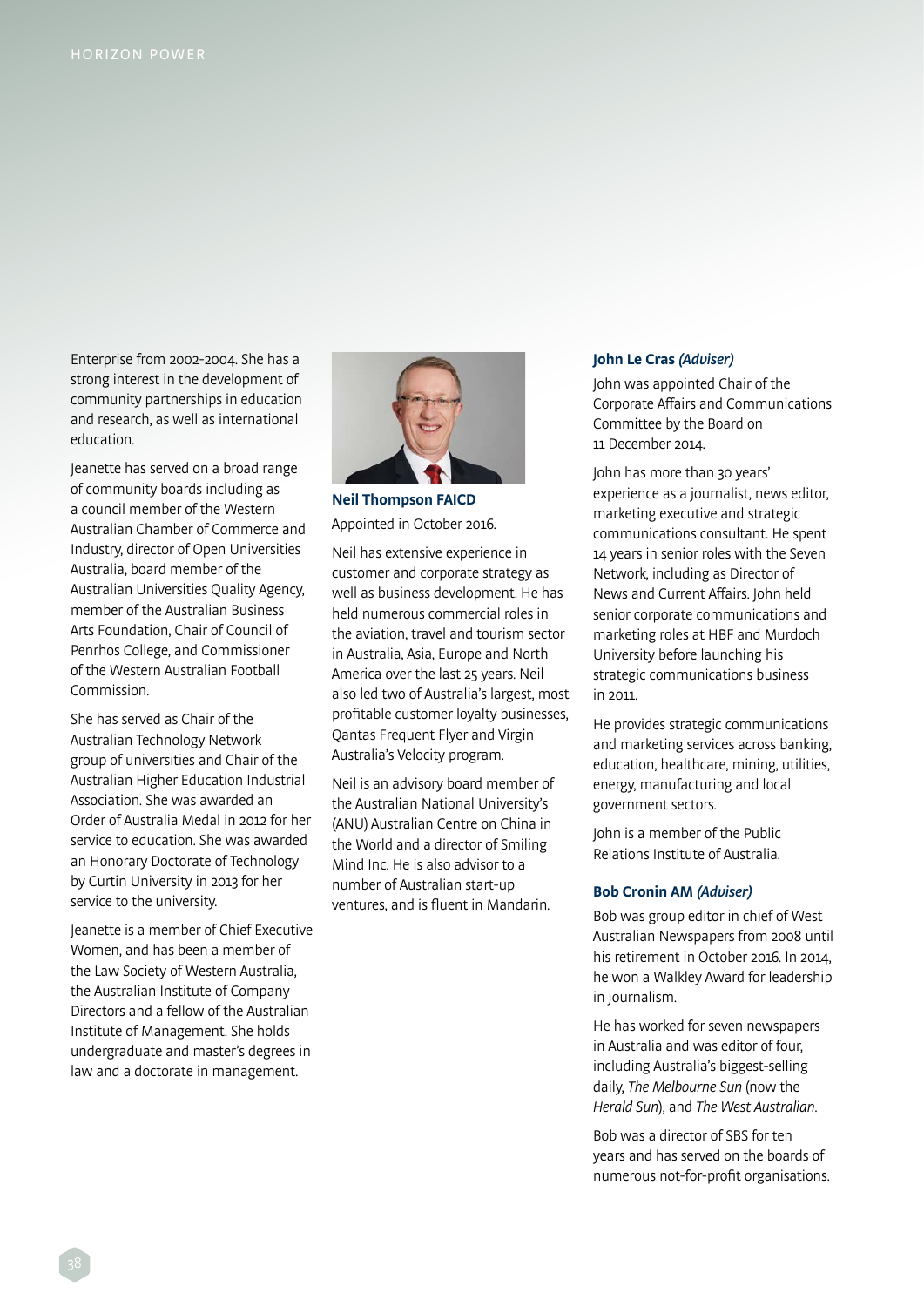# Chief Executive Officer and Company Secretary

# **Frank Tudor**  (Chief Executive Officer)

Frank has held various executive management roles over the last 25 years in the European, Asian and Australian oil and gas and power industries at BP, Woodside and Horizon Power.

Frank lectured in oil and gas economics and law at the University of Western Australia for over 10 years. He is a member of the Chamber of Commerce and Industry's (CCI) General Council and an adviser on China matters to the WA Museum taskforce. He was the National Chairman of the Australia China Business Council from 2008-2013, and a board member of the federal government's Australia China Council from 2013-2016. He is a member of the ANU's China in the World Advisory Board, a board member of Energy Networks Australia (ENA) and chair of ENA's asset management committee.

#### **David Tovey** (Company Secretary)

David was appointed Company Secretary in May 2011 and is also General Manager Corporate Services.

David has extensive electricity industry experience in strategic, business development, operational and corporate governance roles. He is a member of CPA Australia, the Australian Institute of Company Directors and an Associate of the Governance Institute of Australia.

The Company Secretary provides administrative services to the Board and oversees the corporate governance systems.

#### Attendance at Board meetings

The Board meets bi-monthly, but during the year there were a number of circular resolutions, which are recognised as duly constituted Board meetings.

# Audit and Risk Management **Committee**

The Audit and Risk Management Committee (ARMC) is a sub-committee of Horizon Power's Board of Directors. Its role is to help the Board discharge its responsibility to provide oversight and corporate governance of the organisation. The ARMC is accountable to the Board.

A key role of the ARMC is to provide assurance to the Board that Horizon Power's core business goals and objectives are being achieved in an efficient and cost-effective manner within an appropriate framework of internal control and risk management.

#### Table 14: ARMC meetings and attendance

#### **Financial reporting**

The ARMC performs an overview in relation to financial reporting by:

- considering whether Horizon Power's accounting policies and principles are appropriate
- assessing significant estimates and judgements in the financial reports
- reviewing management's process for ensuring compliance with laws, regulations and other requirements relating to the external reporting obligations of Horizon Power
- assessing information from the internal and external auditors regarding the quality of financial reports
- reviewing the management of Treasury operations.

|                                                     | <b>Number of</b><br>meetings<br>attended | <b>Number of meetings</b><br>eligible to attend<br>during the time the<br>Director held office<br>during the year |
|-----------------------------------------------------|------------------------------------------|-------------------------------------------------------------------------------------------------------------------|
| <b>Peter Oates</b>                                  | 6                                        | 6                                                                                                                 |
| <b>Lynne Craigie</b>                                | $\mathcal{P}$                            | $\mathcal{P}$                                                                                                     |
| <b>Rosemary Wheatley</b>                            | 5                                        | 6                                                                                                                 |
| <b>Emeritus Professor Jeanette</b><br><b>Hacket</b> | 3                                        | 3                                                                                                                 |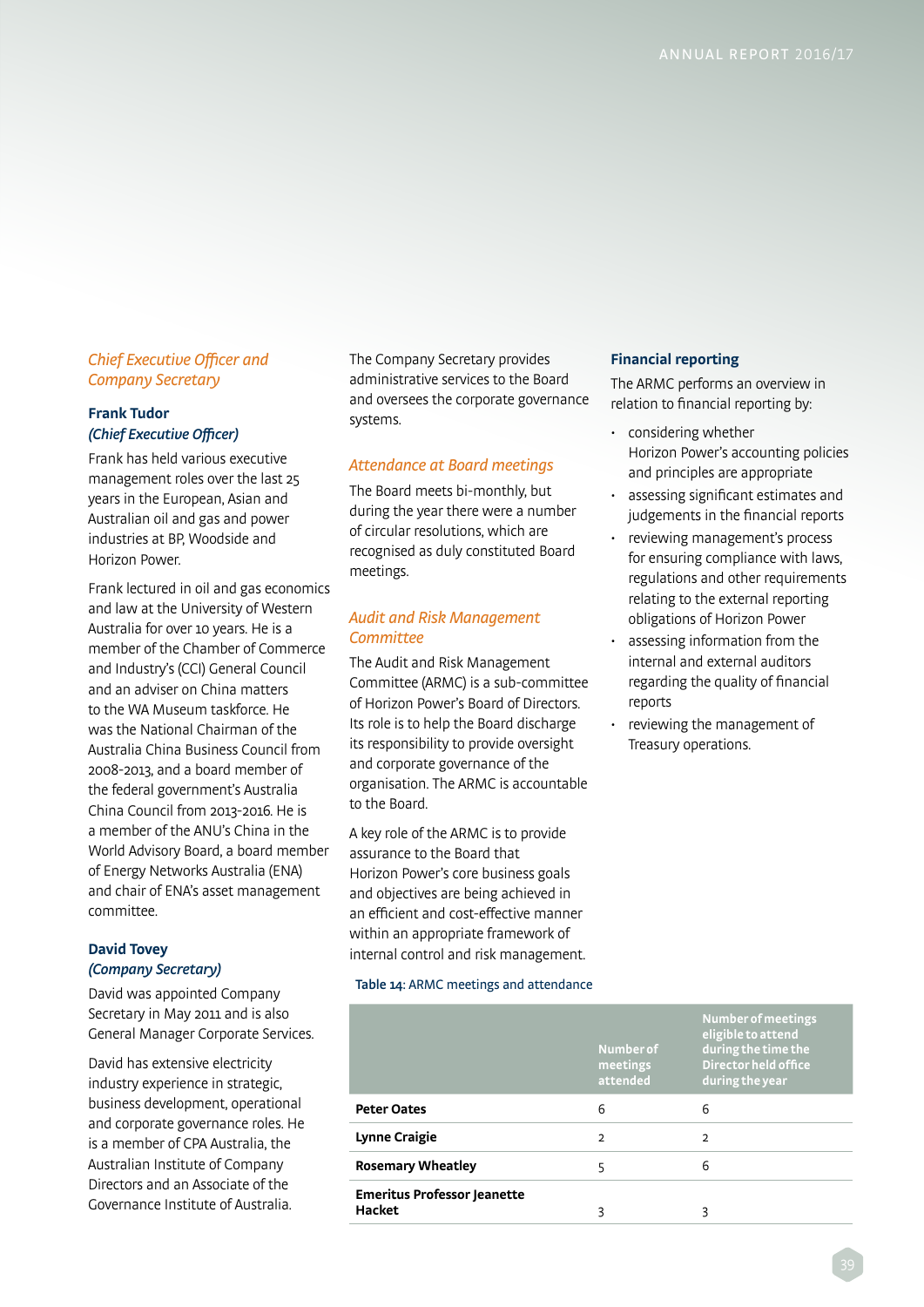# **Internal control and risk management**

The ARMC provides oversight of the identification of risks and threats to Horizon Power and the processes by which those risks and threats are managed. The ARMC also assesses and adds value to Horizon Power's corporate governance, internal control and internal audit functions.

# **Compliance with laws and regulations**

The ARMC seeks assurance from management that a framework has been established for compliance with laws, regulations and standards.

#### **Relations with external auditors**

The ARMC meets with the external auditors to discuss the scope and results of their audits and resolve any disagreements about matters raised with management.

#### **Composition of the ARMC**

The ARMC comprises of:

- Peter Oates, Chair
- Lynne Craigie, Director (until 25 October 2016)
- Rosemary Wheatley, Director
- Emeritus Professor Jeanette Hacket, Director (commenced 21 December 2016)

ARMC meetings in the 2016/17 financial year were attended mainly by:

- Frank Tudor, Chief Executive Officer
- David Tovey, Company Secretary and General Manager Corporate Services
- Mike Houlahan, Acting General Manager Commercial Services and Finance
- Frank van der Kooy, General Counsel
- Liang Tay, Manager Risk and Audit
- Lance Roberts, Manager Safety and Health.

# Corporate Affairs and Communications Committee

The Corporate Affairs and Communications Committee (the CAC Committee) is a sub-committee of the Board of Directors of Horizon Power. The CAC Committee's role is to assist the Board of Directors in discharging their responsibility of oversight of the corporate affairs and communications function and the maintenance and enhancement of the corporation's reputation. In doing so, the CAC Committee is responsible to the Board.

A key role of the CAC Committee is to provide reasonable assurance to the Board that Horizon Power's communications and corporate affairs objectives are being discharged in an efficient and effective manner, within appropriate frameworks.

#### Table 15: CAC Committee meetings and attendance

#### **Composition of the CAC Committee**

The CAC Committee comprises:

- John Le Cras, Chair
- Ron Johnston, Director (until 25 October 2016)
- Professor Ray Wills, Director
- Neil Thompson, Director (commenced 21 December 2016)
- Bob Cronin, Adviser (commenced 20 November 2016)

CAC Committee meetings in the 2016/17 financial year were attended by:

- Frank Tudor, Chief Executive Officer
- David Tovey, Company Secretary and General Manager Corporate Services
- Tracy Armson, Manager Communications
- Brendan Bourke, Manager Stakeholder Relations
- Wendy Pryer, Government Relations Specialist

|                      | Number of<br>meetings<br>attended | <b>Number of meetings</b><br>eligible to attend<br>during the time the<br>Director held office<br>during the year |
|----------------------|-----------------------------------|-------------------------------------------------------------------------------------------------------------------|
| John Le Cras (Chair) | 6                                 | 6                                                                                                                 |
| Ron Johnston         | $\overline{2}$                    | $\overline{2}$                                                                                                    |
| Professor Ray Wills  | 6                                 | 6                                                                                                                 |
| Neil Thompson        | 3                                 | 3                                                                                                                 |
| <b>Bob Cronin</b>    | 4                                 | 4                                                                                                                 |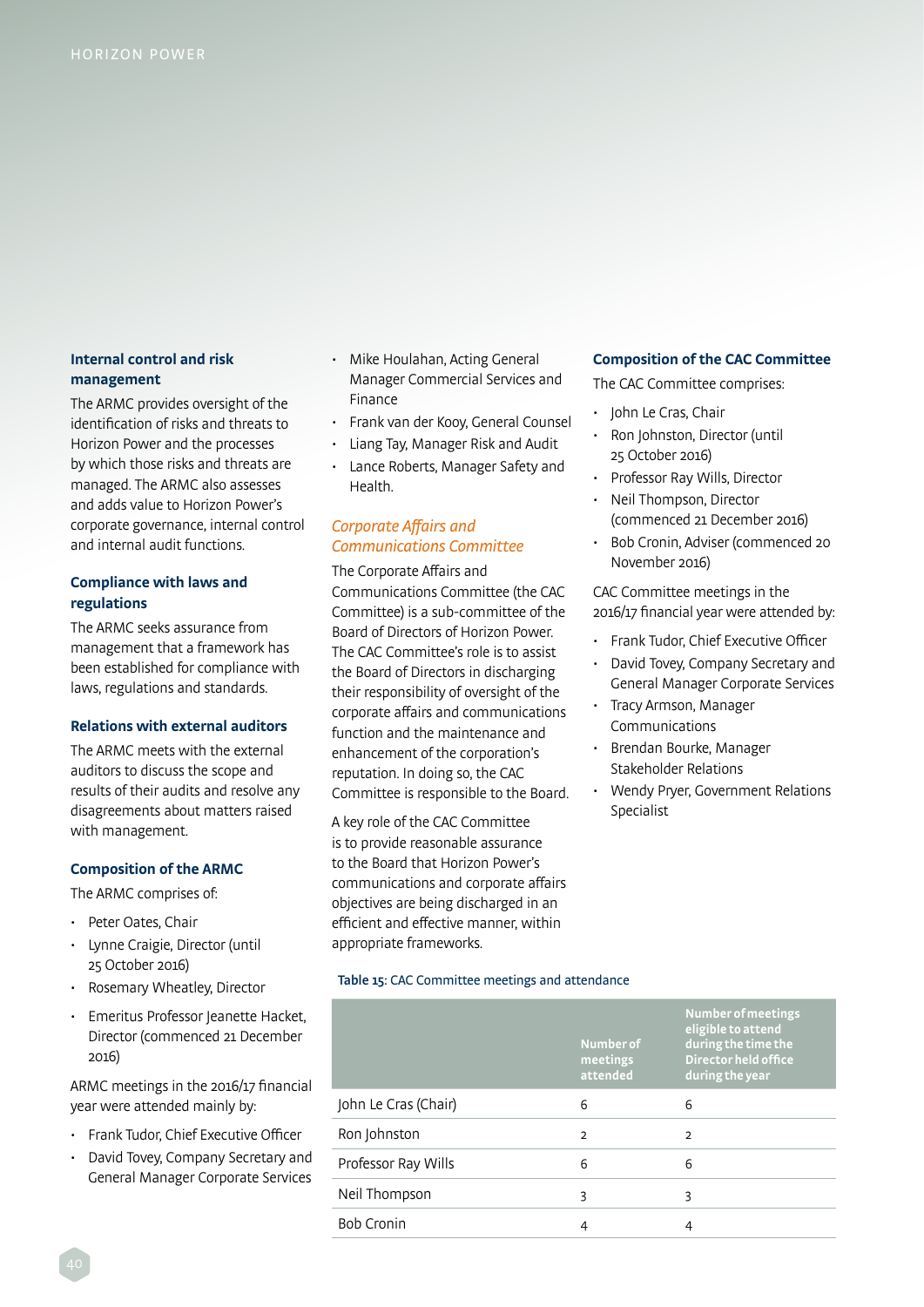### Governance and corporate compliance disclosures

In compliance with the accountability provisions of the Electricity Corporations Act 2005 (the Act), Horizon Power provided the Minister for Energy with a quarterly report for the first three quarters of the 2016/17 financial year and this annual report for the entire financial year.

Each of the quarterly performance reports were submitted to the Minister for Energy one month after the end of the quarter. Each report included an overview of performance and highlights of important achievements. This annual report will be provided to the Minister for Energy within the time specified by the Act and includes:

- consolidated financial statements and other statutory information required of Horizon Power under the Act
- a comparison of performance with Statement of Corporate Intent targets
- $\cdot$  other information required by the Act to be included.
- In addition to quarterly and annual reports, the Act requires the Minister for Energy be provided with:
- a five-year Strategic Development Plan and a one-year Statement of Corporate Intent
- a separate report on staff compliance with any issued codes of conduct
- any specific information in Horizon Power's possession requested by the Minister for Energy.

A copy of the Annual Report will also be provided to the Public Sector Commissioner, as required by the Act.

#### Table 16: Board and Executive remuneration

| Remuneration<br>2016/17                                               | <b>Cash salary</b><br>and fees<br>Ś | <b>Super</b><br>annuation<br>Ś | <b>Total</b><br>\$ |
|-----------------------------------------------------------------------|-------------------------------------|--------------------------------|--------------------|
| <b>Non-Executive Directors</b>                                        |                                     |                                |                    |
| I Mickel (Chairman)                                                   | 95,000                              | 9,372                          | 104,372            |
| R Johnson (Director) <sup>1</sup>                                     | 15,058                              | 1,430                          | 16,488             |
| L Craigie (Director) <sup>1</sup>                                     | 15,058                              | 1,430                          | 16,488             |
| R Wheatley (Director)                                                 | 54,981                              | 5,207                          | 60,187             |
| R Wills (Director)                                                    | 45,000                              | 4,275                          | 49,275             |
| P Oates (Director)                                                    | 45,000                              | 4,275                          | 49,275             |
| N Thompson (Director) <sup>2</sup>                                    | 29,942                              | 2,844                          | 32,786             |
| Hacket (Director) <sup>2</sup>                                        | 29,942                              | 2,844                          | 32,786             |
| Disclosure for the five Executives with<br>the highest emoluments     |                                     |                                |                    |
| F Tudor (Chief Executive Officer) <sup>3</sup>                        | 475,048                             | 45,091                         | 520,139            |
| B Hamilton (Executive Manager TechCo)                                 | 405,633                             | 38,676                         | 444,308            |
| Z Wilk (General Manager Pilbara Grid) <sup>4</sup>                    | 384,374                             | 33,532                         | 417,906            |
| D Tovey (Company Secretary and General<br>Manager Corporate Services) | 332,235                             | 32,562                         | 364,797            |
| D Hill (General Manager Business<br>Development)                      | 321,912                             | 30,360                         | 352,272            |
|                                                                       |                                     |                                |                    |

1 Ceased as director on 25 October 2016.

2 Appointed as director on 26 October 2016.

3 In addition to cash remuneration paid, a regional travel allowance of \$47,123 (2016: \$43,954) and nonmonetary benefits of \$17,041 were provided to the Chief Executive Officer.

4 In addition to cash remuneration paid, a regional travel allowance was provided to Z Wilk of \$18,291 (2016: \$18,549). Non-monetary benefits such as housing and air-conditioning subsidies of \$50,831 (2016: \$54,877) were provided to Z Wilk for the higher cost of living in regional areas. These benefits are common to a wide range of industries operating in regional locations.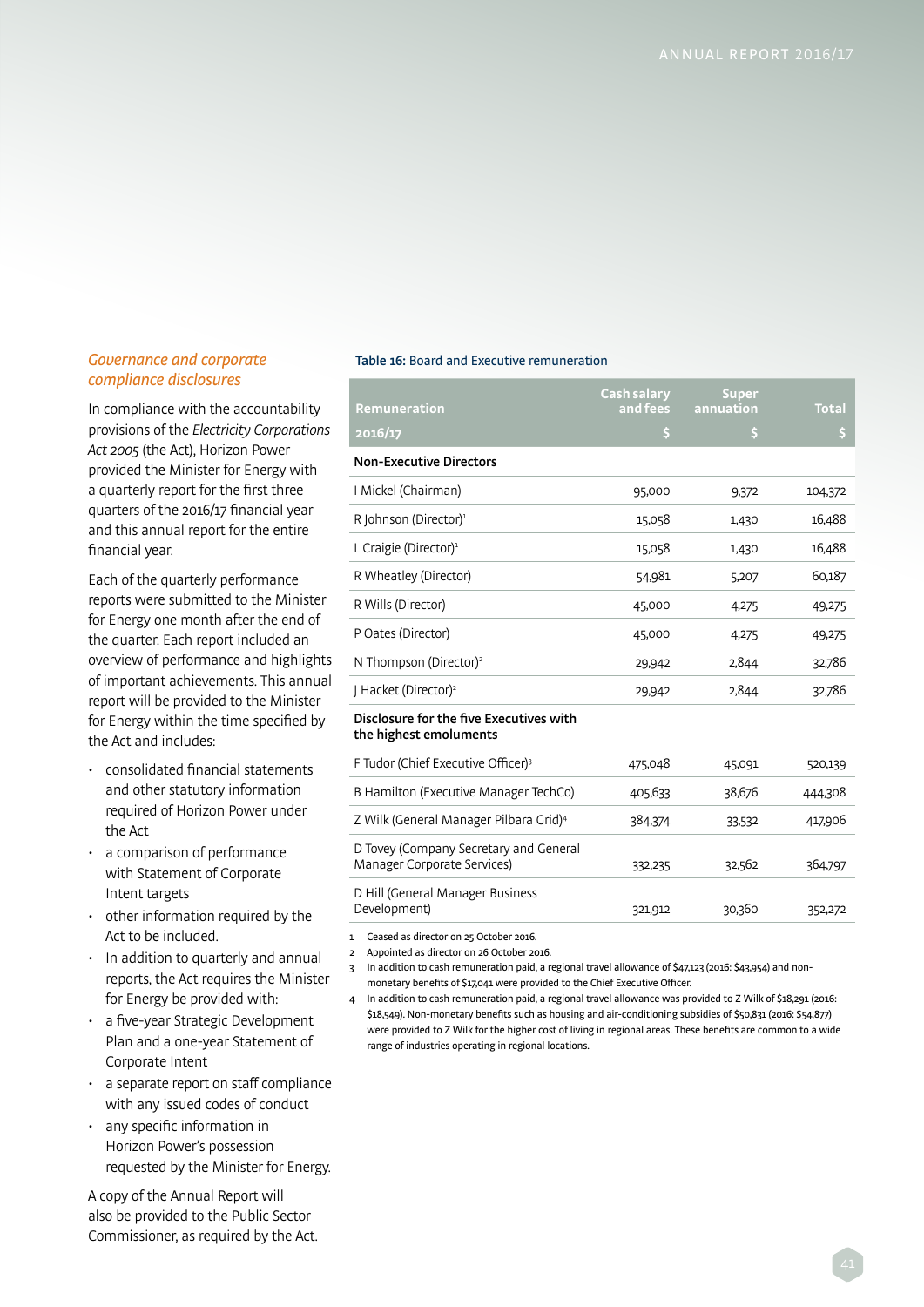#### **Ministerial directions**

No Ministerial Directions were received by Horizon Power during the year.

#### **Likely developments in operations in future years**

It is possible that regulatory arrangements to enable other energy providers to use the NWIS transmission and distribution network will become effective. Entry of competition for customers supplied through Horizon Power's network is likely to affect revenue significantly in future years. The extent of the impact on revenue is dependent on opportunities Horizon Power may be provided, through regulation, to use networks owned by others to compete for existing customers not currently accessible to Horizon Power.

# **Shares in statutory authorities**

N/A

# **Shares in subsidiary bodies**  N/A

# **Declarations of interest**

Horizon Power's Code of Conduct and Conflicts of Interest Policy are endorsed by the Board and Executive and provide all employees with information on what constitutes a conflict of interest and how such should be managed. A conflict of interest may arise in a number of situations involving a disparity between the interests of Horizon Power and the interests of the relevant individual.

Members of the Board are required to declare any interests at all Board meetings.

#### Ian Mickel

• Director of Telac Pty Ltd

#### Rosemary Wheatley

• Director of Guumbarr Ltd

#### Lynne Craigie

- Chair, Pilbara Regional Council
- President, Shire of East Pilbara
- President, Western Australia Local Government Association (WALGA)
- Member, Australian Local Government Association Committee (State Representative)
- Deputy Chair, Regional Development Australia Pilbara
- Chair, Newman Senior High School Board

#### Ron Johnston

• Shire President, Shire of Broome

#### Peter Oates

• None declared

#### Professor Ray Wills

- Owner and managing director, Future Smart Strategies
- Partner and director, Sun Brilliance Power
- Owner and managing director, Sun Brilliance Solar One
- Owner and managing director, Blue by Design (Singapore) and its Australian subsidiary
- Non-executive director, PowerMinde
- Non-executive director, BioTek Fuel
- Adjunct Professor at The University of Western Australia and UWA spokesperson on climate change, sustainability and new technology

#### Emeritus Professor Jeanette **Hacket**

- Director, Ivywest Pty Ltd, trustee for the Ivywest Super
- Director, Random Valley Vineyard Estate
- Member, governing board of Christ Church Grammar School

#### Neil Thompson

- Non-executive director, Smiling Mind
- Advisory board member, Australian Centre on China in the World
- Adviser to Sendle
- Adviser to Booodl

#### Frank Tudor

- Board member, ANU China in the World Advisory Committee
- Member, WA Museum Taskforce
- Board member, Energy Networks Australia
- Chair, ENA Asset Management Committee
- Member, General Council, Chamber of Commerce and Industry of Western Australia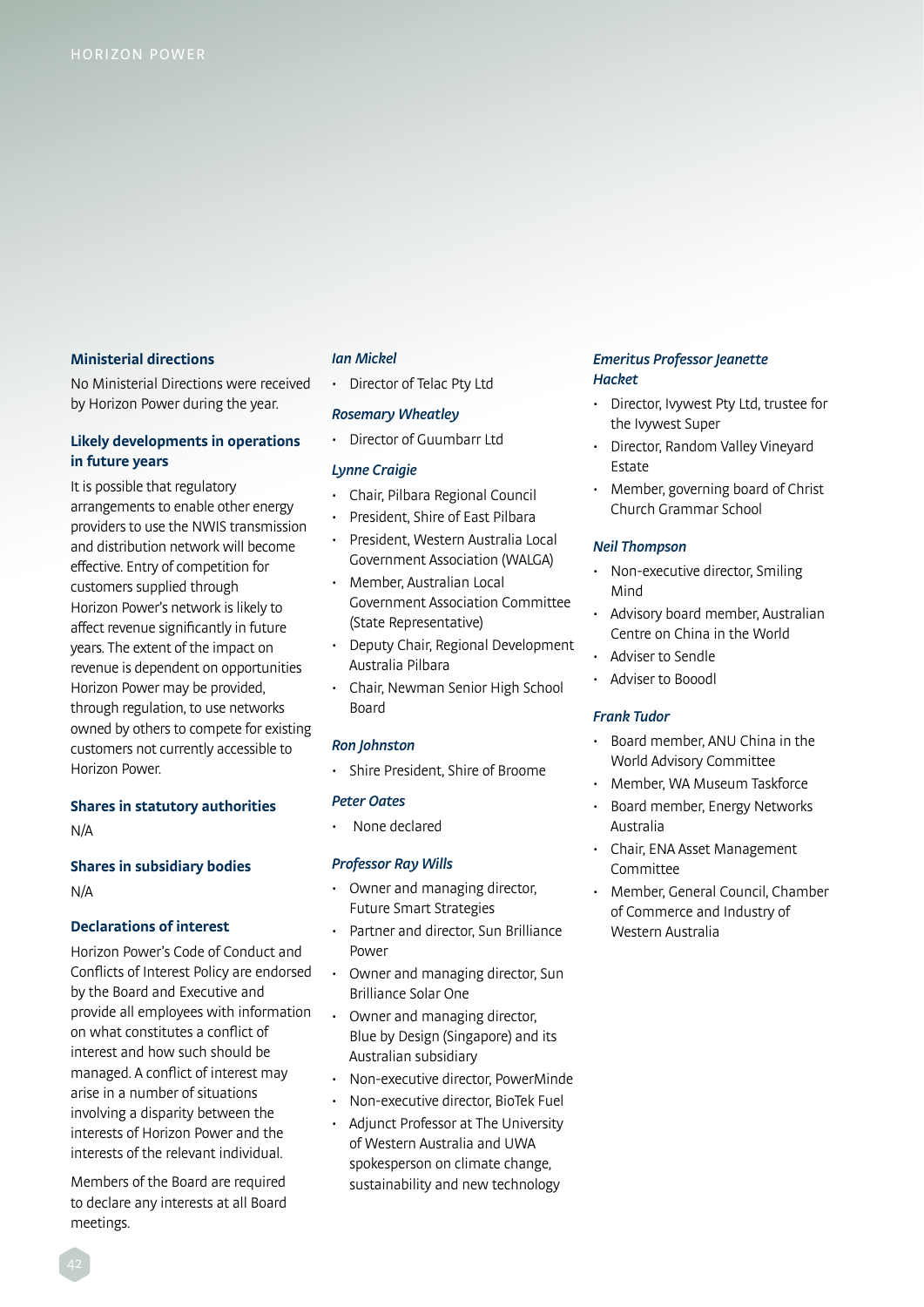#### **Indemnification of Directors**

The Directors' and Officers' Liability Insurance Policy insures (amongst others) Horizon Power's Directors and Officers, shadow directors, and employees, and it covers all loss resulting from a claim made against an insured person during the policy period, subject to any exclusions set out in the policy.

Horizon Power does not indemnify any Director or Auditor.

At the date of this report no claims have been made against the Directors and Officers' component of the policy.

# **Emoluments paid to Board members and senior executives**

Board members are appointed by the State Government under the Electricity Corporations Act 2005 following State Government approval processes that also outline the compensation payable for their services.

The Chief Executive Officer's remuneration is determined by the Salaries and Allowances Tribunal, and performance is assessed by the Board annually against KPIs listed in the Strategic Development Plan. The Chief Executive Officer's remuneration will be subject to a four-year freeze.

Senior executive salaries have previously been reviewed annually, determined, and paid in accordance with market evaluations and Horizon Power's human resource policies.

Remuneration settings have been changed to align with State Government policy, specifically by implementing a remuneration freeze for all comparable positions to those covered by the Salaries and Allowances Tribunal, which includes Horizon Power's senior executives.

# **Principles used to determine the nature and amount of compensation**

Compensation approval protocols are as follows:

- provide market-competitive remuneration to employees, having regard to both the level of work assigned and the effectiveness of performance
- allocate remuneration to employees on the basis of merit and performance
- adopt performance measures that align the interests of employees with the interests of key stakeholders.

#### **Non-Executive Directors**

Payment to Non-Executive Directors consists of base remuneration and superannuation.

# **Chief Executive Officer and Executives**

The Chief Executive Officer and Executives' compensation framework is based on a total package that includes total fixed remuneration structures with:

- cash
- selection of prescribed non-financial benefits
- superannuation
- remote location and housing benefits where applicable
- cost of fringe-benefit tax

#### **Total fixed remuneration**

The compensation framework is market-competitive and performancebased, with flexibility for the package to be structured at the Executive's discretion upon a combination of cash, a selection of prescribed nonfinancial benefits, superannuation and cost of fringe-benefits tax. External remuneration consultants provide analysis and advice to ensure remuneration is set to reflect the market for a comparable role. Remuneration for Executives is reviewed annually to ensure the level is market-competitive. There are no guaranteed remuneration increases included in any Executive contracts.

#### **Non-financial benefits**

Selection available: cost of novation of selected motor vehicle and the cost of fringe-benefits tax. As stated above, housing benefits are also provided to Executives who reside in remote locations.

#### **Superannuation**

Paid in accordance with the amount required under the Superannuation Guarantee (Administration) Act 1992 (Cth) on the Executive's behalf to a superannuation fund that is a complying superannuation fund within the meaning of that Act.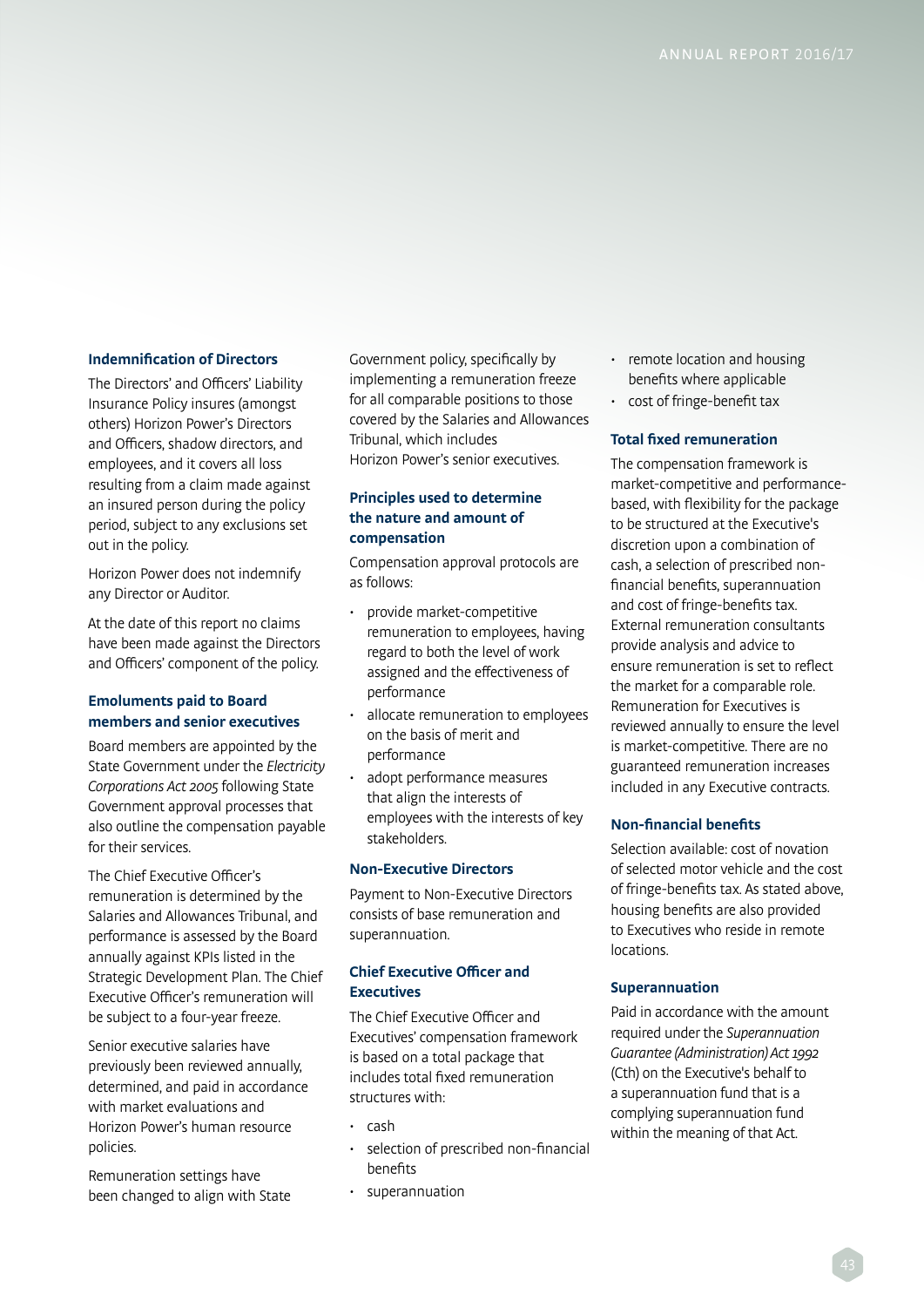#### **Legislation**

The Electricity Corporations Act 2005 (WA) establishes Horizon Power as a corporation with responsibility of the provision of electricity outside the South West Interconnected System and sets out the powers and duties of the corporation.

#### **Electricity licences**

The Electricity Industry Act 2004 (WA) requires participants who generate, transmit, distribute or retail electricity in Western Australia to obtain a licence to operate. Licences are issued by the Economic Regulation Authority (ERA). Horizon Power was issued with an Integrated Regional Licence on 30 March 2006.

The Integrated Regional Licence requires Horizon Power to comply with a number of codes, including:

- Code of Conduct for the Supply of Electricity to Small Use Customers 2012
- Electricity Industry (Network Reliability and Quality of Supply) Code 2005
- Electricity Industry Metering Code 2005.

Horizon Power is also required to submit a Licence Performance Audit and an Asset Management System Review to the ERA at intervals determined by the Authority. The next asset management system review will be for the period 1 July 2014 to 30 June 2017, and the last performance audit report was for the period 1 April 2015 to 31 March 2017.

#### **Compliance with other legislation**

Horizon Power has a number of controls and systems in place that support the business in complying with all legislation and regulations affecting its activities. They include an online compliance register, as well as compliance-mapping and monitoring software.

#### **Restriction on the area within which Horizon Power may operate**

Within Western Australia, the performance of Horizon Power's functions is limited to those parts of the State that are not serviced by the South West Interconnected System.

#### **Observance of the Code of Conduct**

Section 33 of the Electricity Corporations Act 2005 (WA) (the Act) requires the Board of Horizon Power to provide to the Minister for Energy, at the same time as delivering its annual report, a separate report on the observance of its Code of Conduct by members of staff.

The Board confirms, consistent with section 31 of the Act, that Horizon Power's Code of Conduct was updated after consultation with the Public Sector Commissioner and was adopted by the Board at its meeting in December 2016.

The updated Code of Conduct has been circulated to all Horizon Power employees and is available on its intranet. The Board and the Chief Executive Officer, under delegated authority, assign accountability to managers in the organisation to ensure observance of the standards of conduct and integrity by employees.

During the 2016/17 financial year there were three minor misconduct matters that were reported to the appropriate authority.

#### **State Records Act 2000**

Horizon Power maintains and supports high-quality record-keeping practices in its day-to-day business activities. The function of managing records resides within individual business divisions.

All records are managed according to the requirements of the State Records Act 2000 and Horizon Power's approved record-keeping plan. Horizon Power's record-keeping plan is reviewed annually to ensure currency, and updates are submitted to the Minister for Energy for approval.

Regular reviews of record-keeping systems and practices are conducted as required to ensure efficiency and effectiveness. Training programs for core systems (including the provision of relevant information on the business' intranet) are provided and reviewed to ensure they reflect new business requirements.

Horizon Power's online employee induction includes the business' Code of Conduct, which explains employees' responsibilities with respect to information and knowledge management. Horizon Power regularly reviews its induction process to ensure it includes all relevant information for employees and will continue to refine this process. Additional information about this is on Horizon Power's intranet.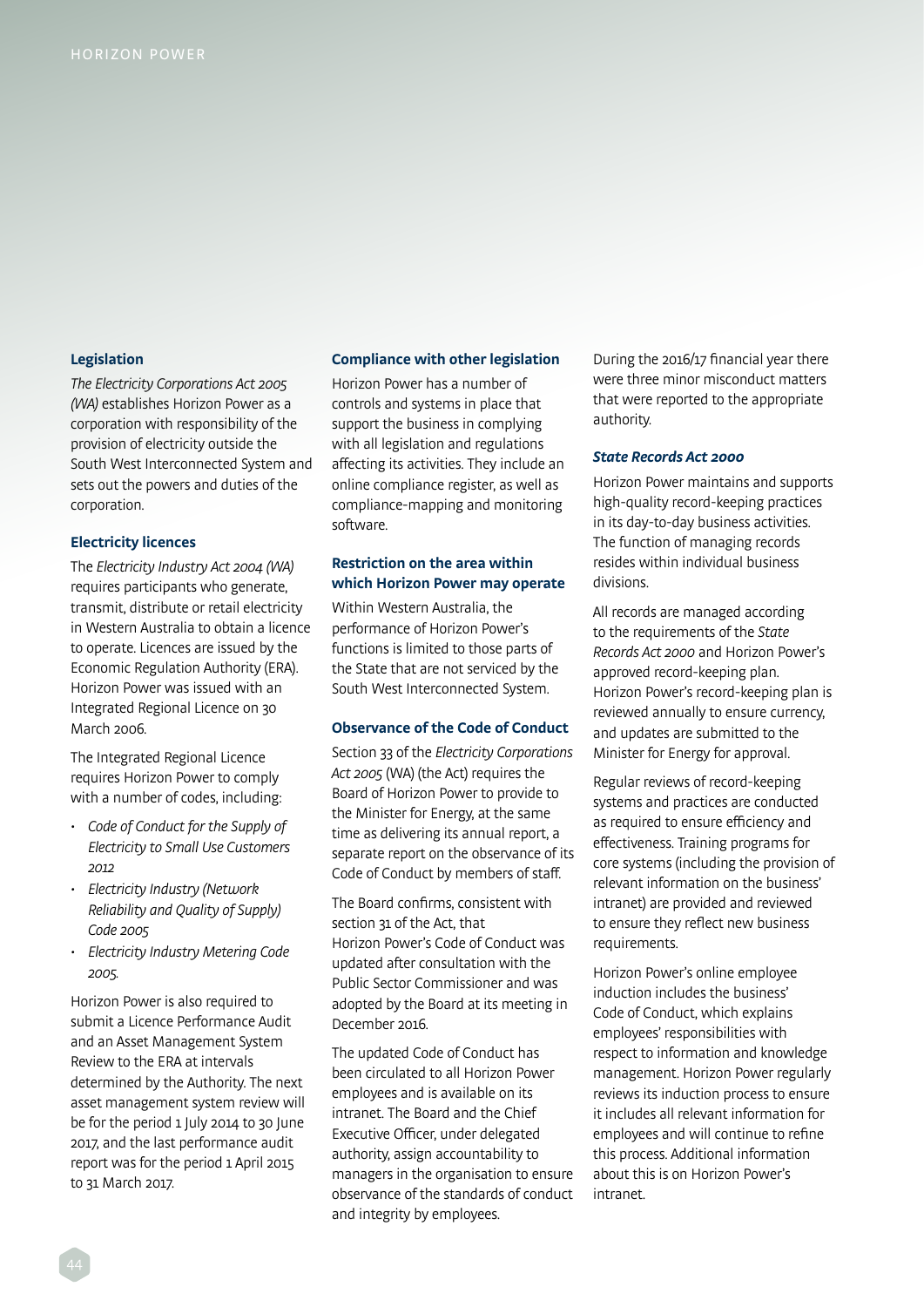# **Western Australian Electoral Act 1907**

In accordance with the requirements of Section 175ZE of the Western Australian Electoral Act 1907, the following information is presented in respect of expenditures (excluding GST) incurred by Horizon Power during the period 1 July 2016 to 30 June 2017. This expenditure includes costs associated with public safety advertising campaigns, planned outage notifications, self-read meter mail outs, research and recruitment.

- Advertising agencies: \$238,299.90: Capture Branding, Equilibrium, Lynne Stonehouse Graphic Design, Split Screen Productions.
- Market research organisations: \$70,440: Metrix Consulting
- Polling organisations: N/A
- Direct Mail organisations: N/A
- Media advertising organisations: \$226,385.68: Media 365, Market Creations Pty Ltd.

Total expenditure was \$535,125.58

# **Environmental regulations**

The primary environmental legislation in WA is the Environmental Protection Act 1986, which gives rise to many regulations. The main regulations relevant to Horizon Power include, but are not limited to:

• Environmental Protection Regulations 1987 provide generally for the prevention and control of pollution and ensure that appropriate processes are established to manage pollution, noise and other environmental impacts generated by construction and operations.

- Environmental Protection (Controlled Waste) Regulations 2004 provide for the licensing of carriers, drivers and vehicles involved in the transportation of controlled waste on public roads.
- Environmental Protection (Native Vegetation Clearing) Regulations 2004 protect all native vegetation in Western Australia. Clearing native vegetation is prohibited, unless a clearing permit is granted by the Department of Environment Regulation or the clearing is for an exempt purpose.
- Environmental Protection (Unauthorised Discharge) Regulations 2004 provide for the prevention of unauthorised discharge of potentially environmentally harmful materials.
- Environmental Protection (Noise) Regulations 1997 provide for noise emitted on a premises or public place and received on another premises.

Horizon Power operates in accordance with other relevant environmental obligations, which include, but are not limited to:

- Environmental Protection and Biodiversity Conservation Act 1999 (Commonwealth)
- Contaminated Sites Act 2003
- Dangerous Goods Safety Act 2004
- National Greenhouse and Energy Reporting Act 2007
- National Environment Protection (National Pollutant Inventory) Measure 1998
- Wildlife Conservation Act 1950

The performance of Horizon Power in relation to environmental obligations is discussed further in the Environment and Heritage section.

# Operations during the 2016/17 financial year

The Electricity Corporations Act 2005 stipulates the specific and general information that is to be reported within the Directors' Report for the current financial year.

To avoid duplication of content, please refer to the Operational Performance Report section for a review of Horizon Power's operations during the financial year and the results of those operations.

# Financial performance

Horizon Power ended the year with a net profit after tax of \$35.4 million (2015/16: \$36.7 million).

Total revenue for the year was \$492.5 million, a slight decrease of \$2.1 million and mainly due to lower electricity sales \$20.2 million (-7 per cent), offset by higher contributions from community service obligations (\$9.3 million) and higher tariff equalisation fund (\$9.0 million).

Overall, operating expenses recorded an increase of \$2.7 million  $(-1)$  per cent) compared to last year.

Depreciation and Amortisation increased by \$5.1 million compared to last year (\$88.4 million v \$83.3 million) mainly as a result of property, plant and equipment capitalised in the year.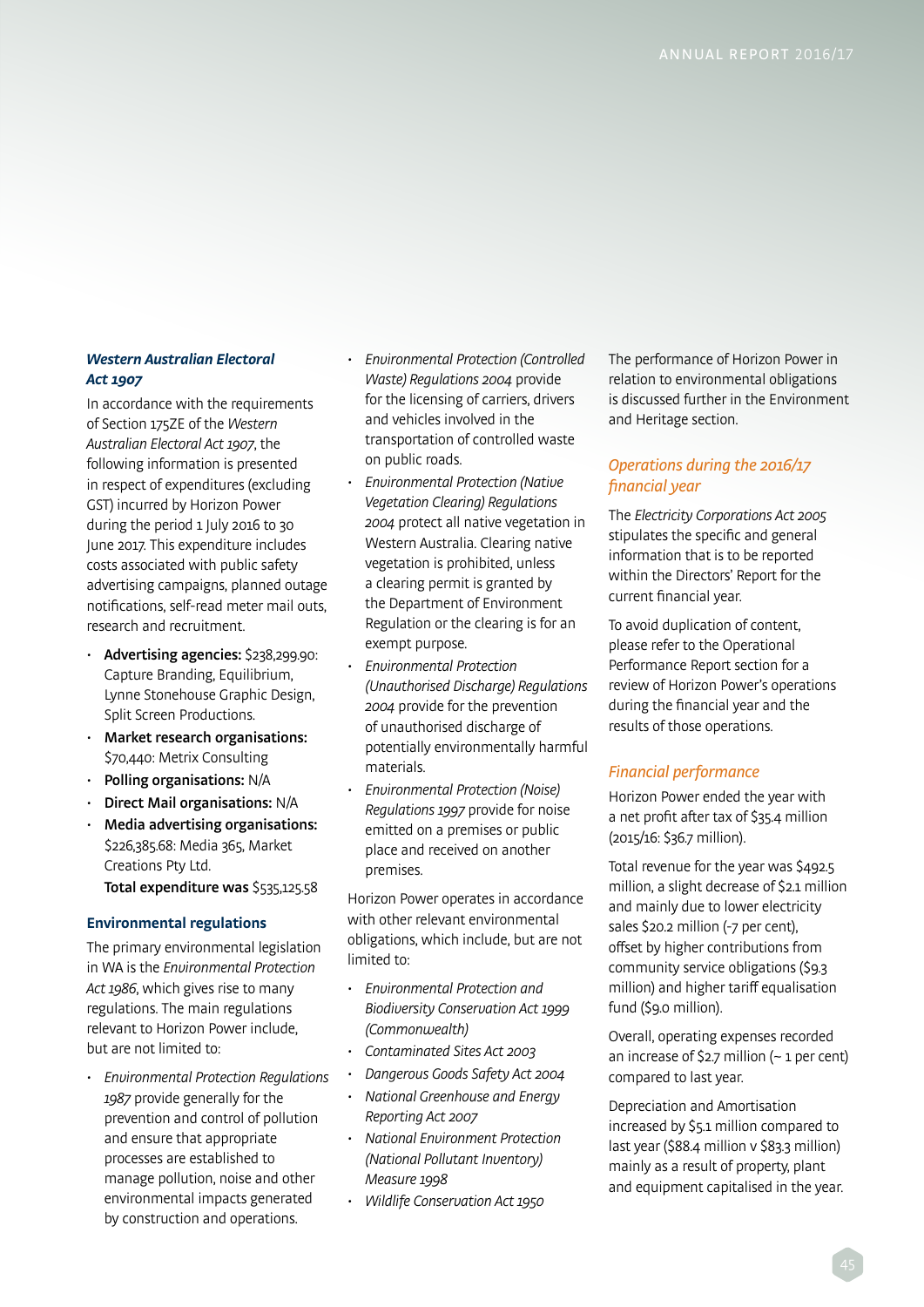Financing costs decreased by \$3.5 million resulting from a mix of lower interest rates and reduction in finance lease liabilities.

#### **Balance sheet**

Horizon Power's net assets increased by \$45.1 million, mainly resulting from additions to property, plant and equipment. The increase in net assets was financed by a mix of equity contributions of \$26.1 million, debt and by retained earnings.

Total asset base increased by \$122.1 million to \$1.763 million, mainly made up of property, plant and equipment at \$1.579 million. Major projects undertaken during the year are listed in the capital expenditure program.

As at 30 June 2017, cash at bank was \$83.5 million, with unused borrowing capacity of \$50.3 million.

#### **Capital Expenditure Program**

Horizon Power delivered a \$131.2 million capital expenditure program in 2016/17. Significant expenditures for the year were \$34.8 million on the Asset Management Plan; \$31.3 million on the Pilbara Undergrounding Power project; \$17.7 million on the Pilbara Power Project; \$12.4 million on the Onslow Distributed Energy Resources project; \$9.3 million on Kununurra Generation and Reliability and Network Upgrade Projects.

#### **Dividends**

During the year, Horizon Power paid \$16.9 million to the State Government representing a second and final dividend on the profit achieved in the previous financial year. Dividend on the current year's profit is expected to be paid in December 2017.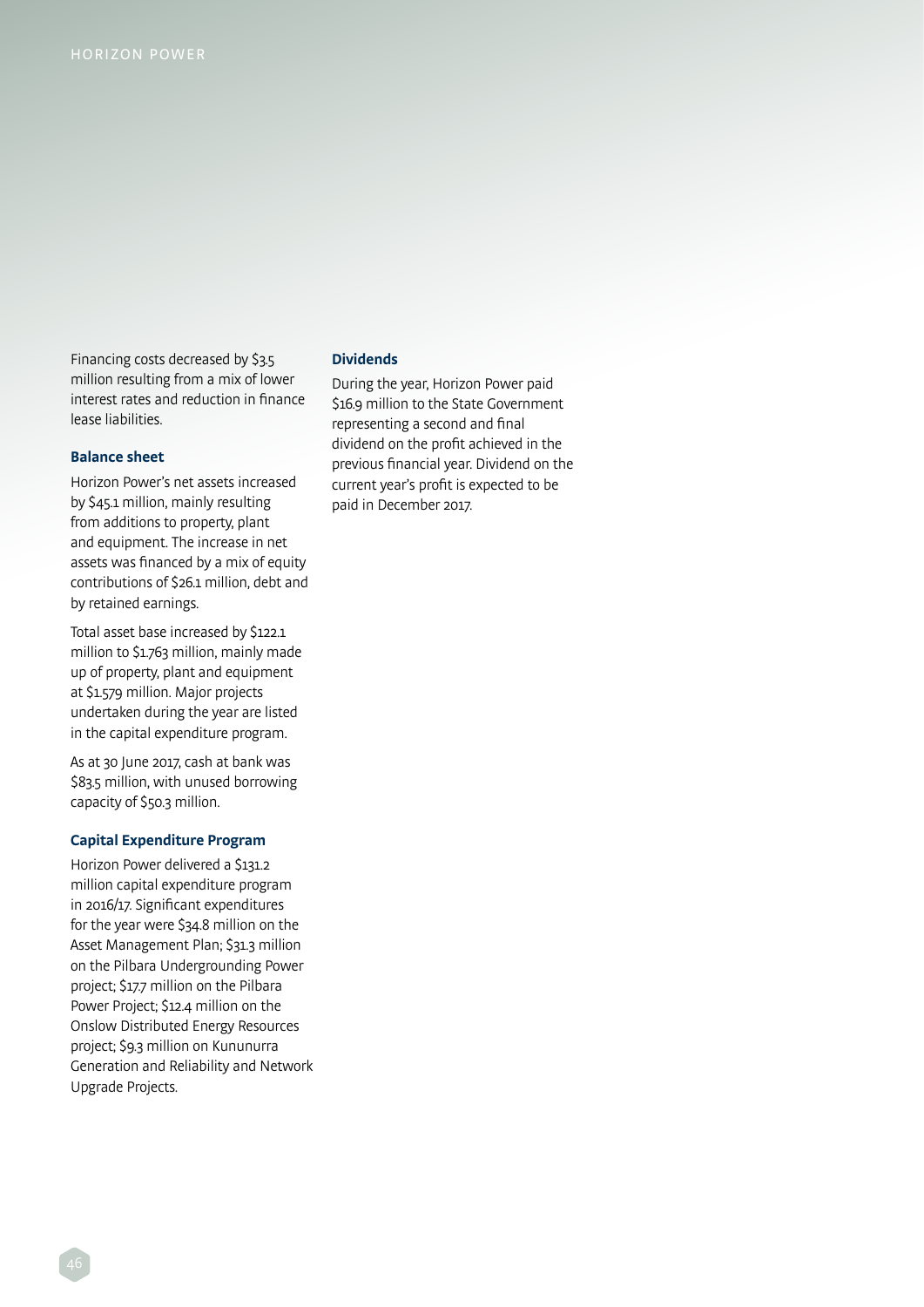# Directors' declaration

In accordance with a resolution of the Directors of the Regional Power Corporation (trading as Horizon Power), we state that:

In the opinion of the Directors:

- a) the financial statements and notes of the Corporation are in accordance with Schedule 4 of the Electricity Corporations Act 2005, including:
	- i. giving a true and fair view of the Corporation's financial position as at 30 June 2017 and of its performance for the 12-month period ended on that date; and
	- ii. complying with Accounting Standards, AASB Interpretations and Corporations Regulations; and
- b) there are reasonable grounds to believe that the Corporation will be able to pay its debts as and when they become due and payable.

On behalf of the Board

 $-$  16.11

**Ian Mickel AM** Chairman

A w recheally

**Rosemary Wheatley** Deputy Chair

6 September 2017